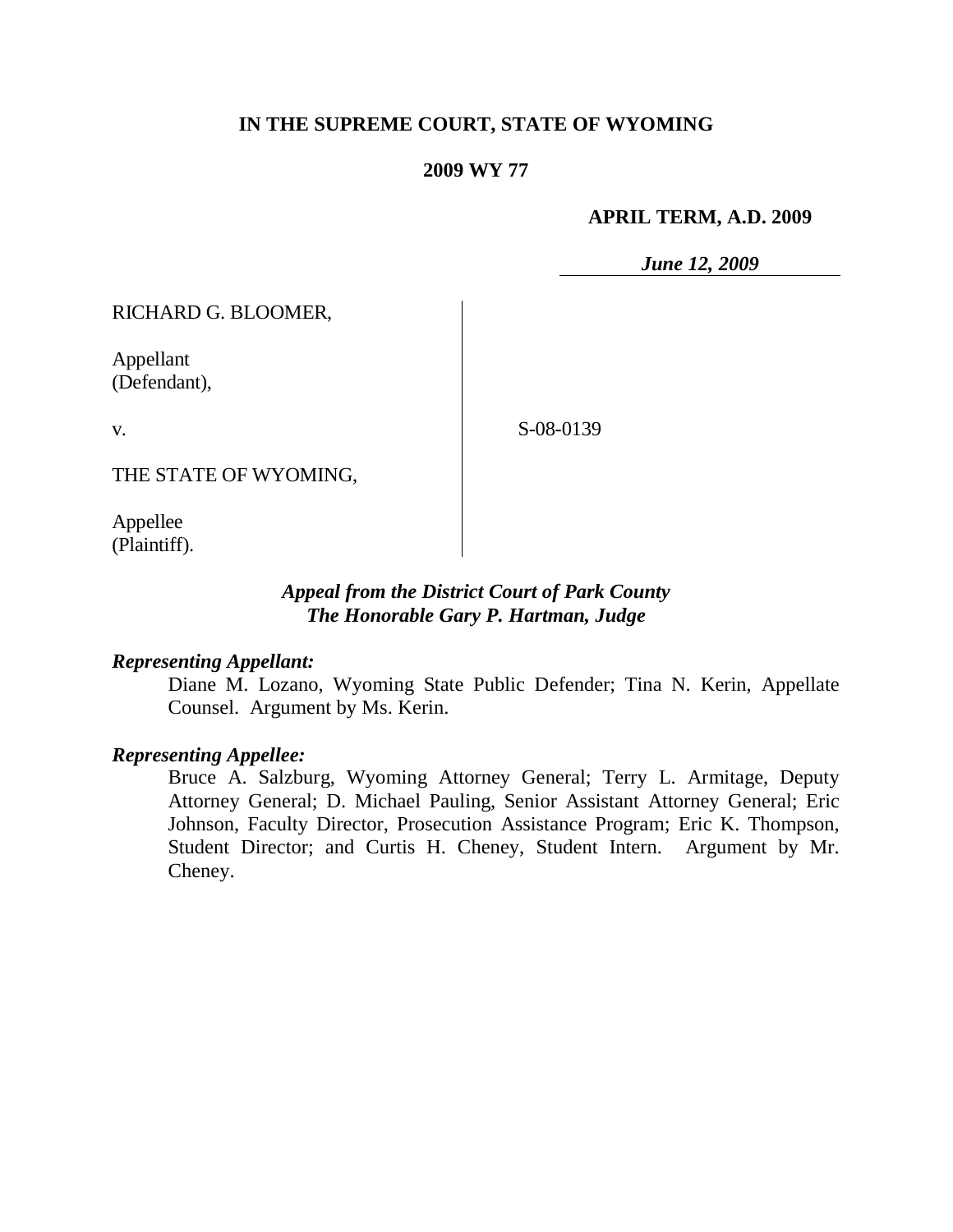## *Before VOIGT, C.J., and GOLDEN, HILL, KITE, and BURKE, JJ.*

Hill, J., delivers the opinion of the Court; Voigt, C.J., files a dissenting opinion, with whom Burke, J. joins in part; Burke, J**.** files a separate dissenting opinion.

**NOTICE: This opinion is subject to formal revision before publication in Pacific Reporter Third. Readers are requested to notify the Clerk of the Supreme Court, Supreme Court Building, Cheyenne, Wyoming 82002, of any typographical or other formal errors so that correction may be made before final publication in the permanent volume.**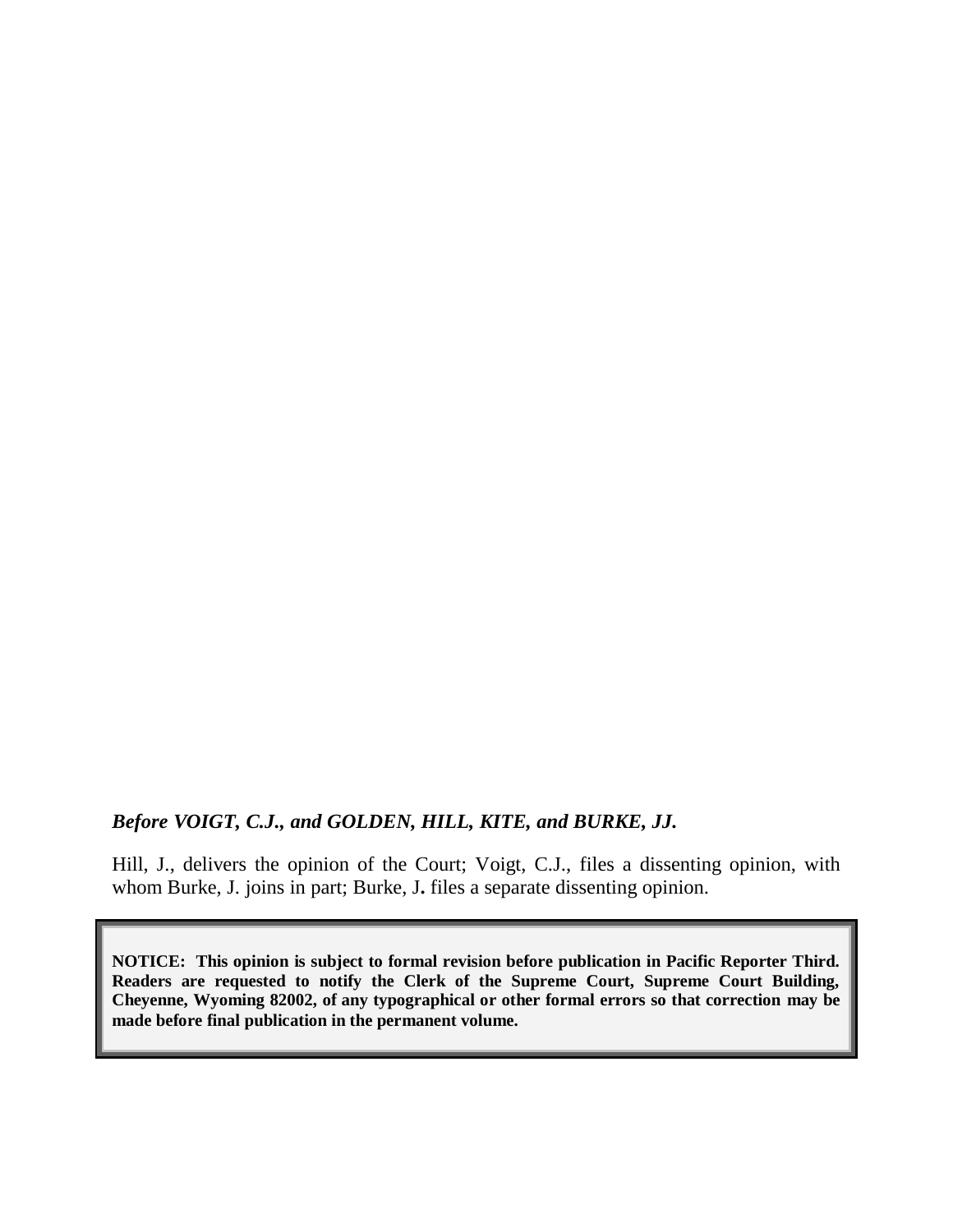**HILL,** Justice.

[¶1] Appellant, Richard G. Bloomer (Bloomer), was convicted of two counts of possession of methamphetamine with intent to deliver. He challenges those convictions on the basis that the district court erred in denying his motion to quash the jury panel because the method used to select that panel violated principles associated with selecting a jury that represents a fair cross section of the community. In addition, he asserts that the district court refused to consider probation for Bloomer in violation of established legal principles. We will affirm.

## **ISSUES**

[¶2] Bloomer raises these issues:

I. Did the trial court err in denying [Bloomer"s] motion to quash the jury panel?

II. Did the trial court err in refusing to consider probation for [Bloomer]?

The State presents the issues in these terms:

I. Did the clerk of court violate either Wyo. Stat. Ann. § 1-11-129 or the Sixth Amendment of the United States Constitution by drawing jurors in alphabetical order from a random list prepared by Wyoming's Secretary of State?

II. Is [Bloomer] entitled to a new sentencing as a consequence of the trial judge's statement  $-$  at an abortive change-of-plea hearing – that he would not consider probation if [Bloomer] went to trial and was convicted by a jury?

## **FACTS AND PROCEEDINGS**

[¶3] The underlying facts of Bloomer"s crimes are not of any special significance to the issues raised in this appeal and so we will not recite them in detail. It suffices to note that he was selling methamphetamine as a dealer. At his arraignment on August 16, 2004, Bloomer entered pleas of not guilty to both charges. Bloomer absconded to Montana in November of 2004, and so his December 13, 2004 trial date was vacated. Bloomer was imprisoned in Montana on other charges but was returned to Wyoming in the summer of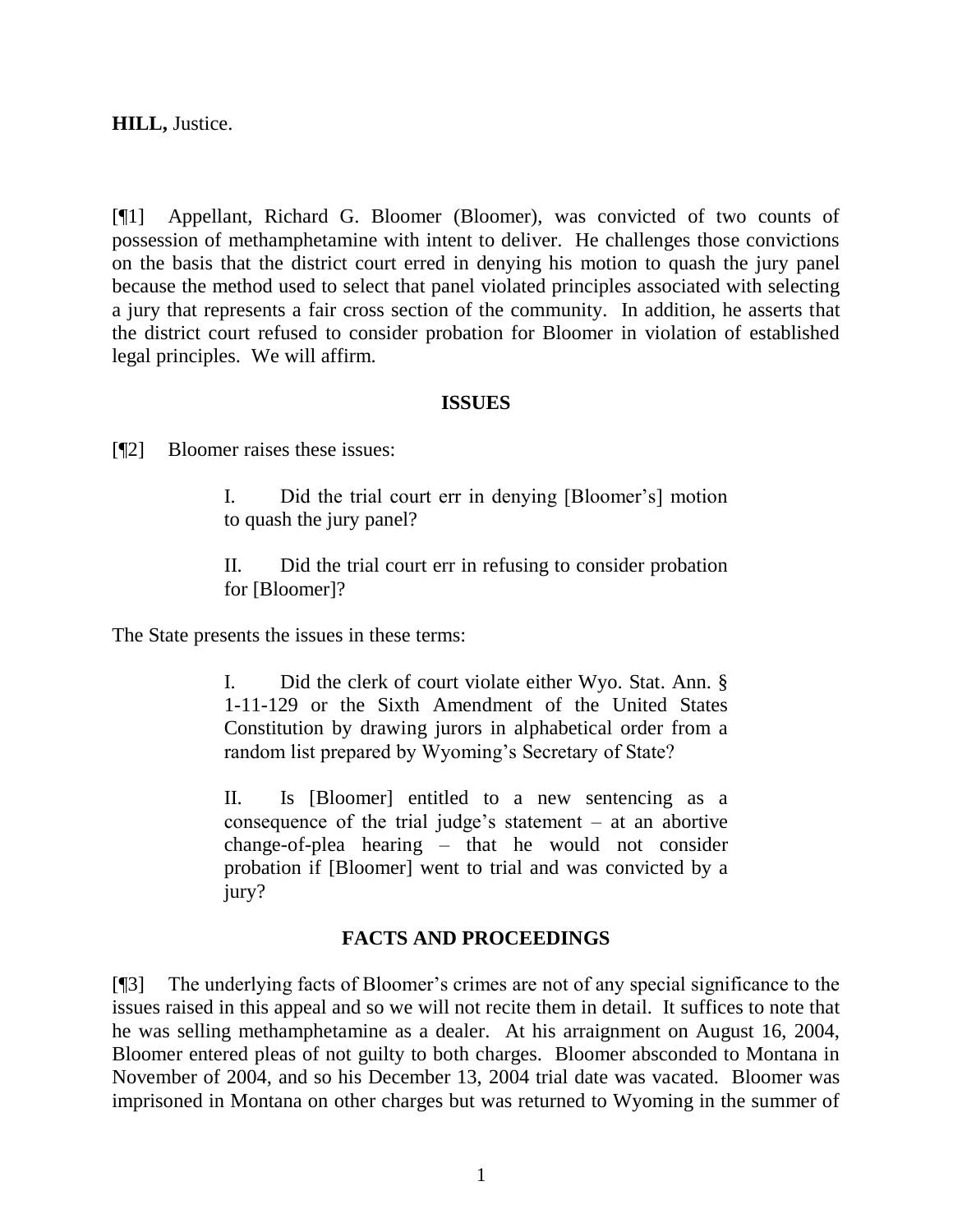2007 under a detainer. Bloomer"s trial was set for January 17, 2008, but on October 24, 2007, Bloomer requested a "Change of Plea and Sentencing Hearing," and that proceeding was scheduled for December 17, 2007. When he appeared at that hearing, Bloomer disclosed that he no longer wanted to enter guilty pleas. It was in response to this development that the district court stated:

> I want to tell you something, you certainly have a right to have a jury trial, but as of today there will be no plea agreements. We go to jury trial. If you are found guilty on either one of the counts, there will be no request for any type of probation.

This occurrence forms the basis for Bloomer's second issue.

[¶4] On January 28, 2008, the first day of Bloomer"s trial, Bloomer filed a "Motion to Quash Jury Panel." The motion was based upon the district court clerk"s policy of selecting jurors from the master list in alphabetical order, rather than in a random selection process. Bloomer posits that, in combination, Wyo. Const. art. 1, § 7 ("Absolute, arbitrary power over the lives, liberty and property of freemen exists nowhere in a republic, not even in the largest majority."); art. 1 § 9 ("The right of trial by jury shall remain inviolate in criminal cases."); and art. 1, § 10 (…[T]he accused shall have the right…to a speedy trial by an impartial jury[.]"), mandate that the jury selection process used in Park County is in violation of those core constitutional principles. In addition, he asserts that the jury selection process used by the clerk of the district court violates the Sixth Amendment and the Due Process Clause of the United States Constitution (*Duncan v. Louisiana*, 391 U.S. 145, 88 S.Ct. 1444, 20 L.Ed.2d 491 (1968); *Taylor v. Louisiana*, 419 U.S. 522, 95 S.Ct. 692, 42 L.Ed.2d 690 (1975)).

[¶5] Wyo. Stat. Ann. § 1-11-109 (LexisNexis 2007) provides:

(a) The clerk shall shake the box containing the names of the regular jurors so as to mix the ballots therein as well as possible. He shall then draw from the box as many ballots as are ordered by the court.

(b) The name on each ballot drawn shall be entered in the minutes of the court.

(c) If the name of any person is drawn who is not competent to serve as a trial juror, and the incompetence shall be made to appear to the satisfaction of the court, the name of the person shall be stricken from the jury list, the ballot containing the name shall be destroyed, and such fact shall be entered in the minutes of the court.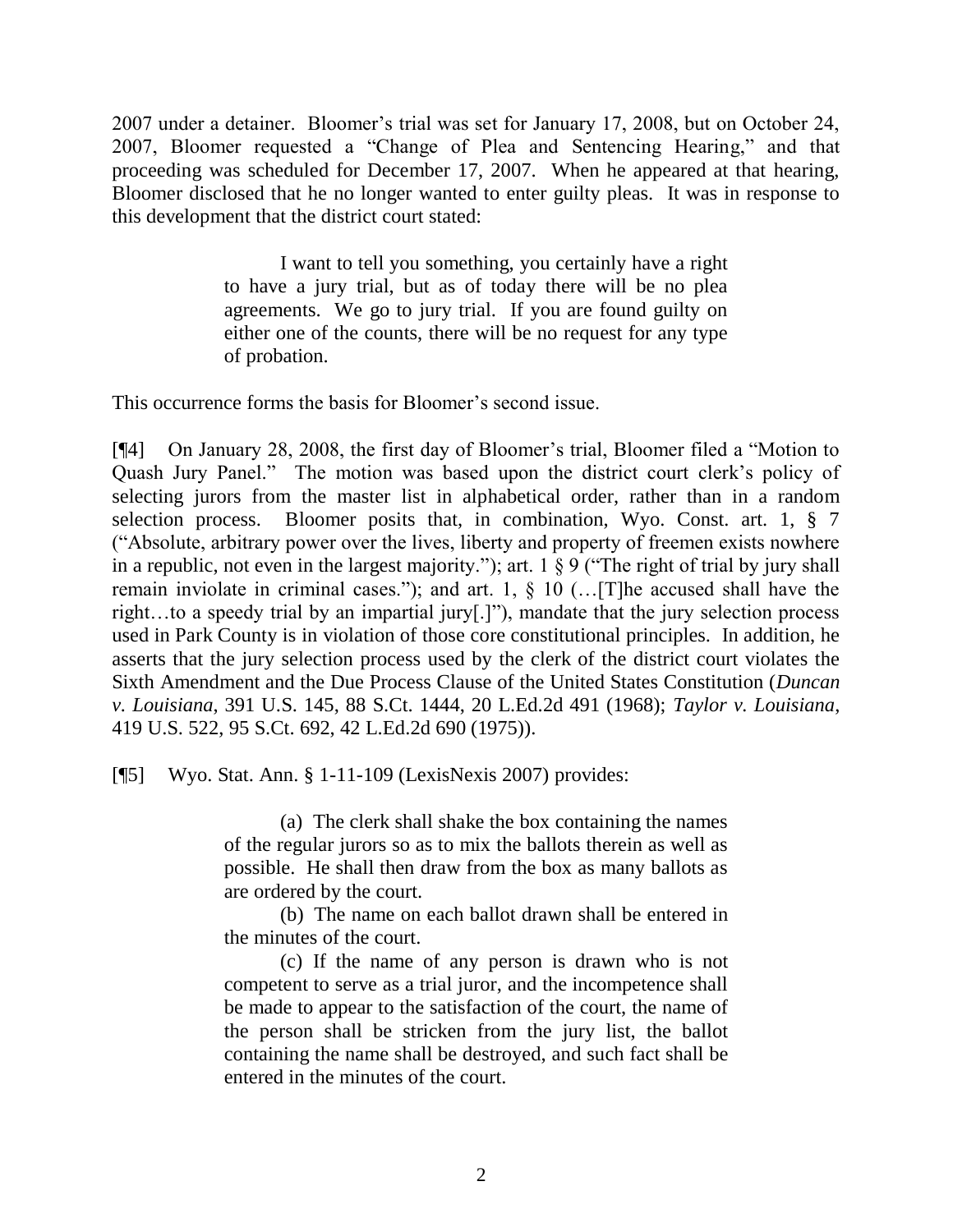(d) When the necessary number of jurors has been drawn, the clerk shall make and certify a list of the names drawn. The certificate shall state:

(i) The date of the court order for the drawing;

(ii) The date of the drawing;

(iii) The number of jurors drawn;

(iv) The names and addresses of the competent jurors; and

(v) The time and place where the jurors are required to appear.

(e) The jurors on the certified list shall be summoned to appear.

[¶6] Wyo. Stat. Ann. § 1-11-129 (LexisNexis 2007) provides:

The procedures for compiling and maintaining of jury lists, jury ballots and jury boxes, and for drawing jurors, may be modified by the court to permit the compilation and maintenance of jury lists and ballots and for the drawing of jurors by any manual, mechanical, electronic or other means calculated to insure the integrity of the system and a random selection process.

[¶7] The district court took testimony from the district court clerk who described her process in detail, including that it was adopted by order of the presiding judge. The district court ruled:

> [T]hat process does ensure that there is a fair representation of those people of the community to ensure a fair and adequate trial for the Defendant in this matter. Therefore, the Court is going to decline to quash the jury panel.

#### **DISCUSSSION**

## **Make-Up of Jury Panel**

[¶8] Although the facts which were brought out in the district court clerk"s testimony are important in resolving this issue, at bottom this is a question of statutory construction which we review *de novo*:

> In interpreting statutes, our primary consideration is to determine the legislature's intent. All statutes must be construed in pari materia and, in ascertaining the meaning of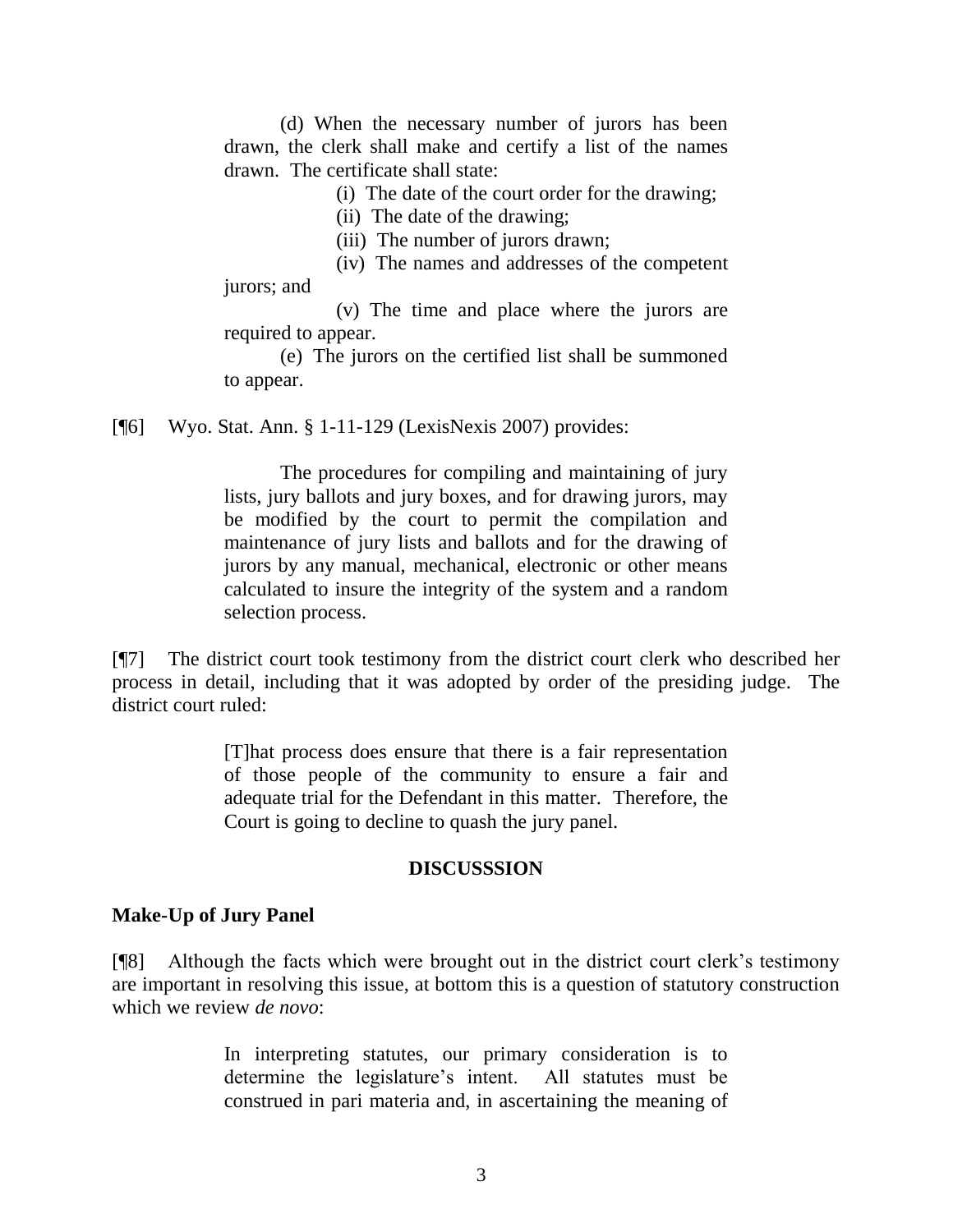a given law, all statutes relating to the same subject or having the same general purpose must be considered and construed in harmony. Statutory construction is a question of law, so our standard of review is de novo. We endeavor to interpret statutes in accordance with [the] legislature's intent. We begin by making an inquiry respecting the ordinary and obvious meaning of the words employed according to their arrangement and connection. We construe the statute as a whole, giving effect to every word, clause, and sentence, and we construe all parts of the statute in pari materia. When a statute is sufficiently clear and unambiguous, we give effect to the plain and ordinary meaning of the words and do not resort to the rules of statutory construction. We must not give a statute a meaning that will nullify its operation if it is susceptible of another interpretation. Moreover, we will not enlarge, stretch, expand, or extend a statute to matters that do not fall within its express provisions.

*Muller v. Jackson Hole Mountain Resort*, 2006 WY 100, ¶ 9, 139 P.3d 1162, 1166 (Wyo.2006) (quoting *Sponsel v. Park County*, 2006 WY 6, ¶ 9, 126 P.3d 105, 108)). Moreover, a party's claim asserting an infringement of the right to due process is reviewed *de novo*. *Reece v. State*, 2008 WY 121, ¶ 8, 193 P.3d 274, 276 (Wyo. 2008).

[¶9] The clerk of the district court described her methodology in detail. Before each term of court, she receives a randomly selected list of 350 jurors" names from the Wyoming Secretary of State. The names are drawn from voter registration lists and driver"s license records. When a jury trial is scheduled, the district court clerk selects a number of jurors as recommended by the district judge for a particular trial. For various reasons (such as moving out of the district, over age 72, health problems, etc.) some jurors are deleted from the list. Thereafter, for the first jury drawn from a new master list, the clerk selects the number of names needed for the immediate jury panel. In this case, that was 53 names. The names were taken from the list in alphabetical order, rather than by a random selection from all jurors on the list. Those names were then randomly drawn to select the jury in the instant case. This is done largely for the convenience of jurors. That is, rather than drawing from the entire list each time a panel is required, names are taken from the list in alphabetical order. By this means the same jurors are not drawn over and over. Once an alphabetical list is given to the district court as a jury panel, those same names will not be subject to being called again, unless the clerk has gone through the entire list and it is necessary to go back to the beginning of the list once again. This methodology has been in use in Park County for over 15 years. In the district court clerk"s view, § 1-11-129 allows each district to use a method that best suits its needs. For example, for the first trial during a term of court, the jurors will all be from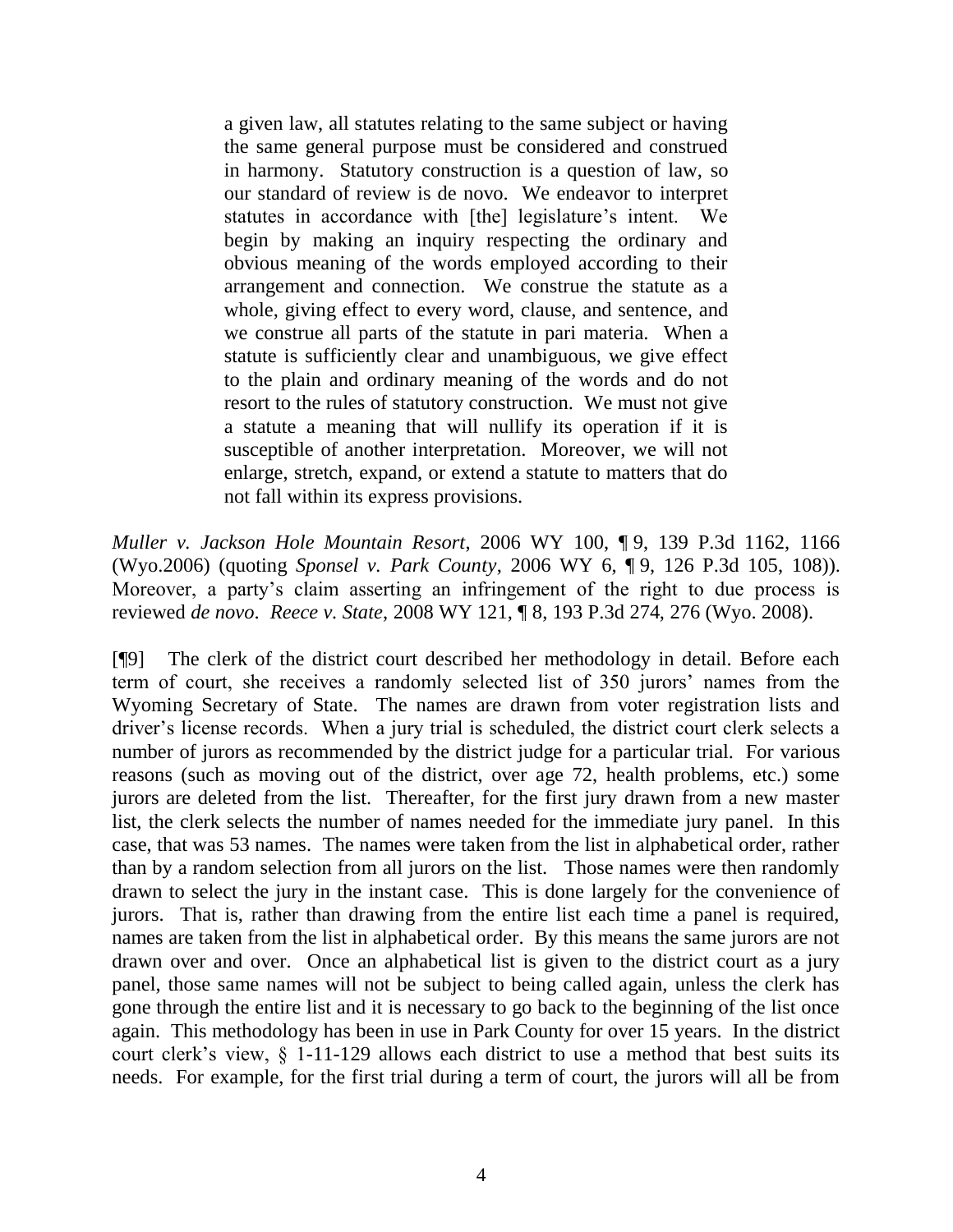the beginning of the alphabetized list. In the instance of this particular trial, all jurors" names began with the letters "H" through "P."

[¶10] This issue has arisen before in other jurisdictions. For instance, in *State v. Azure*, 2005 MT 328, ¶¶ 14-17, 125 P.2d 1116, 1118-20 (Mont. 2005) it was held:

> Azure's jury venire was compiled by combining three separate jury panels that had been randomly selected by computer from the list of Cascade County registered voters. These panels were called for trials scheduled to occur around the same time as Azure"s trial. When these other trials did not take place, the jury panels were held over and ultimately assigned to Azure's trial. Panels one and two each originally consisted of seventy persons. Panel three originally consisted of thirty-five persons. Prior to being assigned to Azure"s trial, these panels were reduced to forty-six, forty-seven, and twenty-four persons respectively as a result of some jurors being excused by the clerk's office or the judge for legitimate reasons. Additionally, ten people were eliminated for failure to contact the clerk after the summons was mailed to them and the clerk was subsequently unable to reach them.

> Panel one was initially assigned to Azure's trial. However, the District Court notified the clerk several days before the trial that it wanted *at least* eighty prospective jurors in this case. To accommodate this request, the clerk"s office added the twenty-four names from panel three to the forty-six names on panel one. This created a pool of seventy people. The clerk then added the first twenty-one names from panel two. However, because panel two had previously been alphabetized, the selected surnames began with the letters A through K, and the names beginning with the remaining letters of the alphabet were eliminated. Subsequently, one person from panel two was excused, leaving the District Court with ninety potential jurors from which to choose. These ninety names were placed in a box for additional random selection, and the first twenty-seven names selected comprised the venire for the jury and one alternate.

> Azure's complaint on appeal arises from the manner in which panel two was split. He maintains that it was error to alphabetize this list and then select only the first twenty-one persons based upon the first letter of their last names. He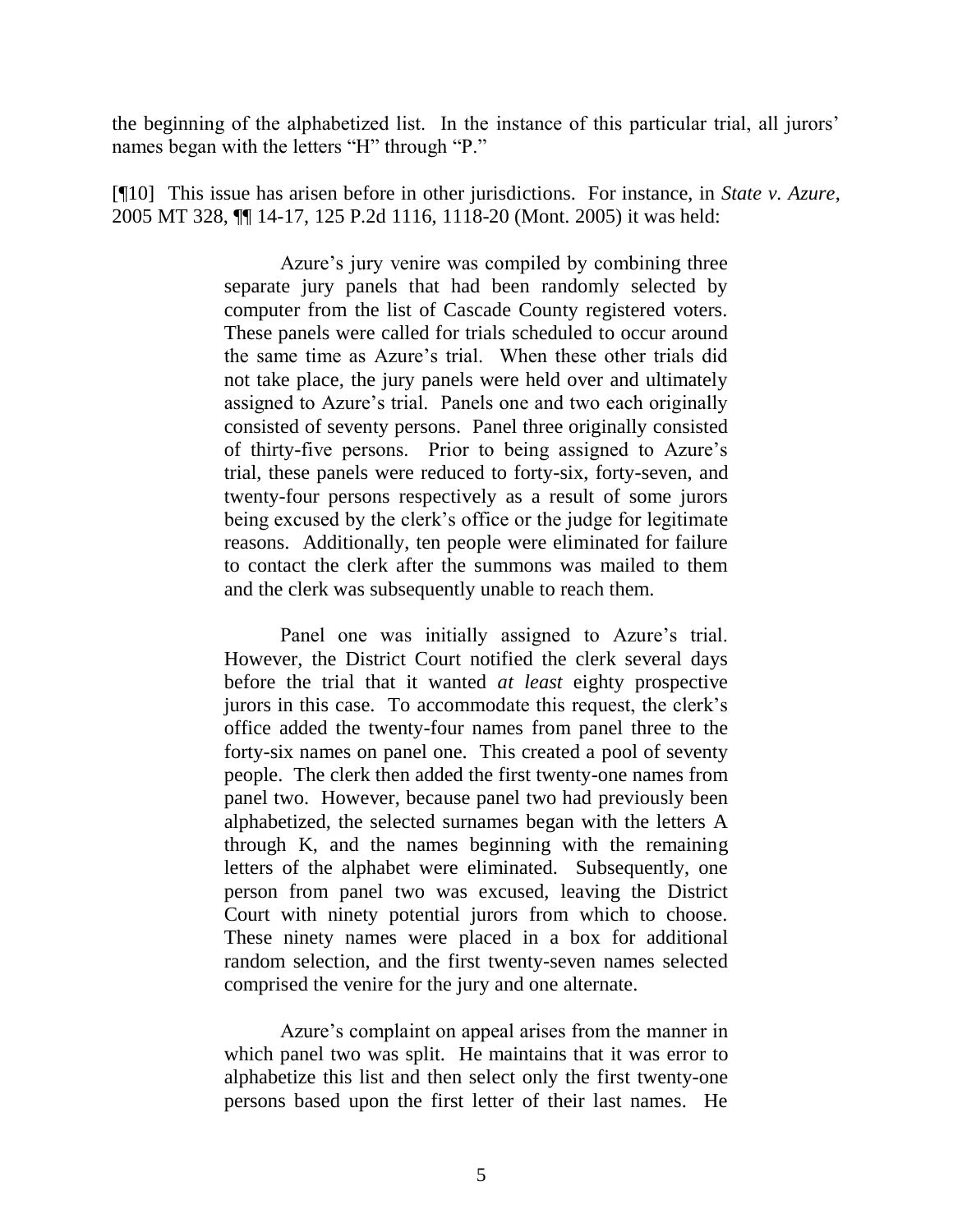posits that once the list was put in alphabetical order and then not used in its entirety, it ceased to be random. He further asserts that when this list was combined with the other panels, the overall jury pool was tainted, he was denied a fair crosssection jury panel, and he is entitled to a new trial.

[Section 3-15-503\(1\)\(b\), MCA \(1995\),](http://www.westlaw.com/Find/Default.wl?rs=dfa1.0&vr=2.0&DB=1002018&DocName=MTST3-15-503&FindType=L) upon which Azure relies, states:

> If the drawing of jurors is conducted by means of a computerized database, it must be conducted by use of a computerized random *selection process* that the judges of the district court of the county have approved in writing as satisfactorily fulfilling the requirements for the drawing of trial juries. [Emphasis added.]

<span id="page-7-0"></span>Azure complains his jury panel was not "randomly" selected. Using the ordinary meaning of the term "random," *i.e.*, lacking a specific plan or pattern, $F<sup>NM</sup>$  it could be argued that once the list was alphabetized, it was no longer random. However, to prevail, Azure must prove that the *selection process* was not random. This he has failed to do. Mere alphabetization of a randomly selected list of names and elimination of some of those names based exclusively on where they fall in the alphabet does not taint the random selection process. As a result, we conclude Azure's jury selection process did not violate [§ 3-15-503\(1\)\(b\), MCA](http://www.westlaw.com/Find/Default.wl?rs=dfa1.0&vr=2.0&DB=1002018&DocName=MTST3-15-503&FindType=L)   $(1995).<sup>1</sup>$  $(1995).<sup>1</sup>$ 

 $\overline{a}$ 

<sup>1</sup> Montana Code Ann. § 3-15-503 (1995) states:

<sup>(1) (</sup>a) If the drawing of jurors is conducted by means of a jury box, the jury commissioner shall place the box on a rod so that it may readily revolve. The box must be revolved a sufficient number of times to ensure that the numbered slips in it become thoroughly mixed. The jury commissioner shall then draw from the box, one at a time, as many of the numbered slips as are ordered by the court.

<sup>(</sup>b) If the drawing of jurors is conducted by means of a computerized database, it must be conducted by use of a computerized random selection process that the judges of the district court of the county have approved in writing as satisfactorily fulfilling the requirements for the drawing of trial juries.

<sup>(2)</sup> A record of the drawing must be entered in the minutes of the court. It must show the names of the jurors corresponding to the numbers drawn from the jury box or the names drawn by means of the computerized random selection process.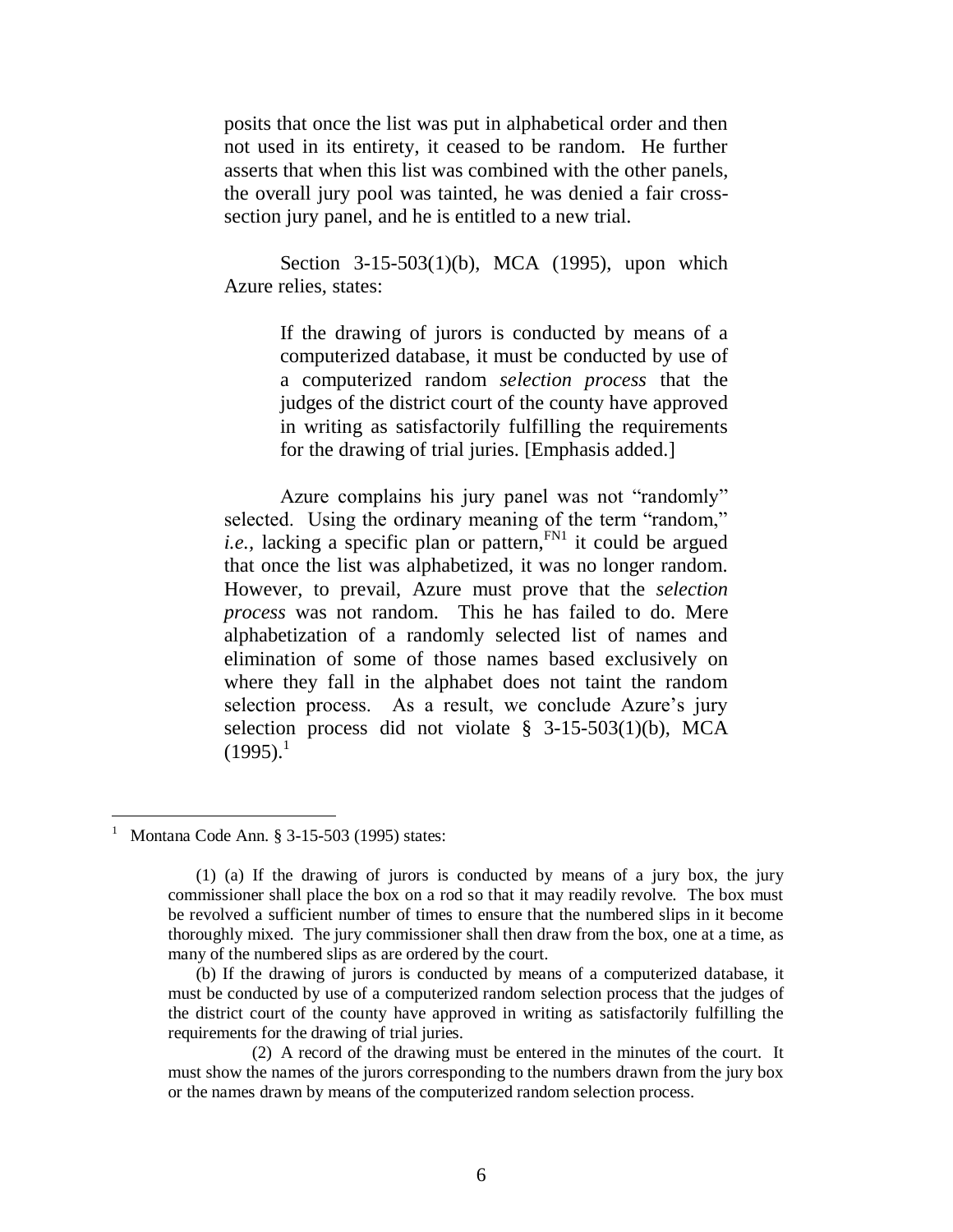<span id="page-8-0"></span>[FN1.](#page-7-0) The American Heritage Dictionary of the English Language 1448 ( $4^{th}$  ed. 2000).

Without substantive analysis, Azure relies on *[State v. Taylor](http://www.westlaw.com/Find/Default.wl?rs=dfa1.0&vr=2.0&DB=661&FindType=Y&SerialNum=1975128842)* (1975), 168 Mont. 142, 542 P.2d 100, and *[Taylor v.](http://www.westlaw.com/Find/Default.wl?rs=dfa1.0&vr=2.0&DB=708&FindType=Y&SerialNum=1975129717)  [Louisiana](http://www.westlaw.com/Find/Default.wl?rs=dfa1.0&vr=2.0&DB=708&FindType=Y&SerialNum=1975129717)* [\(1975\), 419 U.S. 522, 95 S.Ct. 692, 42 L.Ed.2d](http://www.westlaw.com/Find/Default.wl?rs=dfa1.0&vr=2.0&DB=708&FindType=Y&SerialNum=1975129717)  690, in arguing that the alphabetization and subsequent bifurcation of one jury panel "systematically excluded an identifiable class of citizens." Our review of these cases leads us to share Justice Harrison"s observation in *State v. Taylor,*  "We have no disagreement with the case authority cited by defendant nor the law established by that authority, however, the case authority cited is not applicable to the instant case." While these cases stand for the proposition that a systematic exclusion of *an identifiable class of citizens* violates the requirement that the jury be a fair cross-section of the community, Azure failed to establish that the persons eliminated from the alphabetical list were eliminated based upon their "race, color, sex, culture, social origin or condition, or political or religious ideas." *[State v. Taylor,](http://www.westlaw.com/Find/Default.wl?rs=dfa1.0&vr=2.0&DB=661&FindType=Y&ReferencePositionType=S&SerialNum=1975128842&ReferencePosition=101)* [168](http://www.westlaw.com/Find/Default.wl?rs=dfa1.0&vr=2.0&DB=661&FindType=Y&ReferencePositionType=S&SerialNum=1975128842&ReferencePosition=101)  Mont. at 144, 542 P.2d at 101. Moreover, Azure failed to show any prejudice against him or injury affecting his right to an impartial jury resulting from the alleged discriminatory selection of his jury. *[State v. Taylor,](http://www.westlaw.com/Find/Default.wl?rs=dfa1.0&vr=2.0&DB=661&FindType=Y&ReferencePositionType=S&SerialNum=1975128842&ReferencePosition=103)* [168 Mont. at 148, 542](http://www.westlaw.com/Find/Default.wl?rs=dfa1.0&vr=2.0&DB=661&FindType=Y&ReferencePositionType=S&SerialNum=1975128842&ReferencePosition=103)  P.2d at 103.

The elimination of panel members from a venire based exclusively on the first letter of the person's last name is not a systematic exclusion of a distinctive, identifiable class of the community. There was no discernible gender, ethnic, or other suspect grouping that occurred when certain names from panel two were used while others were not. Simply put, the twenty-six people from panel two who were not selected for Azure's jury pool do not comprise an "identifiable class of citizens," and the alphabetization of panel two and limited selection therefrom did not run afoul of the statute or applicable case law.

Lastly, as noted by the District Court in its Order, the jury selection process in the case before us is distinguishable from that utilized in*[State v. LaMere,](http://www.westlaw.com/Find/Default.wl?rs=dfa1.0&vr=2.0&DB=4645&FindType=Y&SerialNum=2000058031)* [2000 MT 45, 298 Mont.](http://www.westlaw.com/Find/Default.wl?rs=dfa1.0&vr=2.0&DB=4645&FindType=Y&SerialNum=2000058031)  358, 2 P.3d 204. In *LaMere,* the clerk notified prospective jurors of jury duty by telephone instead of through the mail.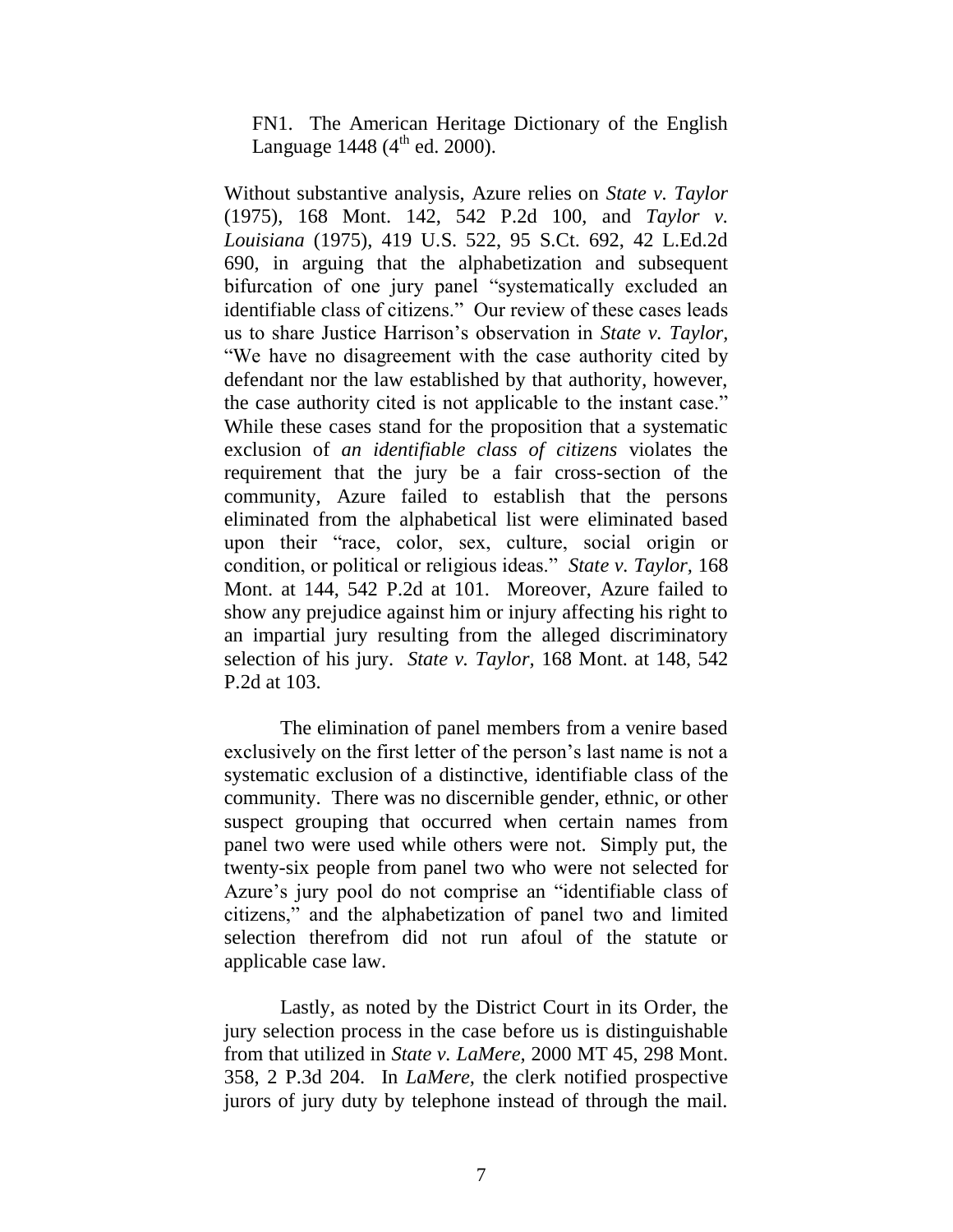Noting that this method necessarily eliminated any person who did not have a telephone, or allowed persons with telephones to "excuse himself or herself from possible jury duty simply by failing to return the clerk's phone call," the Court held that the telephone summoning method was a "substantial failure to comply" with relevant jury selection statutes, and materially undermined the purpose of these selection statutes to provide for random selection of jurors on the basis of objective criteria. *LaMere,* ¶¶ 73 and 75. We vacated LaMere"s conviction and remanded the matter for a new trial. *LaMere,* ¶ 76. We conclude that Azure has not established that the jury summoning method employed by the clerk in this case was a "substantial failure to comply" with the statutes governing the procurement of a trial jury.

[¶11] A different result was reached in a West Virginia case that was based on a statute different from Montana's and Wyoming's:

> <span id="page-9-1"></span>The petitioner herein, Thomas Stanley, Esq., requests this Court to issue a writ of prohibition against the respondent herein, Virginia Sine, Circuit Clerk of Berkeley County.<sup>[FN1](#page-9-0)</sup> Specifically, Petitioner Stanley seeks relief to prohibit Clerk Sine from selecting prospective jurors in sequential alphabetical order and to require her to comply with the random jury selection criteria set forth in [W.Va.Code §§ 52-](http://www.westlaw.com/Find/Default.wl?rs=dfa1.0&vr=2.0&DB=1000041&DocName=WVSTS52-1-6&FindType=L) [1-6 \(1993\) \(Repl. Vol. 2000\) and 52-1-7 \(1993\) \(Repl. Vol.](http://www.westlaw.com/Find/Default.wl?rs=dfa1.0&vr=2.0&DB=1000041&DocName=WVSTS52-1-6&FindType=L)  [2000\).](http://www.westlaw.com/Find/Default.wl?rs=dfa1.0&vr=2.0&DB=1000041&DocName=WVSTS52-1-6&FindType=L) Upon a review of the parties' arguments, supporting materials, and pertinent authorities, we grant as moulded the requested writ of prohibition.

<span id="page-9-0"></span>[FN1.](#page-9-1) We agree with Clerk Sine's assertion that the circuit judge of Berkeley County should have been made a party to this proceeding. Given the urgency of this matter based upon its far-reaching impact upon all cases currently pending in that jurisdiction, however, we will consider this case with respect to the parties presently before the Court.

#### **FACTUAL AND PROCEDURAL HISTORY**

The petitioner herein, Thomas Stanley, Esq., is an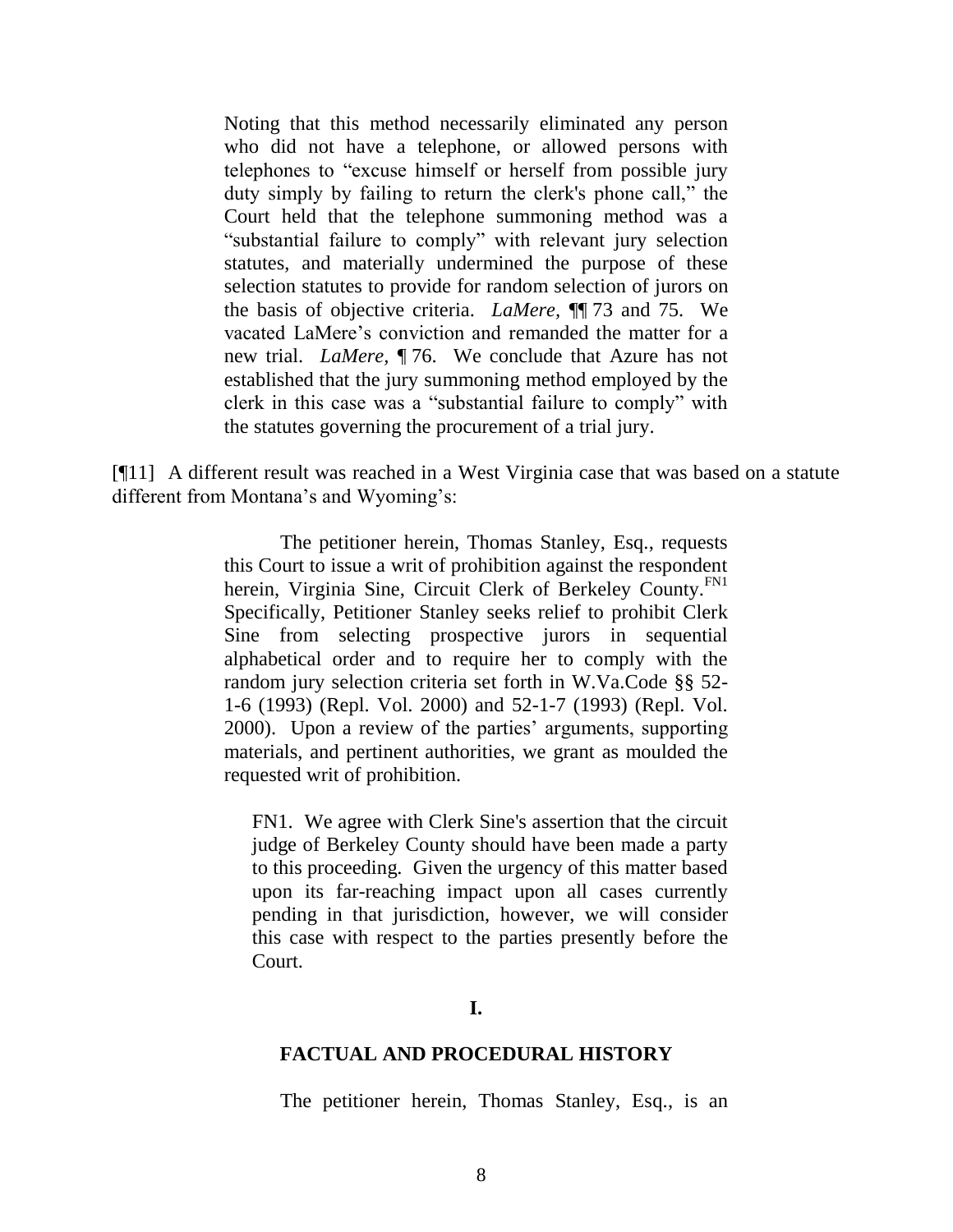attorney with the Public Defender Corporation in Martinsburg, West Virginia. … During his representation of clients in the Circuit Court of Berkeley County, he learned that the respondent herein, Virginia Sine, Circuit Clerk of Berkeley County, selects prospective jurors in sequential alphabetical order from that term of court's jury panel list. Designation of the jury panel list begins with a *source list* consisting of a consolidated listing of licensed drivers and registered voters in Berkeley County, in accordance with the requirements of [W. Va.Code § 52-1-5 \(1993\) \(Repl. Vol.](http://www.westlaw.com/Find/Default.wl?rs=dfa1.0&vr=2.0&DB=1000041&DocName=WVSTS52-1-5&FindType=L)  [2000\).](http://www.westlaw.com/Find/Default.wl?rs=dfa1.0&vr=2.0&DB=1000041&DocName=WVSTS52-1-5&FindType=L)<sup>[FN3](#page-10-0)</sup> A *master list* is then created every two years by a computer-generated random drawing of 10,000 names from the source list, pursuant to W. Va.Code  $\S$  52-1-6(b) (1993) [\(Repl. Vol. 2000\).](http://www.westlaw.com/Find/Default.wl?rs=dfa1.0&vr=2.0&DB=1000041&DocName=WVSTS52-1-6&FindType=L) The *prospective juror list* is then compiled each month through a computer-generated random drawing of 300 names from the master list, as required by [W. Va.Code §](http://www.westlaw.com/Find/Default.wl?rs=dfa1.0&vr=2.0&DB=1000041&DocName=WVSTS52-1-7&FindType=L)  [52-1-7\(a\) \(1993\) \(Repl. Vol. 2000\).](http://www.westlaw.com/Find/Default.wl?rs=dfa1.0&vr=2.0&DB=1000041&DocName=WVSTS52-1-7&FindType=L)

> <span id="page-10-1"></span><span id="page-10-0"></span>[FN3.](#page-10-1) Although not referenced in Clerk Sine's recitation of facts, persons comprising the source list may also include those "who have filed a state personal income tax return for the preceding tax year[.]" [W. Va.Code § 52-1-5\(a\)\(1\) \(1993\) \(Repl. Vol.](http://www.westlaw.com/Find/Default.wl?rs=dfa1.0&vr=2.0&DB=1000041&DocName=WVSTS52-1-5&FindType=L)  [2000\).](http://www.westlaw.com/Find/Default.wl?rs=dfa1.0&vr=2.0&DB=1000041&DocName=WVSTS52-1-5&FindType=L)

<span id="page-10-2"></span>Upon selection as a member of the prospective juror list, all prospective jurors are sent a questionnaire. After disqualifying jurors who indicate an inability to serve due to non-residence, age, death, or other legal disability, the remaining members of the prospective juror list ultimately comprise the *jury box*.<sup> $FN4$ </sup> Because the source list and master list are arranged alphabetically, the computerized numbering of the members of the prospective juror list also, coincidentally, is arranged alphabetically. Rather than selecting prospective jurors according to the key number system delineated in W. Va.Code  $\S$  52-1-6(c), by which a key number is derived and used to select members of the jury box, <sup>FN5</sup> the clerk had been directed to start at the beginning of the jury box list and to select prospective jurors in sequential alphabetical order until the desired number of jurors had been attained. It is the selection of prospective jurors pursuant to this sequential alphabetical order to which Petitioner Stanley objects in this proceeding.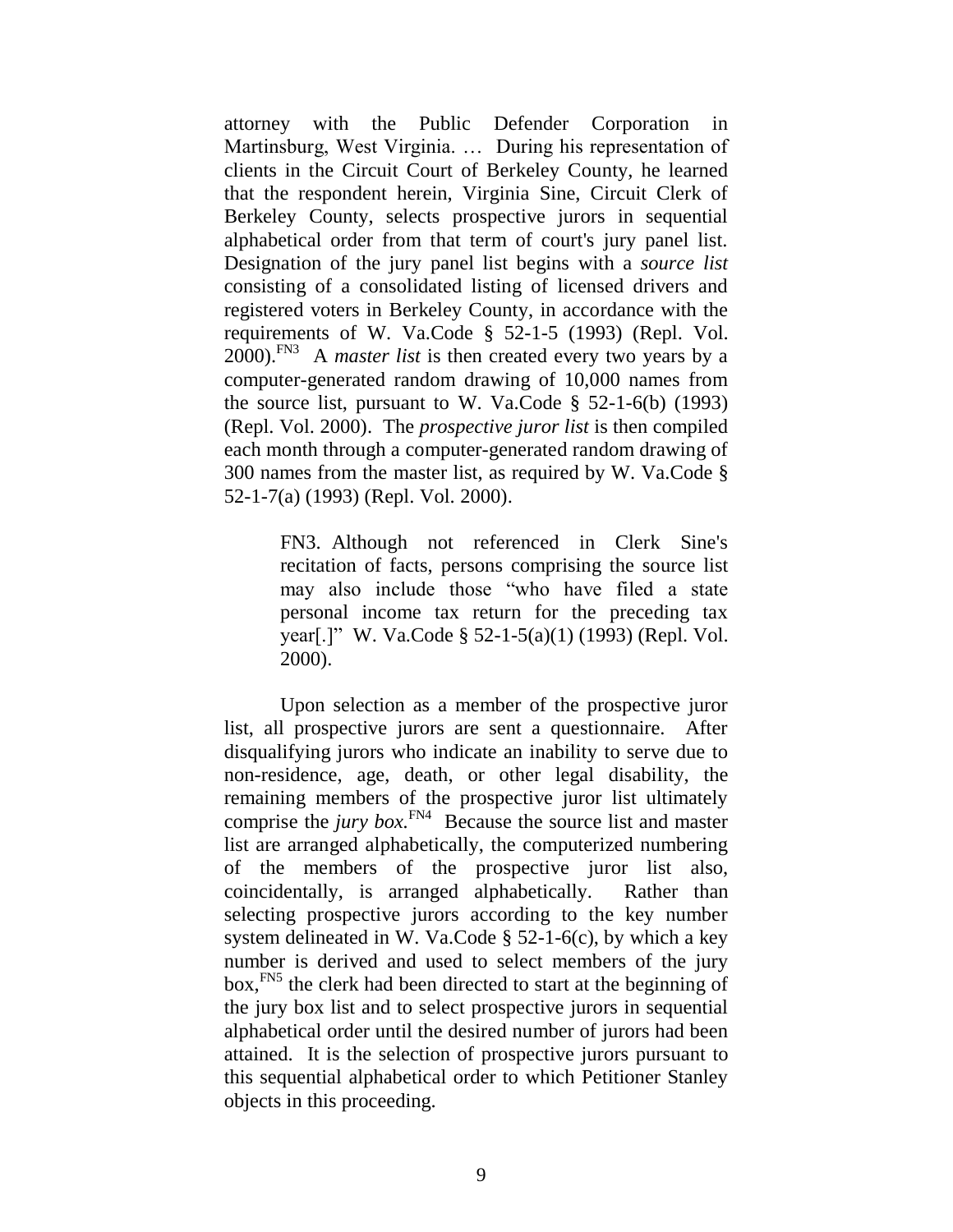<span id="page-11-0"></span>[FN4.](#page-10-2) More specifically, [W. Va.Code § 52-1-3\(7\)](http://www.westlaw.com/Find/Default.wl?rs=dfa1.0&vr=2.0&DB=1000041&DocName=WVSTS52-1-3&FindType=L)  [\(1988\) \(Repl. Vol. 2000\)](http://www.westlaw.com/Find/Default.wl?rs=dfa1.0&vr=2.0&DB=1000041&DocName=WVSTS52-1-3&FindType=L) defines a "jury box" as "any physical, nonelectronic device in which are placed names or identifying numbers of prospective jurors taken from the master list and from which names are drawn at random for jury panels." *Cf.* [W. Va.Code §](http://www.westlaw.com/Find/Default.wl?rs=dfa1.0&vr=2.0&DB=1000041&DocName=WVSTS52-1-3&FindType=L)  [52-1-3\(6\)](http://www.westlaw.com/Find/Default.wl?rs=dfa1.0&vr=2.0&DB=1000041&DocName=WVSTS52-1-3&FindType=L) (defining "[j]ury wheel" as "any electronic system in which are located names or identifying numbers of prospective jurors taken from the master list and from which names are drawn at random for jury panels").

FN5. W.Va. Code § 52-1-6(c) (1993 (Repl. Vol. 2000) describes the key number system as follows:

The names or identifying numbers of prospective jurors to be placed in the jury wheel or jury box shall be selected by the clerk at random from the master list in the following manner: The total number of names on the master list shall be divided by the number of names to be placed in or added to the jury wheel or jury box and the whole number next greater than the quotient shall be the "key number", except that the key number shall never be less than two. A "starting number" for making the selection shall then be determined by a random method from the numbers from one to the key number, both inclusive. The required number of names shall then be selected from the master list by taking in order the first name on the master list corresponding to the starting number and then successively the names appearing in the master list at intervals equal to the key number, recommencing if necessary at the start of the list until the required number of names has been selected. Upon recommencing at the start of the list, or if additional names are subsequently to be selected for the jury wheel or jury box, names previously selected from the master list shall be disregarded in selecting the additional names. The clerk is not required to, but may, use an electronic or mechanical system or device in carrying out its duties. (For example, assume a county with a master list of eight thousand nine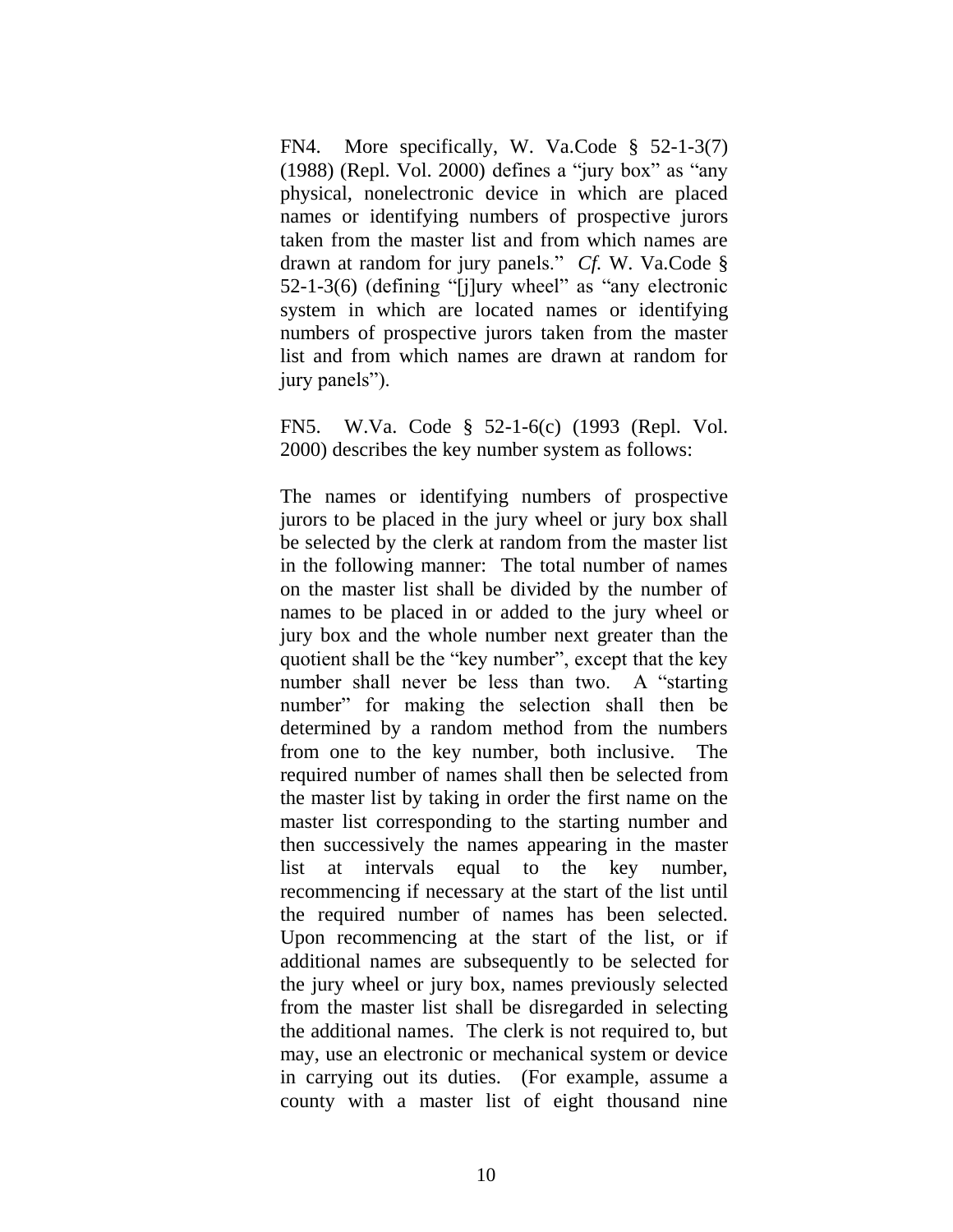hundred eighty names, a population of less than fifteen thousand and a desired jury box or wheel containing two hundred names. Eight thousand nine hundred eighty names divided by two hundred is forty-four and nine-tenths percent. The next whole number is fortyfive. The clerk would take every forty-fifth name on the list, using a random starting number between one and forty-five.)

According to Clerk Sine, all of the jury panels seated in Berkeley County, including those for circuit court, family court, magistrate court, and Martinsburg Municipal Court, are selected in this manner. Petitioner Stanley suggests that the proper method for selecting prospective jurors is enumerated in [W. Va.Code § 52-1-7](http://www.westlaw.com/Find/Default.wl?rs=dfa1.0&vr=2.0&DB=1000041&DocName=WVSTS52-1-7&FindType=L) which requires that the names of prospective jurors be drawn from a properly comprised jury box to ensure their randomness.

Upon Petitioner Stanley's questioning of Clerk Sine as to the origins of the current method of sequential alphabetical selection, she indicated that she had been instructed to proceed in this manner by a Berkeley County circuit judge in approximately 1998. This directive was occasioned by several jurors' complaints that they could not access the designated telephone number to ascertain whether they were required to report for jury duty. In so ruling, the circuit judge had hoped to simplify the manner in which prospective jurors were notified as to whether or not their appearance would be required. Respondent Sine concedes that this directive was made on the record in open court, and was not memorialized by a written administrative or judicial order. Because Clerk Sine indicated that she intends to continue selecting prospective jurors in sequential alphabetical order until a judicial officer directs her to do otherwise, Petitioner Stanley filed the instant writ of prohibition to challenge the propriety of this practice.

….

#### **III.**

#### **DISCUSSION**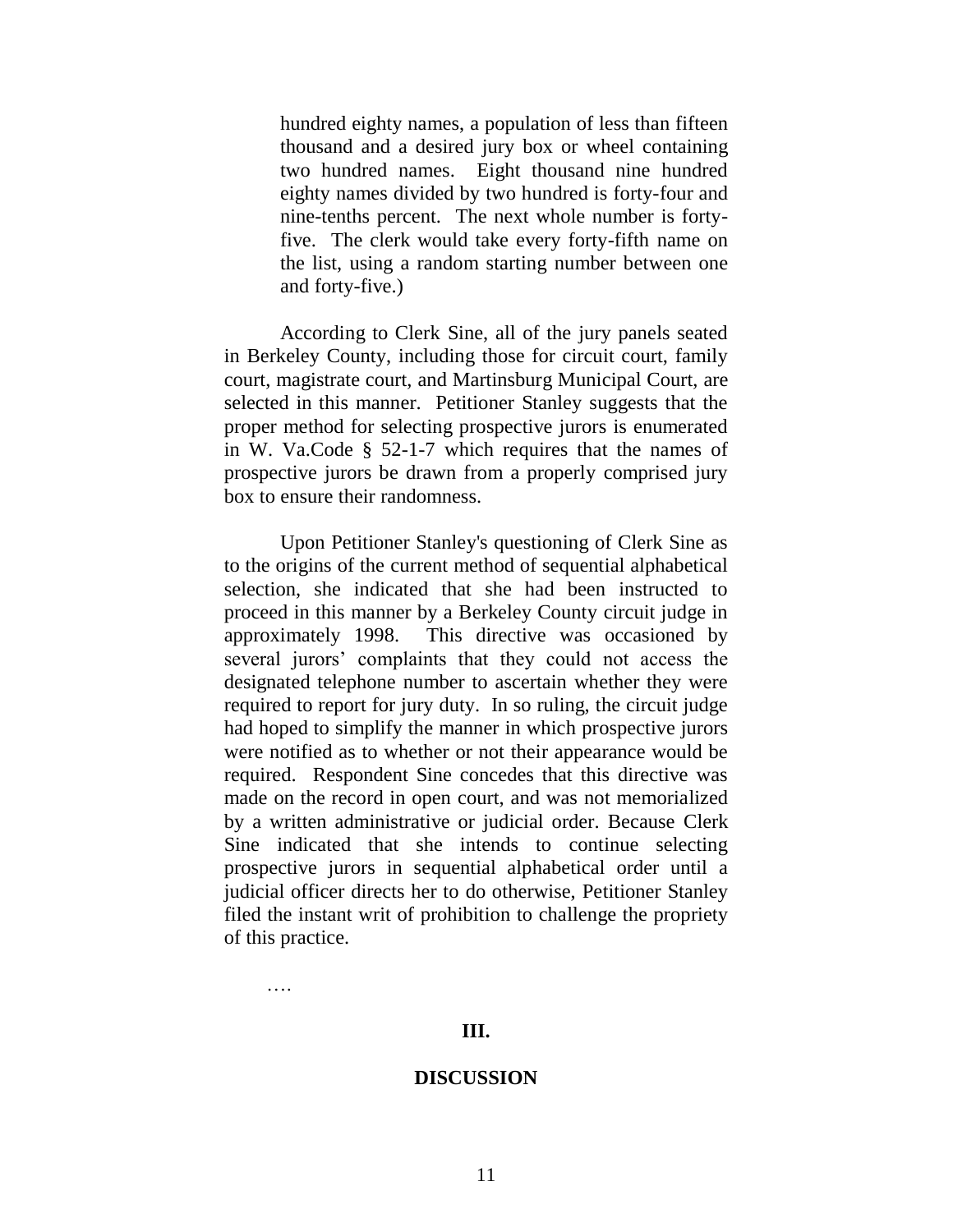The sole issue presented for resolution by this extraordinary proceeding is whether the statutory law delineating the manner in which prospective jurors should be selected permits prospective jurors to be selected in sequential alphabetical order. Petitioner Stanley contends that the present method of selecting prospective jurors in sequential alphabetical order is not sufficiently random to comply with the governing common law and statutory requirements mandating the random selection of prospective jurors. *Citing* [W. Va.Code § 52-1-1,](http://www.westlaw.com/Find/Default.wl?rs=dfa1.0&vr=2.0&DB=1000041&DocName=WVSTS52-1-1&FindType=L) *[et seq.;](http://www.westlaw.com/Find/Default.wl?rs=dfa1.0&vr=2.0&DB=1000041&DocName=WVSTS52-1-1&FindType=L) [Toothman v.](http://www.westlaw.com/Find/Default.wl?rs=dfa1.0&vr=2.0&DB=711&FindType=Y&SerialNum=1995242755)  [Brescoach,](http://www.westlaw.com/Find/Default.wl?rs=dfa1.0&vr=2.0&DB=711&FindType=Y&SerialNum=1995242755)* [195 W.Va. 409, 465 S.E.2d 866 \(1995\)](http://www.westlaw.com/Find/Default.wl?rs=dfa1.0&vr=2.0&DB=711&FindType=Y&SerialNum=1995242755) (per curiam) (recognizing importance of random jury selection (citing *Taylor v. [Louisiana,](http://www.westlaw.com/Find/Default.wl?rs=dfa1.0&vr=2.0&DB=708&FindType=Y&SerialNum=1975129717)* [419 U.S. 522, 95 S.Ct. 692, 42](http://www.westlaw.com/Find/Default.wl?rs=dfa1.0&vr=2.0&DB=708&FindType=Y&SerialNum=1975129717)  L.Ed.2d 690 (1975))); *[Bennett v. Warner,](http://www.westlaw.com/Find/Default.wl?rs=dfa1.0&vr=2.0&DB=711&FindType=Y&SerialNum=1988122629)* [179 W.Va. 742,](http://www.westlaw.com/Find/Default.wl?rs=dfa1.0&vr=2.0&DB=711&FindType=Y&SerialNum=1988122629)  372 S.E.2d 920 (1988) (observing that random selection of jurors is important public policy recognized by Legislature); *[State v. Nuckols,](http://www.westlaw.com/Find/Default.wl?rs=dfa1.0&vr=2.0&DB=711&FindType=Y&SerialNum=1968133178)* [152 W.Va. 736, 166 S.E.2d 3 \(1968\)](http://www.westlaw.com/Find/Default.wl?rs=dfa1.0&vr=2.0&DB=711&FindType=Y&SerialNum=1968133178) (finding that same random selection procedures for grand jury panels apply to petit jury panels). In short, Stanley argues that the failure to randomly select prospective jurors unconstitutionally violates a litigant's right to a fair and unbiased jury guaranteed by the Sixth Amendment to the United States Constitution and Article 3, § 14 of the West Virginia Constitution.

Clerk Sine first questions the propriety of the parties to this extraordinary proceeding. As she is subject to the direction and control of the judge or chief circuit judge of the circuit in which she serves, Clerk Sine suggests that the circuit judge or chief circuit judge of Berkeley County should have been joined as a party to this proceeding. *Citing*[W.](http://www.westlaw.com/Find/Default.wl?rs=dfa1.0&vr=2.0&DB=1000041&DocName=WVSTS52-1-7&FindType=L)  [Va.Code §§ 52-1-7\(a\) \(1993\) \(Repl. Vol. 2000\) and 52-1-9\(a\)](http://www.westlaw.com/Find/Default.wl?rs=dfa1.0&vr=2.0&DB=1000041&DocName=WVSTS52-1-7&FindType=L)  [\(1986\) \(Repl. Vol. 2000\);](http://www.westlaw.com/Find/Default.wl?rs=dfa1.0&vr=2.0&DB=1000041&DocName=WVSTS52-1-7&FindType=L) *[Rutledge v. Workman,](http://www.westlaw.com/Find/Default.wl?rs=dfa1.0&vr=2.0&DB=711&FindType=Y&SerialNum=1985135529)* [175 W.Va.](http://www.westlaw.com/Find/Default.wl?rs=dfa1.0&vr=2.0&DB=711&FindType=Y&SerialNum=1985135529)  375, 332 S.E.2d 831 (1985). As to the merits of this case, Clerk Sine denies that the current method of selecting prospective jurors is improper. Rather, she contends that she has substantially complied with the pertinent authorities delineating the procedure to be followed to ensure randomness. *Citing*[W. Va.Code § 52-1-15 \(1993\) \(Repl. Vol.](http://www.westlaw.com/Find/Default.wl?rs=dfa1.0&vr=2.0&DB=1000041&DocName=WVSTS52-1-15&FindType=L)  [2000\);](http://www.westlaw.com/Find/Default.wl?rs=dfa1.0&vr=2.0&DB=1000041&DocName=WVSTS52-1-15&FindType=L) *[Bennett v. Warner,](http://www.westlaw.com/Find/Default.wl?rs=dfa1.0&vr=2.0&DB=711&FindType=Y&SerialNum=1988122629)* [179 W.Va. 742, 372 S.E.2d 920](http://www.westlaw.com/Find/Default.wl?rs=dfa1.0&vr=2.0&DB=711&FindType=Y&SerialNum=1988122629)  (1988); *[State v. Nuckols,](http://www.westlaw.com/Find/Default.wl?rs=dfa1.0&vr=2.0&DB=711&FindType=Y&SerialNum=1968133178)* [152 W.Va. 736, 166 S.E.2d 3](http://www.westlaw.com/Find/Default.wl?rs=dfa1.0&vr=2.0&DB=711&FindType=Y&SerialNum=1968133178)  (1968). Clerk Sine further suggests that the appropriate remedy to address Petitioner Stanley's complaint is not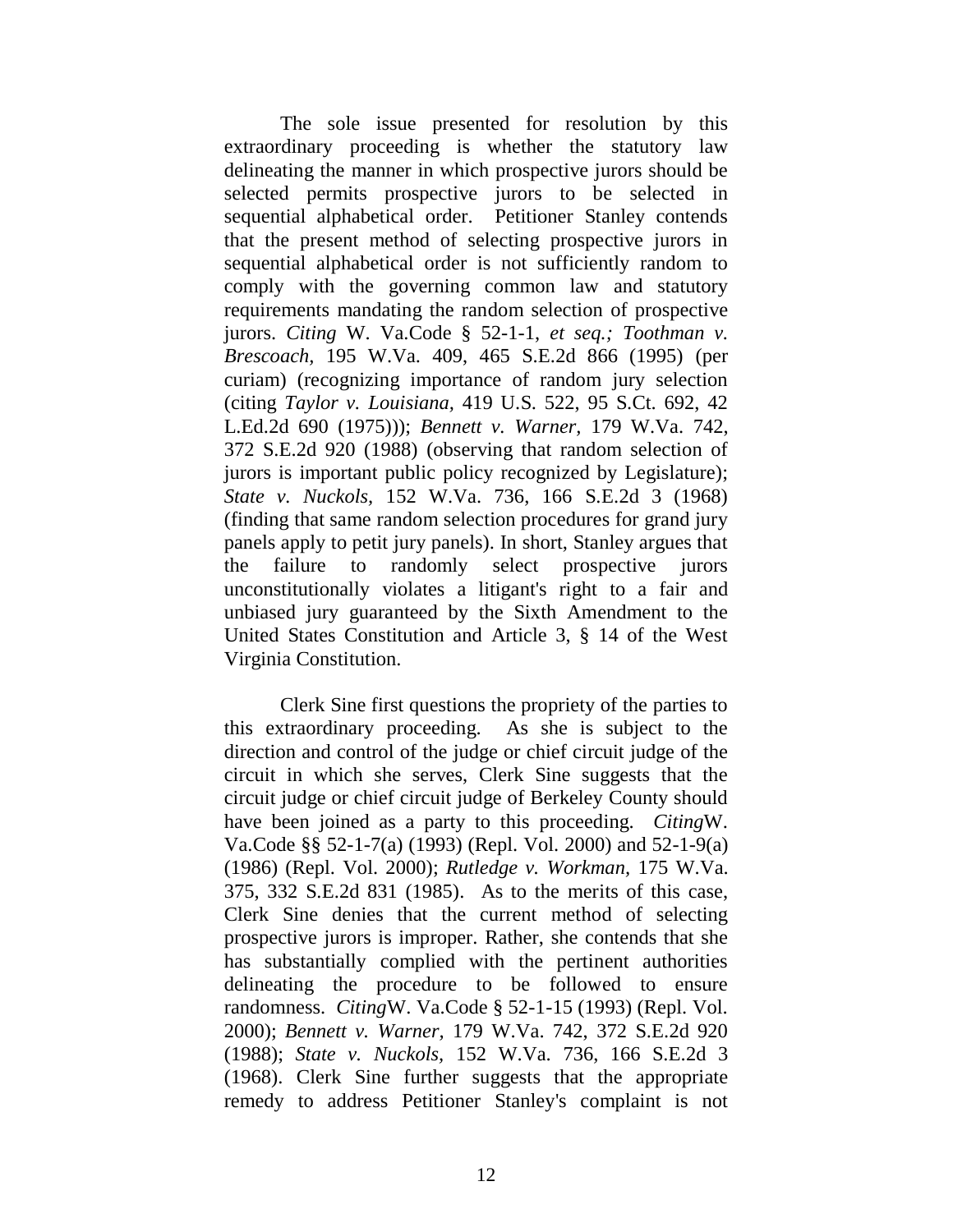through a writ of prohibition but through the statutory provision which permits him to raise the propriety of the jury selection procedures in advance of swearing the petit jury for a given case. *Citing*[W. Va.Code §§ 52-1-15\(a, c\).](http://www.westlaw.com/Find/Default.wl?rs=dfa1.0&vr=2.0&DB=1000041&DocName=WVSTS52-1-15&FindType=L)

<span id="page-14-1"></span>At the outset, we wish to address the propriety of hearing this matter in the context of a prohibition proceeding. Pursuant to the governing statute, [W. Va.Code § 52-1-15\(c\)](http://www.westlaw.com/Find/Default.wl?rs=dfa1.0&vr=2.0&DB=1000041&DocName=WVSTS52-1-15&FindType=L)  [\(1993\) \(Repl. Vol. 2000\),](http://www.westlaw.com/Find/Default.wl?rs=dfa1.0&vr=2.0&DB=1000041&DocName=WVSTS52-1-15&FindType=L) the procedures described therein are the "exclusive means" by which a person may challenge the propriety of the jury selection process in a given case.  $\frac{FN}{N}$  Cf. Syl. pt. 2, *[State v. Hankish,](http://www.westlaw.com/Find/Default.wl?rs=dfa1.0&vr=2.0&DB=711&FindType=Y&SerialNum=1962128574)* [147 W.Va. 123, 126 S.E.2d 42](http://www.westlaw.com/Find/Default.wl?rs=dfa1.0&vr=2.0&DB=711&FindType=Y&SerialNum=1962128574)  (1962) (holding, prior to enactment of [W. Va.Code § 52-1-15](http://www.westlaw.com/Find/Default.wl?rs=dfa1.0&vr=2.0&DB=1000041&DocName=WVSTS52-1-15&FindType=L) in 1986, that "[t]he proper method of challenging, before the trial of a case, alleged irregularities in the selection, drawing, or impaneling of jurors, is by plea in abatement"); *[State v.](http://www.westlaw.com/Find/Default.wl?rs=dfa1.0&vr=2.0&DB=711&FindType=Y&ReferencePositionType=S&SerialNum=1968133178&ReferencePosition=8)  [Nuckols,](http://www.westlaw.com/Find/Default.wl?rs=dfa1.0&vr=2.0&DB=711&FindType=Y&ReferencePositionType=S&SerialNum=1968133178&ReferencePosition=8)* [152 W.Va. 736, 742, 166 S.E.2d 3, 8 \(1968\)](http://www.westlaw.com/Find/Default.wl?rs=dfa1.0&vr=2.0&DB=711&FindType=Y&ReferencePositionType=S&SerialNum=1968133178&ReferencePosition=8) (same). Despite this statutory directive, the instant case falls within that group of cases we previously have identified as "really extraordinary causes," *[State ex rel. United States Fid. &](http://www.westlaw.com/Find/Default.wl?rs=dfa1.0&vr=2.0&DB=711&FindType=Y&ReferencePositionType=S&SerialNum=1995149694&ReferencePosition=682)  [Guar. Co. v. Canady,](http://www.westlaw.com/Find/Default.wl?rs=dfa1.0&vr=2.0&DB=711&FindType=Y&ReferencePositionType=S&SerialNum=1995149694&ReferencePosition=682)* [194 W.Va. 431, 436, 460 S.E.2d 677,](http://www.westlaw.com/Find/Default.wl?rs=dfa1.0&vr=2.0&DB=711&FindType=Y&ReferencePositionType=S&SerialNum=1995149694&ReferencePosition=682)  682 (1995) (internal quotations and citations omitted), to which the extraordinary remedy of prohibitory relief applies. *See also [State ex rel. Allen v. Bedell,](http://www.westlaw.com/Find/Default.wl?rs=dfa1.0&vr=2.0&DB=711&FindType=Y&ReferencePositionType=S&SerialNum=1994243885&ReferencePosition=82)* [193 W.Va. 32, 37, 454](http://www.westlaw.com/Find/Default.wl?rs=dfa1.0&vr=2.0&DB=711&FindType=Y&ReferencePositionType=S&SerialNum=1994243885&ReferencePosition=82)  S.E.2d 77, 82 (1994) (Cleckley, J., concurring) (" [W]rits of prohibition ... provide a drastic remedy to be invoked only in extraordinary situations."); *[McConiha v. Guthrie,](http://www.westlaw.com/Find/Default.wl?rs=dfa1.0&vr=2.0&DB=791&FindType=Y&ReferencePositionType=S&SerialNum=1882014929&ReferencePosition=140)* [21 W.Va.](http://www.westlaw.com/Find/Default.wl?rs=dfa1.0&vr=2.0&DB=791&FindType=Y&ReferencePositionType=S&SerialNum=1882014929&ReferencePosition=140)  134, 140 (1882) ("Prohibition .... issues only in cases of extreme necessity[.]").

> <span id="page-14-0"></span>[FN6.](#page-14-1) In its entirety, [W. Va.Code § 52-1-15 \(1993\)](http://www.westlaw.com/Find/Default.wl?rs=dfa1.0&vr=2.0&DB=1000041&DocName=WVSTS52-1-15&FindType=L)  [\(Repl. Vol. 2000\)](http://www.westlaw.com/Find/Default.wl?rs=dfa1.0&vr=2.0&DB=1000041&DocName=WVSTS52-1-15&FindType=L) provides

> (a) Within seven days after the moving party discovers, or by the exercise of due diligence could have discovered, the grounds therefor, and in any event before the petit jury is sworn to try the case, a party may move to stay the proceedings, quash the indictment or move for other relief as may be appropriate under the circumstances or the nature of the case. The motion shall set forth the facts which support the party's contention that there has been a substantial failure to comply with this article in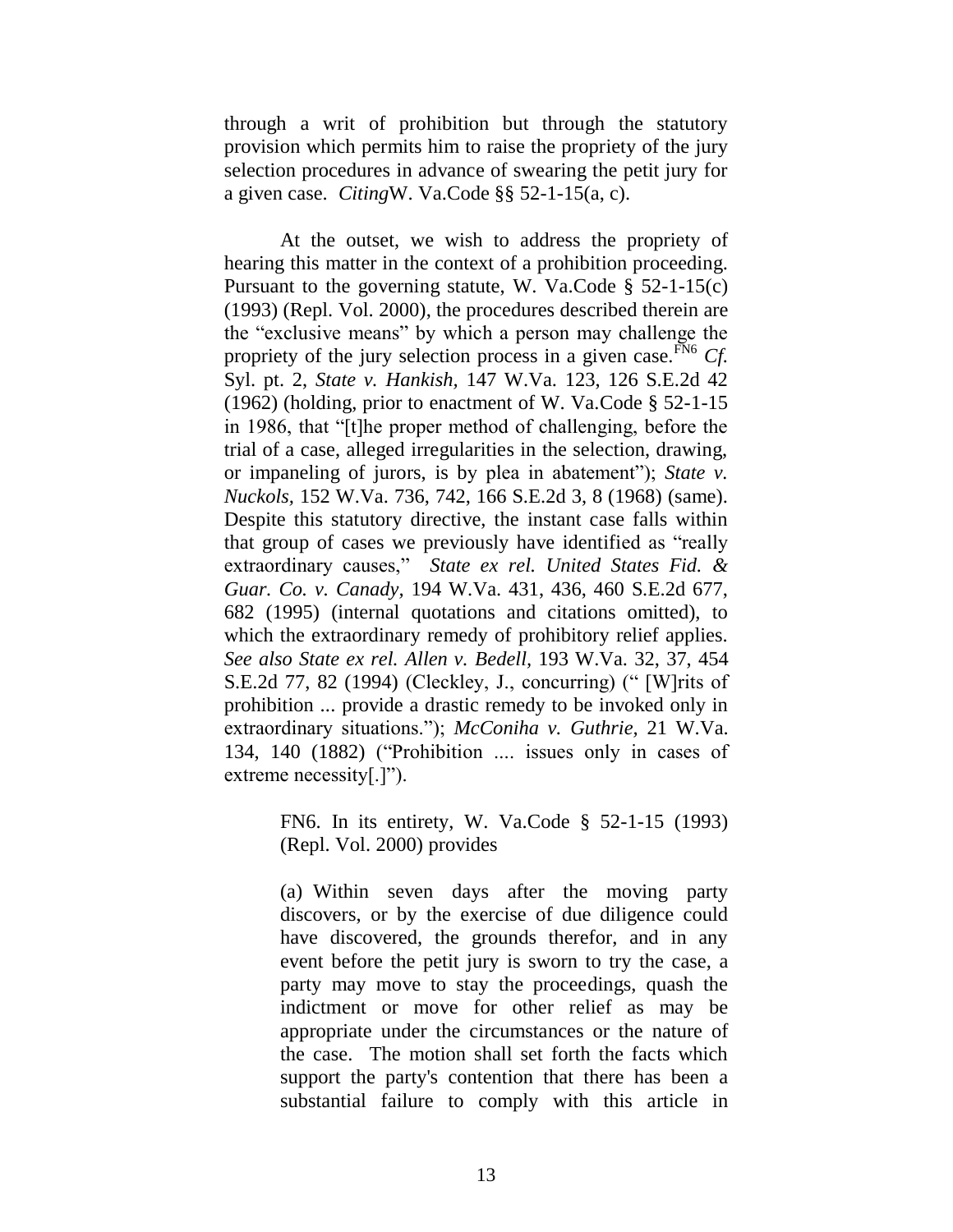selecting the jury.

(b) Upon motion filed under subsection (a) of this section containing a sworn statement of facts which, if true, would constitute a substantial failure to comply with this article, the moving party is entitled to present, in support of the motion, the testimony of the clerk, any relevant records and papers not public or otherwise available used by the clerk, and any other relevant evidence. The clerk may identify the lists utilized in compiling the master list, but may not be required to divulge the contents of such lists. If the court determines that in selecting a jury there has been a substantial failure to comply with this article, the court shall stay the proceedings pending the selection of the jury in conformity with this article, quash an indictment or grant such other relief as the court may deem appropriate.

(c) In the absence of fraud, the procedures prescribed by this section are the exclusive means by which a person accused of a crime, the state or a party in a civil case, may challenge a jury on the ground that the jury was not selected in conformity with this article.

As noted above, when deciding whether a particular case is appropriate for the issuance of a writ of prohibition, we consider whether other remedies are available and, if they are, whether they will adequately afford the petitioner relief, as well as the likelihood that a trial of the underlying matter "will be completely reversed if the error is not corrected in advance." Syl. pt. 1, in part,*[Hinkle v. Black,](http://www.westlaw.com/Find/Default.wl?rs=dfa1.0&vr=2.0&DB=711&FindType=Y&SerialNum=1980193590)* [164 W.Va. 112,](http://www.westlaw.com/Find/Default.wl?rs=dfa1.0&vr=2.0&DB=711&FindType=Y&SerialNum=1980193590)  262 S.E.2d 744. *Accord* Syl. pt. 4, *[State ex rel. Hoover v.](http://www.westlaw.com/Find/Default.wl?rs=dfa1.0&vr=2.0&DB=711&FindType=Y&SerialNum=1996256262)  [Berger,](http://www.westlaw.com/Find/Default.wl?rs=dfa1.0&vr=2.0&DB=711&FindType=Y&SerialNum=1996256262)* [199 W.Va. 12, 483 S.E.2d](http://www.westlaw.com/Find/Default.wl?rs=dfa1.0&vr=2.0&DB=711&FindType=Y&SerialNum=1996256262) 12. *See also [Dankmer v.](http://www.westlaw.com/Find/Default.wl?rs=dfa1.0&vr=2.0&DB=711&FindType=Y&ReferencePositionType=S&SerialNum=1940105268&ReferencePosition=775)  [City Ice & Fuel Co.,](http://www.westlaw.com/Find/Default.wl?rs=dfa1.0&vr=2.0&DB=711&FindType=Y&ReferencePositionType=S&SerialNum=1940105268&ReferencePosition=775)* [121 W.Va. 752, 760, 6 S.E.2d 771, 775](http://www.westlaw.com/Find/Default.wl?rs=dfa1.0&vr=2.0&DB=711&FindType=Y&ReferencePositionType=S&SerialNum=1940105268&ReferencePosition=775)  (1939) ("The writ of prohibition should not be used except in cases where relief is not available through ordinary channels of practice."); *[McConiha v. Guthrie,](http://www.westlaw.com/Find/Default.wl?rs=dfa1.0&vr=2.0&DB=791&FindType=Y&ReferencePositionType=S&SerialNum=1882014929&ReferencePosition=140)* [21 W.Va. at 140](http://www.westlaw.com/Find/Default.wl?rs=dfa1.0&vr=2.0&DB=791&FindType=Y&ReferencePositionType=S&SerialNum=1882014929&ReferencePosition=140) ("Prohibition, like all other extraordinary remedies, is to be resorted to only in cases where the usual and ordinary forms of remedy are insufficient and inadequate to afford redress."). Given the exceptional circumstances of this case, it is apparent that the remedies provided by [W. Va.Code § 52-1-](http://www.westlaw.com/Find/Default.wl?rs=dfa1.0&vr=2.0&DB=1000041&DocName=WVSTS52-1-15&FindType=L)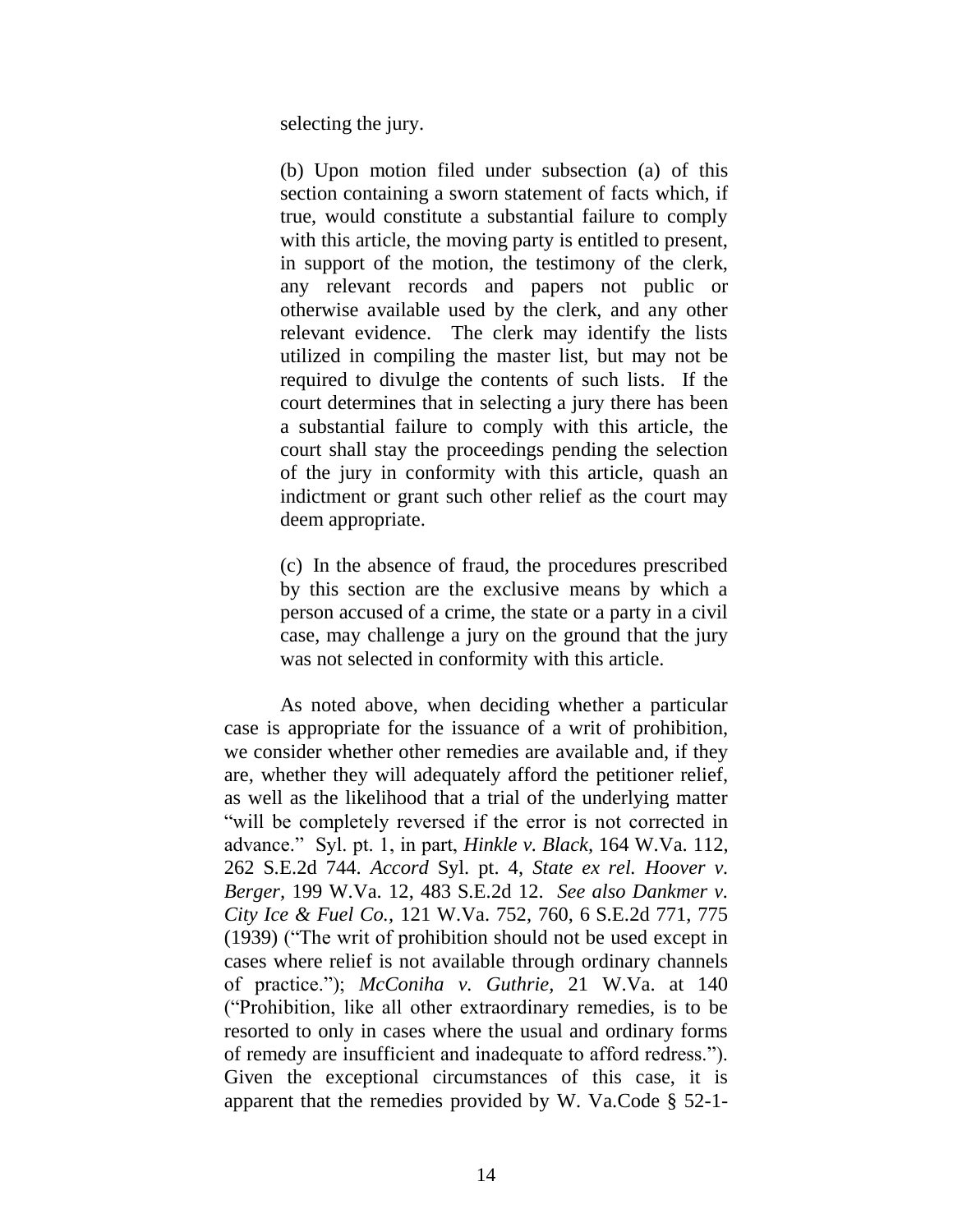15 are not sufficient to provide the relief requested by Petitioner Stanley. The remedies provided by [§ 52-1-15](http://www.westlaw.com/Find/Default.wl?rs=dfa1.0&vr=2.0&DB=1000041&DocName=WVSTS52-1-15&FindType=L) presuppose that the jury challenge will be limited to the procedures employed in a solitary case rather than a widespread challenge to the jury selection procedures employed in all cases, in all courts, within a particular circuit.

Furthermore, the dictates of judicial economy clearly gravitate in favor of deciding this matter as expeditiously as possible. It goes without saying that the far-reaching consequences of the propriety of the jury selection process in Berkeley County affects not only those cases prosecuted by Petitioner Stanley but also the entirety of all judicial proceedings currently pending in that circuit. Failure to resolve the instant controversy at this time would certainly necessitate further proceedings in these cases should we find Clerk Sine to have compromised the statutory juror selection process. In short, "[p]rohibition is a preventive remedy." Syl. pt. 5, in part, *[State ex rel. City of Huntington v. Lombardo,](http://www.westlaw.com/Find/Default.wl?rs=dfa1.0&vr=2.0&DB=711&FindType=Y&SerialNum=1965126148)* 149 W.Va. 671, 143 S.E.2d 535 (1965). *Cf.* Syl. pt. 1, *[Town](http://www.westlaw.com/Find/Default.wl?rs=dfa1.0&vr=2.0&DB=710&FindType=Y&SerialNum=1904011881)  [of Hawk's Nest v. County Court,](http://www.westlaw.com/Find/Default.wl?rs=dfa1.0&vr=2.0&DB=710&FindType=Y&SerialNum=1904011881)* [55 W.Va. 689, 48 S.E. 205](http://www.westlaw.com/Find/Default.wl?rs=dfa1.0&vr=2.0&DB=710&FindType=Y&SerialNum=1904011881)  (1904) ("Prohibition does not lie where the act complained of has been already done."). Thus, prohibition is an appropriate vehicle by which to consider and decide whether the current method of selecting prospective jurors in Berkeley County is proper and to prevent the perpetuation of improper juror selection practices should we so find. Having thus resolved this source of contention, we now shift our focus to the crux of the instant controversy, *i.e.*, whether selection of prospective jurors in sequential alphabetical order is proper.

The method by which prospective jurors are selected requires a random selection process.

> It is the policy of this state that all persons selected for jury service be selected at random from a fair cross section of the population of the area served by the court, and that all citizens have the opportunity in accordance with this article to be considered for jury service and an obligation to serve as jurors when summoned for that purpose.

[W. Va.Code § 52-1-1 \(1986\) \(Repl. Vol. 2000\).](http://www.westlaw.com/Find/Default.wl?rs=dfa1.0&vr=2.0&DB=1000041&DocName=WVSTS52-1-1&FindType=L) *See also* [W.](http://www.westlaw.com/Find/Default.wl?rs=dfa1.0&vr=2.0&DB=1000041&DocName=WVSTS52-1-7&FindType=L)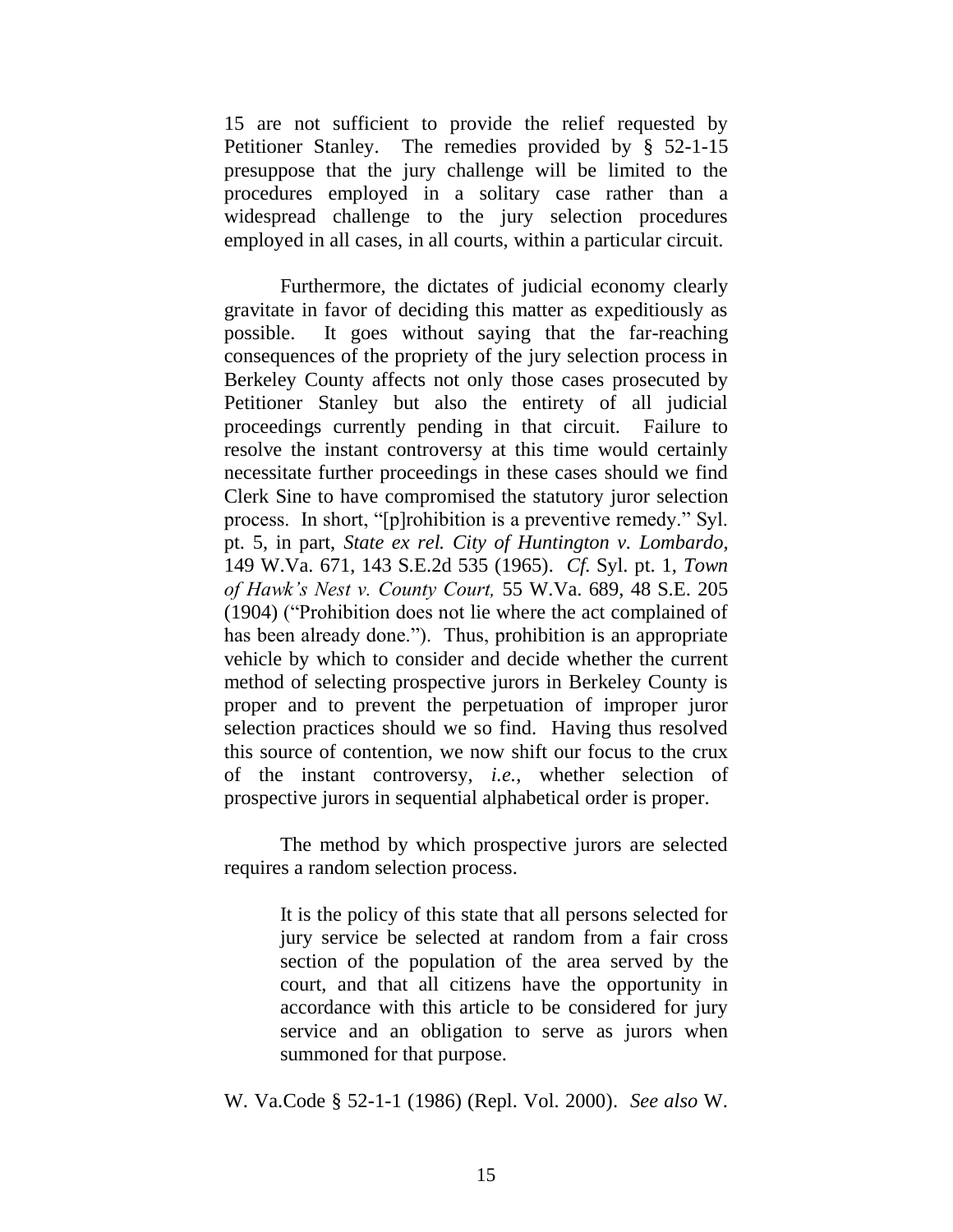Va.Code § 52-1-7(a) (1993) (Repl. Vol. 2000) (directing that "[t]he chief judge of the circuit, or the judge in a single judge circuit, shall provide by order rules relating to the *random drawing* by the clerk of panels from the jury wheel or jury box for juries in the circuit and magistrate courts" (emphasis added)); [W. Va.Code § 52-1-9\(a\) \(1986\) \(Repl. Vol. 2000\)](http://www.westlaw.com/Find/Default.wl?rs=dfa1.0&vr=2.0&DB=1000041&DocName=WVSTS52-1-9&FindType=L) (requiring that "[t]he jurors drawn for jury service shall be assigned *at random* by the clerk to each jury panel in a manner prescribed by the court" (emphasis added)). In order to achieve this randomness, the Legislature has developed a detailed listing of the procedures circuit clerks are to follow when selecting prospective jurors. *See generally* [W. Va.Code](http://www.westlaw.com/Find/Default.wl?rs=dfa1.0&vr=2.0&DB=1000041&DocName=WVSTS52-1-5&FindType=L)  [§§ 52-1-5](http://www.westlaw.com/Find/Default.wl?rs=dfa1.0&vr=2.0&DB=1000041&DocName=WVSTS52-1-5&FindType=L) through [52-1-7a.](http://www.westlaw.com/Find/Default.wl?rs=dfa1.0&vr=2.0&DB=1000041&DocName=WVSTS52-1-7A&FindType=L) At issue in this case is the composition of the jury box or the final grouping of prospective jurors from which the parties select the jury that will ultimately hear and decide their case.

[W.Va.Code § 52-1-6 \(1993\) \(Repl. Vol. 2000\)](http://www.westlaw.com/Find/Default.wl?rs=dfa1.0&vr=2.0&DB=1000041&DocName=WVSTS52-1-6&FindType=L) specifies the manner in which prospective jurors are to be randomly selected. To achieve this end, [§ 52-1-6\(c\)](http://www.westlaw.com/Find/Default.wl?rs=dfa1.0&vr=2.0&DB=1000041&DocName=WVSTS52-1-6&FindType=L) establishes the key number system to ensure that prospective jurors for the jury box will be selected randomly:

> The names or identifying numbers of prospective jurors to be placed in the jury wheel or jury box shall be selected by the clerk at random from the master list in the following manner: The total number of names on the master list shall be divided by the number of names to be placed in or added to the jury wheel or jury box and the whole number next greater than the quotient shall be the "key number", except that the key number shall never be less than two. A "starting number" for making the selection shall then be determined by a random method from the numbers from one to the key number, both inclusive. The required number of names shall then be selected from the master list by taking in order the first name on the master list corresponding to the starting number and then successively the names appearing in the master list at intervals equal to the key number, recommencing if necessary at the start of the list until the required number of names has been selected. Upon recommencing at the start of the list, or if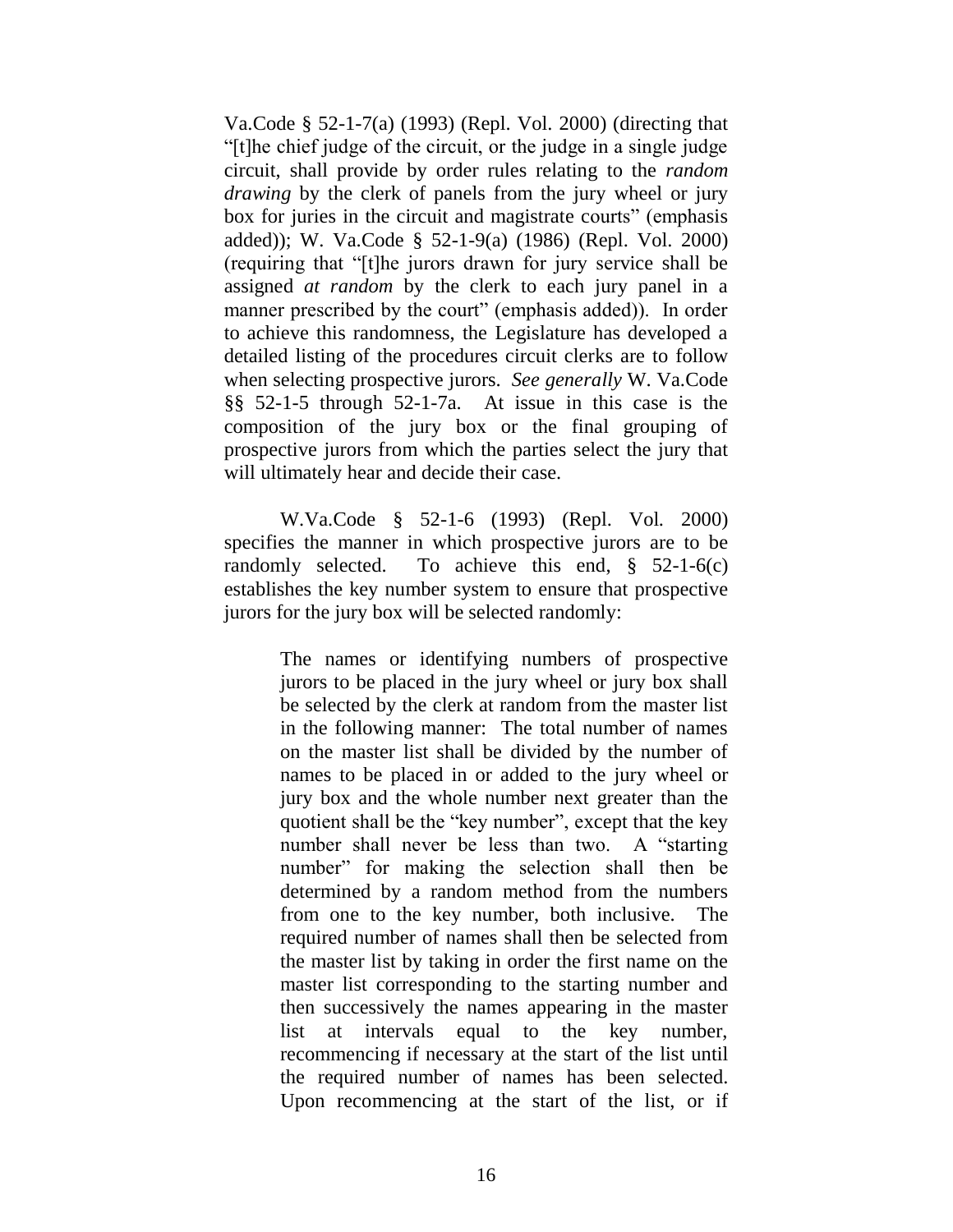additional names are subsequently to be selected for the jury wheel or jury box, names previously selected from the master list shall be disregarded in selecting the additional names. The clerk is not required to, but may, use an electronic or mechanical system or device in carrying out its duties. (For example, assume a county with a master list of eight thousand nine hundred eighty names, a population of less than fifteen thousand and a desired jury box or wheel containing two hundred names. Eight thousand nine hundred eighty names divided by two hundred is forty-four and nine-tenths percent. The next whole number is fortyfive. The clerk would take every forty-fifth name on the list, using a random starting number between one and forty-five.)

[W. Va.Code § 52-1-6\(c\).](http://www.westlaw.com/Find/Default.wl?rs=dfa1.0&vr=2.0&DB=1000041&DocName=WVSTS52-1-6&FindType=L) The question now becomes whether this statutory provision also allows prospective jurors to be selected in sequential alphabetical order.

When examining language employed by the Legislature, we are constrained to read and consider precisely what was written by the legislative drafters. "We look first to the statute"s language. If the text, given its plain meaning, answers the interpretive question, the language must prevail and further inquiry is foreclosed." *[Appalachian Power Co. v.](http://www.westlaw.com/Find/Default.wl?rs=dfa1.0&vr=2.0&DB=711&FindType=Y&ReferencePositionType=S&SerialNum=1995242762&ReferencePosition=438)  [State Tax Dep't of West Virginia,](http://www.westlaw.com/Find/Default.wl?rs=dfa1.0&vr=2.0&DB=711&FindType=Y&ReferencePositionType=S&SerialNum=1995242762&ReferencePosition=438)* [195 W.Va. 573, 587, 466](http://www.westlaw.com/Find/Default.wl?rs=dfa1.0&vr=2.0&DB=711&FindType=Y&ReferencePositionType=S&SerialNum=1995242762&ReferencePosition=438)  S.E.2d 424, 438 (1995). Accordingly, "[w]here the language of a statute is clear and without ambiguity the plain meaning is to be accepted without resorting to the rules of interpretation." Syl. pt. 2, *[State v. Elder,](http://www.westlaw.com/Find/Default.wl?rs=dfa1.0&vr=2.0&DB=711&FindType=Y&SerialNum=1968133086)* [152 W.Va. 571, 165](http://www.westlaw.com/Find/Default.wl?rs=dfa1.0&vr=2.0&DB=711&FindType=Y&SerialNum=1968133086)  S.E.2d 108 (1968). *Accord* Syl. pt. 1, *[State v. Jarvis,](http://www.westlaw.com/Find/Default.wl?rs=dfa1.0&vr=2.0&DB=711&FindType=Y&SerialNum=1997120419)* [199](http://www.westlaw.com/Find/Default.wl?rs=dfa1.0&vr=2.0&DB=711&FindType=Y&SerialNum=1997120419)  W.Va. 635, 487 S.E.2d 293 (1997) (" "A statutory provision which is clear and unambiguous and plainly expresses the legislative intent will not be interpreted by the courts but will be given full force and effect." Syl. Pt. 2, *[State v. Epperly,](http://www.westlaw.com/Find/Default.wl?rs=dfa1.0&vr=2.0&DB=711&FindType=Y&SerialNum=1951104411)* 135 W.Va. 877, 65 S.E.2d 488 (1951).").

From the statutory text recited above, it is clear that the plain language of [W. Va.Code § 52-1-6\(c\)](http://www.westlaw.com/Find/Default.wl?rs=dfa1.0&vr=2.0&DB=1000041&DocName=WVSTS52-1-6&FindType=L) does not authorize a method of prospective juror selection other than the procedures delineated therein. " "*Inclusio unius est exclusio alterius,*" the expression that "one is the exclusion of the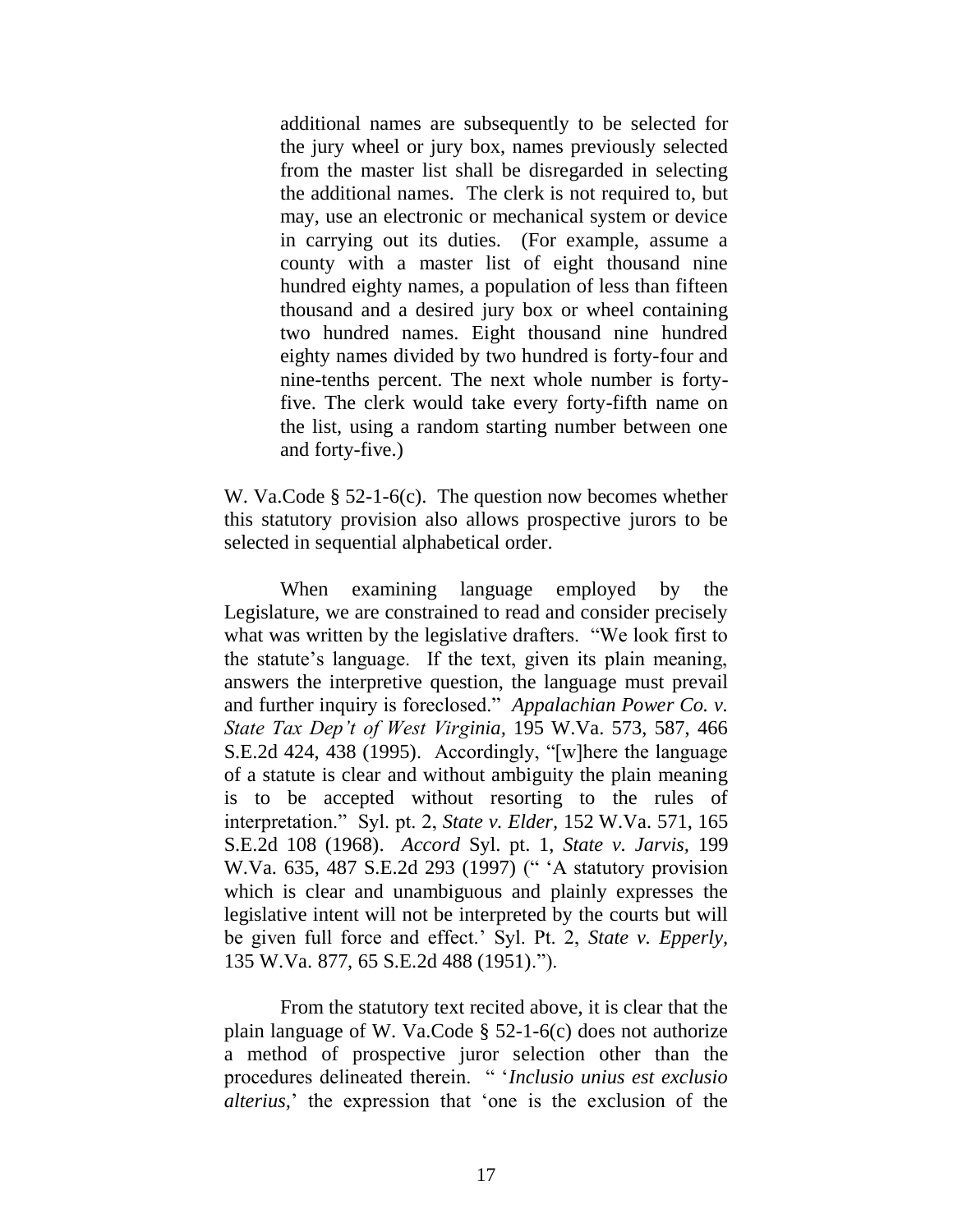others," has force in this case. This doctrine informs courts to exclude from operation those items not included in the list of elements that are given effect expressly by statutory language." *[State ex rel. Roy Allen S. v. Stone,](http://www.westlaw.com/Find/Default.wl?rs=dfa1.0&vr=2.0&DB=711&FindType=Y&ReferencePositionType=S&SerialNum=1996137163&ReferencePosition=560)* [196 W.Va.](http://www.westlaw.com/Find/Default.wl?rs=dfa1.0&vr=2.0&DB=711&FindType=Y&ReferencePositionType=S&SerialNum=1996137163&ReferencePosition=560)  624, 630 n. 11, 474 S.E.2d 554, 560 n. 11 (1996). Therefore, we hold that the jury selection procedures enumerated in [W.](http://www.westlaw.com/Find/Default.wl?rs=dfa1.0&vr=2.0&DB=1000041&DocName=WVSTS52-1-6&FindType=L)  [Va.Code § 52-1-6\(c\) \(1993\) \(Repl. Vol. 2000\)](http://www.westlaw.com/Find/Default.wl?rs=dfa1.0&vr=2.0&DB=1000041&DocName=WVSTS52-1-6&FindType=L) do not permit prospective jurors to be selected in sequential alphabetical order. To the extent that Clerk Sine has been selecting prospective jurors in this improper manner, we grant as moulded the requested writ of prohibition.

<span id="page-19-0"></span>It has also been argued, however, that the presiding circuit judge possesses the ability to establish his/her own rules pertaining to the jury selection process with which the circuit clerk is then obligated to comply. For example, [W.](http://www.westlaw.com/Find/Default.wl?rs=dfa1.0&vr=2.0&DB=1000041&DocName=WVSTS52-1-7&FindType=L)  [Va.Code § 52-1-7\(a\)](http://www.westlaw.com/Find/Default.wl?rs=dfa1.0&vr=2.0&DB=1000041&DocName=WVSTS52-1-7&FindType=L) instructs that "[t]he chief judge of the circuit, or the judge in a single judge circuit, shall provide by order [FN7](#page-20-0) rules relating to the random drawing by the clerk of panels from the jury wheel or jury box for juries in the circuit and magistrate courts." (Footnote added). Likewise, [W.](http://www.westlaw.com/Find/Default.wl?rs=dfa1.0&vr=2.0&DB=1000041&DocName=WVSTS52-1-9&FindType=L)  [Va.Code § 52-1-9\(a\)](http://www.westlaw.com/Find/Default.wl?rs=dfa1.0&vr=2.0&DB=1000041&DocName=WVSTS52-1-9&FindType=L) directs that "[t]he jurors drawn for jury service shall be assigned at random by the clerk to each jury panel in a manner prescribed by the court." *See also* [W.](http://www.westlaw.com/Find/Default.wl?rs=dfa1.0&vr=2.0&DB=1000041&DocName=WVSTS52-1-4&FindType=L)  [Va.Code § 52-1-4 \(1993\) \(Repl. Vol. 2000\)](http://www.westlaw.com/Find/Default.wl?rs=dfa1.0&vr=2.0&DB=1000041&DocName=WVSTS52-1-4&FindType=L) (indicating that the circuit clerk's selection of potential petit jurors shall be performed "under the supervision of the circuit court ... or ... the chief judge of the circuit"); W. Va.Code  $\S$  52-1-6(a) (endowing circuit court with authority to direct manner in which circuit clerk maintains jury wheel or jury box). While these various statutory provisions do, indeed, afford a circuit judge such latitude, this discretionary power may not be exercised in such a way as to contravene the stated legislative purpose of ensuring randomness in the selection of prospective jurors. We repeatedly have observed in this Opinion that the solitary goal of the jury selection statutes is to ensure "that all persons selected for jury service be selected at random." [W. Va.Code § 52-1-1.](http://www.westlaw.com/Find/Default.wl?rs=dfa1.0&vr=2.0&DB=1000041&DocName=WVSTS52-1-1&FindType=L) This goal of randomness is so fundamental to the American judicial system that it is not an ideal peculiar to the courts of this State but a process similarly recognized by the United States Supreme Court as an integral part of the federal court system as well. *See [Taylor v. Louisiana,](http://www.westlaw.com/Find/Default.wl?rs=dfa1.0&vr=2.0&DB=708&FindType=Y&ReferencePositionType=S&SerialNum=1975129717&ReferencePosition=697)* [419 U.S. 522, 529, 95 S.Ct. 692, 697, 42](http://www.westlaw.com/Find/Default.wl?rs=dfa1.0&vr=2.0&DB=708&FindType=Y&ReferencePositionType=S&SerialNum=1975129717&ReferencePosition=697)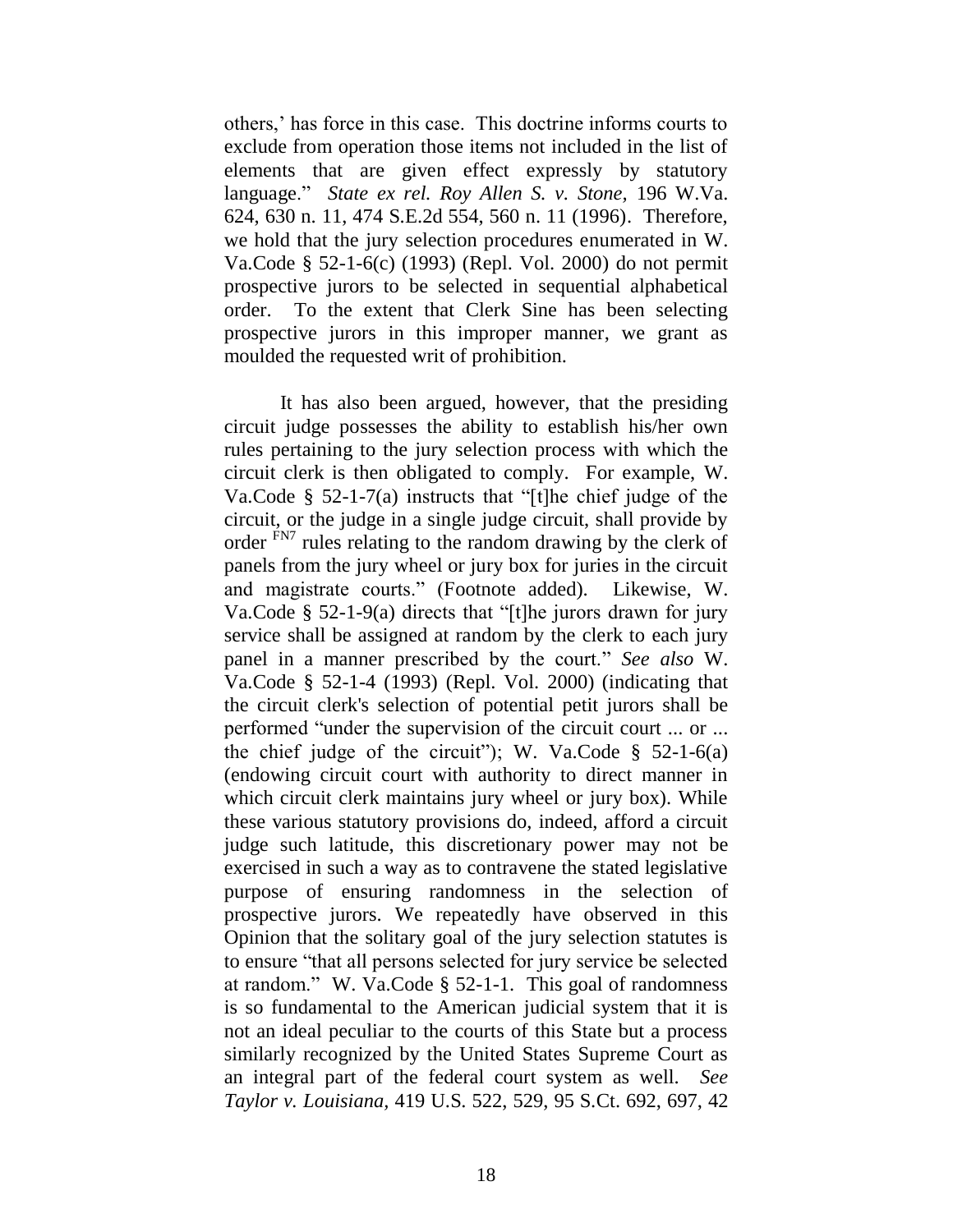L.Ed.2d 690, 697 (1975) ("[T]he policy of the United States [is] that all litigants in Federal courts entitled to trial by jury shall have the right to grand and petit juries selected at random from a fair cross section of the community in the district or division wherein the court convenes."(internal quotations and citation omitted)).

> <span id="page-20-0"></span>[FN7.](#page-19-0) In the case *sub judice,* the parties have indicated that the court's order directing Clerk Sine to select jurors in sequential alphabetical order was not reflected in writing. That portion of [W. Va.Code § 52-](http://www.westlaw.com/Find/Default.wl?rs=dfa1.0&vr=2.0&DB=1000041&DocName=WVSTS52-1-7&FindType=L) [1-7\(a\) \(1993\) \(Repl. Vol. 2000\)](http://www.westlaw.com/Find/Default.wl?rs=dfa1.0&vr=2.0&DB=1000041&DocName=WVSTS52-1-7&FindType=L) referencing such an order does not indicate whether the order must be written or whether an oral directive will suffice. As the resolution of this conundrum is not necessary to our decision of the issue before us, *i.e.,* jury selection through sequential alphabetical order, we will await a more factually appropriate case in which to address and resolve this query.

In light of the extreme importance of randomness and the role it plays in our judicial system, we simply cannot construe the jury selection statutes as permitting a circuit court judge to establish rules that contravene this purpose, no matter how innocent his/her intent may have been in adopting the same. Accordingly, we hold that a circuit court judge adopting rules governing the selection of prospective jurors pursuant to [W. Va.Code § 52-1-7\(a\) \(1993\) \(Repl. Vol. 2000\)](http://www.westlaw.com/Find/Default.wl?rs=dfa1.0&vr=2.0&DB=1000041&DocName=WVSTS52-1-7&FindType=L) must comply with the public policy and stated requirements of the statutory jury selection procedures set forth in [W.](http://www.westlaw.com/Find/Default.wl?rs=dfa1.0&vr=2.0&DB=1000041&DocName=WVSTS52-1-1&FindType=L)  [Va.Code § 52-1-1,](http://www.westlaw.com/Find/Default.wl?rs=dfa1.0&vr=2.0&DB=1000041&DocName=WVSTS52-1-1&FindType=L) *[et seq.](http://www.westlaw.com/Find/Default.wl?rs=dfa1.0&vr=2.0&DB=1000041&DocName=WVSTS52-1-1&FindType=L)* Therefore, insofar as the circuit judge of Berkeley County has adopted rules directing Clerk Sine to select prospective jurors in sequential alphabetical order, we grant the requested prohibitory relief. Given that our decision herein involves a determination of a matter of first impression with far-reaching application to all jury trials previously had in Berkeley County since approximately 1998 and those jury trials currently pending in that county's courts, we conclude that the rulings we announce today should apply prospectively only. *See* Syl. pt. 5, *[Bradley v. Appalachian](http://www.westlaw.com/Find/Default.wl?rs=dfa1.0&vr=2.0&DB=711&FindType=Y&SerialNum=1979127931)  [Power Co.,](http://www.westlaw.com/Find/Default.wl?rs=dfa1.0&vr=2.0&DB=711&FindType=Y&SerialNum=1979127931)* [163 W.Va. 332, 256 S.E.2d 879 \(1979\)](http://www.westlaw.com/Find/Default.wl?rs=dfa1.0&vr=2.0&DB=711&FindType=Y&SerialNum=1979127931) (enumerating criteria court should consider when contemplating "whether to extend full retroactivity").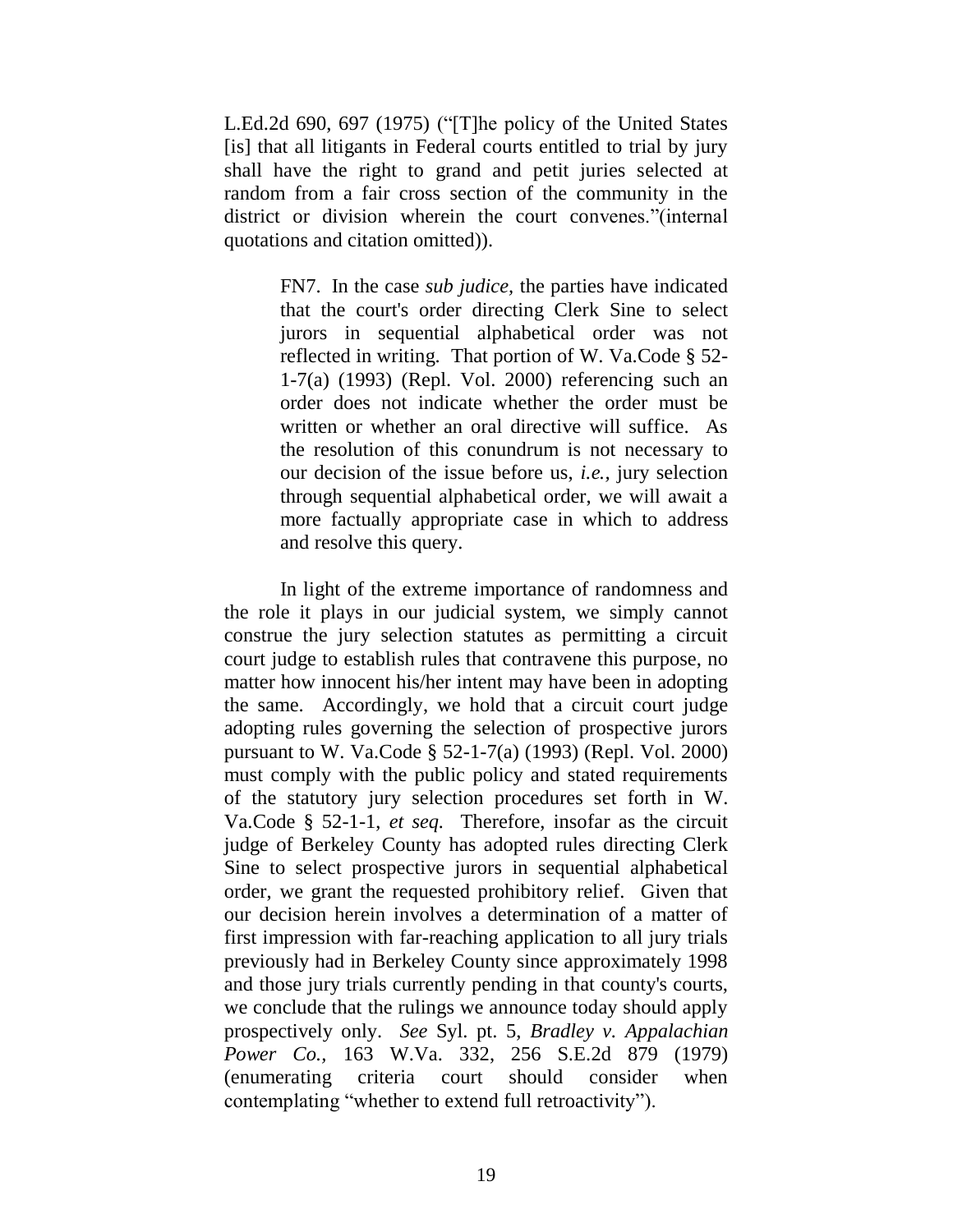Finally, in closing we wish to address the catch-22 in which Clerk Sine found herself vis-a-vis the jury selection matters at issue herein. On the one hand, Clerk Sine is obligated to abide by the dictates of the circuit judge of the circuit for which she serves as clerk. We specifically have held that

> [i]t was the intention of the framers of the judicial article (Article VIII) of the *W. Va. Const.* that the clerk of a circuit court, although an independently elected, public official, be subject to the direction and control of the circuit court of the county in which she serves or of the chief judge of that county's circuit court with regard to her court-related duties.

Syl. pt. 1, *[Rutledge v. Workman,](http://www.westlaw.com/Find/Default.wl?rs=dfa1.0&vr=2.0&DB=711&FindType=Y&SerialNum=1985135529)* [175 W.Va. 375, 332 S.E.2d](http://www.westlaw.com/Find/Default.wl?rs=dfa1.0&vr=2.0&DB=711&FindType=Y&SerialNum=1985135529)  831 (1985). Although required to abide by the circuit judge's directive, Clerk Sine was likewise required to comply with the statutory requirements setting forth the proper procedure for jury selection. In this regard, [W. Va.Code § 52-1-4](http://www.westlaw.com/Find/Default.wl?rs=dfa1.0&vr=2.0&DB=1000041&DocName=WVSTS52-1-4&FindType=L) dictates that "[p]otential petit jurors shall be selected by the clerk of the circuit court *pursuant to the provisions of this article* and under the supervision of the circuit court, or in circuits with more than one circuit judge, the chief judge of the circuit." (Emphasis added). We understand the predicament in which the Clerk found herself as she was simultaneously bound to follow the established statutory guidelines and obligated to comply with the circuit judge's jury selection rules. Furthermore, we appreciate the reasons underlying the judge"s decision to implement this procedure for jury selection. Unfortunately, the method of jury selection heretofore followed in Berkeley County is not commensurate with the procedure established by the West Virginia Legislature to accomplish this end. Thus, to the extent to which the current jury selection process does not comport with the statutory requirements of [W. Va.Code § 52-1-1,](http://www.westlaw.com/Find/Default.wl?rs=dfa1.0&vr=2.0&DB=1000041&DocName=WVSTS52-1-1&FindType=L) *[et](http://www.westlaw.com/Find/Default.wl?rs=dfa1.0&vr=2.0&DB=1000041&DocName=WVSTS52-1-1&FindType=L)  seq.,* we grant as moulded the requested writ.

*State v. Sine*, 215 W.Va. 100, 594 S.E.2d 314, 315-22 (2004).

[¶12] In an Arkansas case, *Henry v. State*, 29 Ark.App. 5, 775 S.W.2d 911, 915 (1989) the appellate court ruled: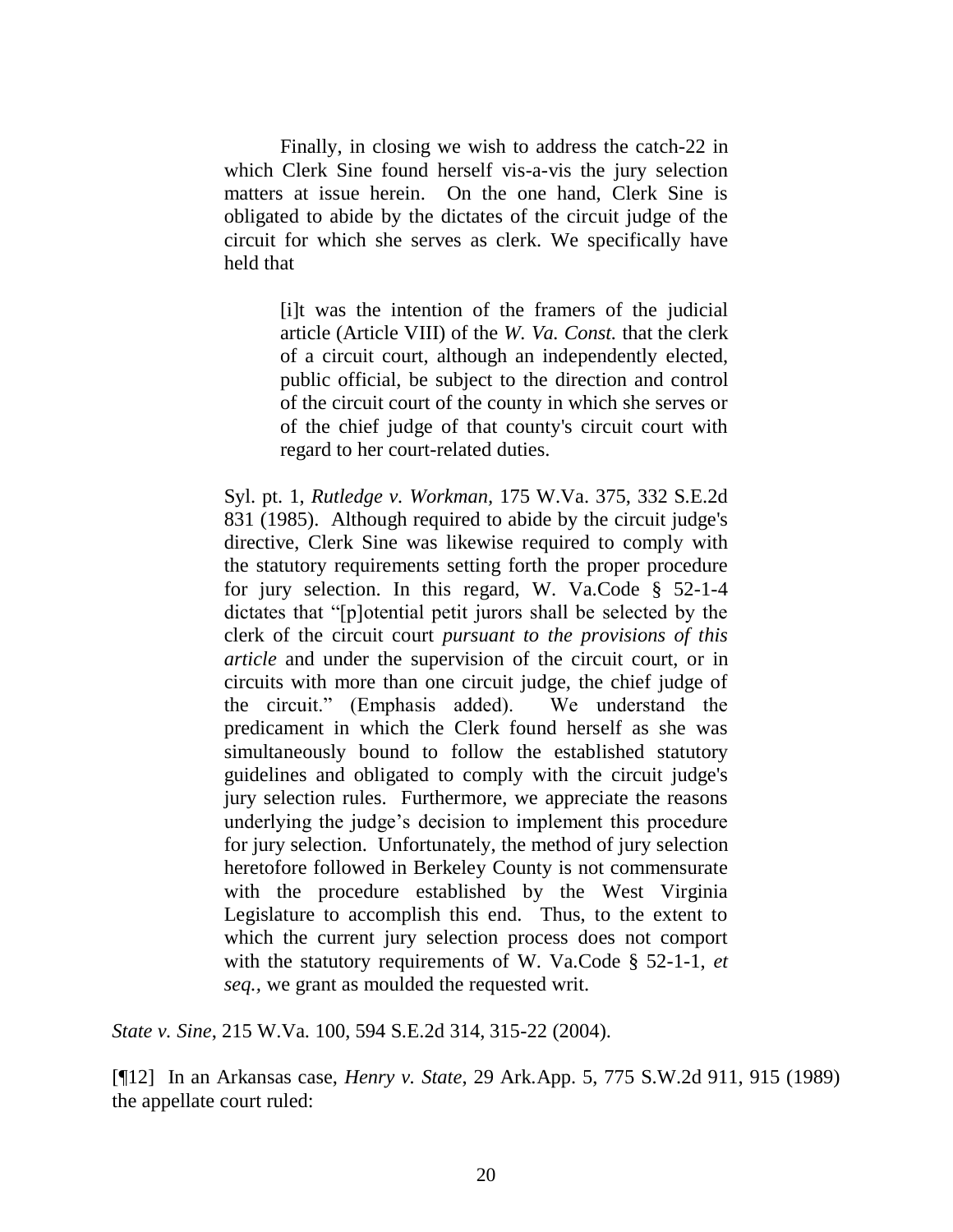The appellant also argues that the trial court erred in refusing to quash the jury panel because the jury was selected in violation of [Ark.Code Ann. § 16-32-107](http://www.westlaw.com/Find/Default.wl?rs=dfa1.0&vr=2.0&DB=1000004&DocName=ARSTS16-32-107&FindType=L) (1987). Subsection (b) states:

> If the jurors are not present in court, the judge shall direct the sheriff to summon the number of jurors needed, the names of whom shall be taken from the jury book in the same order as they appear thereon, exempting those who have been excused from attendance.

The record reflects that there was a list of 152 persons in the jury book. Of the 152, approximately 50 had been excused. A list of 30 jurors was prepared by the judge and Dean Nelson, the Ashley County Circuit Clerk. According to Nelson, the list reflected the persons who had been present at a prior impaneling of the jury. The record also reflects that some of the potential jurors were not called because they had not returned questionnaires or had not been served. However, no reason was given for not calling many of the jurors except for the fact that they had not appeared at the prior impaneling.

In *[Welch v. State,](http://www.westlaw.com/Find/Default.wl?rs=dfa1.0&vr=2.0&DB=713&FindType=Y&SerialNum=1980122071)* [269 Ark. 208, 599 S.W.2d 717](http://www.westlaw.com/Find/Default.wl?rs=dfa1.0&vr=2.0&DB=713&FindType=Y&SerialNum=1980122071)  (1980), the names of prospective jurors were selected at random, placed in alphabetical order, and placed on the jury wheel, and a smaller active jury panel was drawn. The appellant argued that putting this smaller list in alphabetical order and summoning the jurors in that order rather than in the order that they had been drawn from the wheel was in violation of Arkansas law. In affirming, the Supreme Court noted that no possibility of prejudice had been shown and that the names were put in alphabetical order for convenience rather than any sinister purpose. We find the same rationale in the present case: the trial court clearly was attempting to avoid the expense and time of calling jurors who had not bothered to respond to their call to duty. However, even though the appellants here have failed to demonstrate prejudice, we note that it is a better practice for trial courts to follow the method of jury selection prescribed in the Arkansas Jury Wheel Act. *See [Hall v. State,](http://www.westlaw.com/Find/Default.wl?rs=dfa1.0&vr=2.0&DB=713&FindType=Y&SerialNum=1976147046)* [259 Ark. 815,](http://www.westlaw.com/Find/Default.wl?rs=dfa1.0&vr=2.0&DB=713&FindType=Y&SerialNum=1976147046)  537 S.W.2d 155 (1976).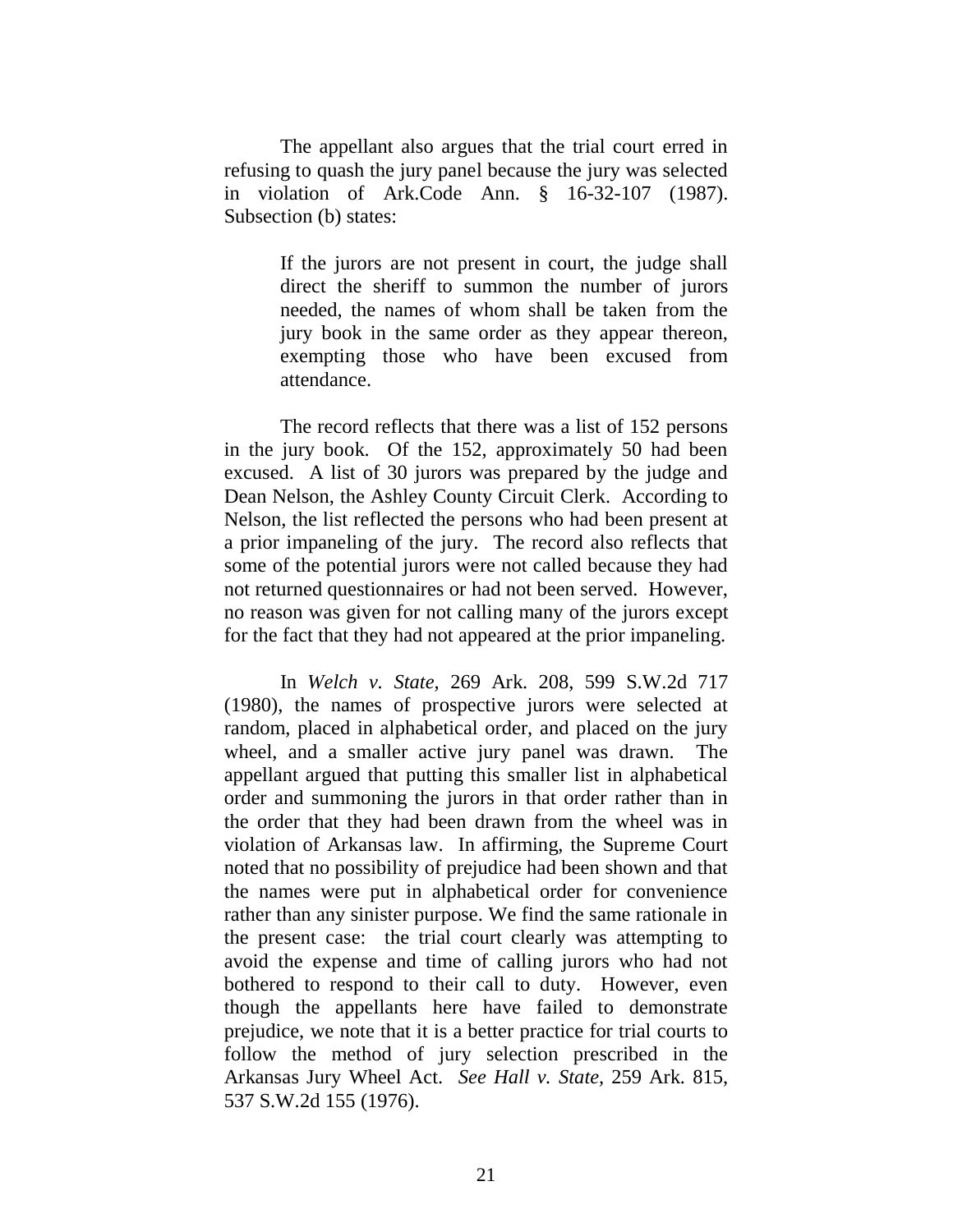[¶13] In the Georgia case, *Larmon v. State*, 256 Ga. 228, 345 S.E.2d 587, 588-90 (1986), it was determined:

> We granted certiorari in *[Larmon v. State,](http://www.westlaw.com/Find/Default.wl?rs=dfa1.0&vr=2.0&DB=711&FindType=Y&SerialNum=1986117454)* [177 Ga.App.](http://www.westlaw.com/Find/Default.wl?rs=dfa1.0&vr=2.0&DB=711&FindType=Y&SerialNum=1986117454)  763, 341 S.E.2d 237 (1986), to review the Court of Appeals' affirmance of the trial court"s denial of the appellant's challenge to the array of the traverse jury. We affirm.

> The appellant does not contend that the electronic selection process authorized by [OCGA §§ 15-12-40\(b\),](http://www.westlaw.com/Find/Default.wl?rs=dfa1.0&vr=2.0&DB=1000468&DocName=GAST15-12-40&FindType=L) [15-](http://www.westlaw.com/Find/Default.wl?rs=dfa1.0&vr=2.0&DB=1000468&DocName=GAST15-12-42&FindType=L) [12-42\(b\)](http://www.westlaw.com/Find/Default.wl?rs=dfa1.0&vr=2.0&DB=1000468&DocName=GAST15-12-42&FindType=L) per se violates the right to an impartial jury, but rather that the particular computer selection process then in use in the Superior Court of Whitfield County failed to randomly select the jury panels as required by law; did not "provide for a fair, impartial, and objective method of selecting persons for jury service," as required by OCGA  $\S$  $15-12-42(b)(2)(A)$ ; and did not select the traverse jury from a fair cross section of the community. *[Wilson v. State,](http://www.westlaw.com/Find/Default.wl?rs=dfa1.0&vr=2.0&DB=359&FindType=Y&ReferencePositionType=S&SerialNum=1983111151&ReferencePosition=635)* [250 Ga.](http://www.westlaw.com/Find/Default.wl?rs=dfa1.0&vr=2.0&DB=359&FindType=Y&ReferencePositionType=S&SerialNum=1983111151&ReferencePosition=635)  630, 635(3a), [300 S.E.2d 640 \(1983\).](http://www.westlaw.com/Find/Default.wl?rs=dfa1.0&vr=2.0&DB=711&FindType=Y&SerialNum=1983111151)

> "A defendant is entitled to an array of properly drawn, impartial jurors to which he may direct his peremptory challenges. A party is entitled to this as a matter of right; but, conversely, he is entitled to no more. [Cit.]" *[Dampier v. State,](http://www.westlaw.com/Find/Default.wl?rs=dfa1.0&vr=2.0&DB=711&FindType=Y&SerialNum=1980115174)* 245 Ga. 427, 433, 265 S.E.2d 565 (1980). "There is no constitutional guarantee that the grand or petit juries, impaneled in a particular case will constitute a representative cross-section of the entire community. "A defendant is not constitutionally entitled to a venire or jury roll of any particular composition... [Cits.]' [Cit.]" What the Constitution does require is "that the state not deliberately and systematically exclude identifiable and distinct groups from their jury lists." [Cit.]" *[Campbell v. State,](http://www.westlaw.com/Find/Default.wl?rs=dfa1.0&vr=2.0&DB=711&FindType=Y&SerialNum=1978196114)* [240 Ga. 352, 356,](http://www.westlaw.com/Find/Default.wl?rs=dfa1.0&vr=2.0&DB=711&FindType=Y&SerialNum=1978196114)  240 S.E.2d 828 (1977). " "Criminal defendants in state courts may challenge discriminatory selections of grand and petit juries through the equal protection clause of the Fourteenth Amendment. [Cits.]' [Cit.] Moreover, criminal defendants in state courts have the right to challenge, under the Sixth Amendment, petit juries not selected from a fair cross section of the community. [Cit.] The two challenges are not entirely analogous. [Cits.] However, common to each is the requirement that the defendant must establish prima facie that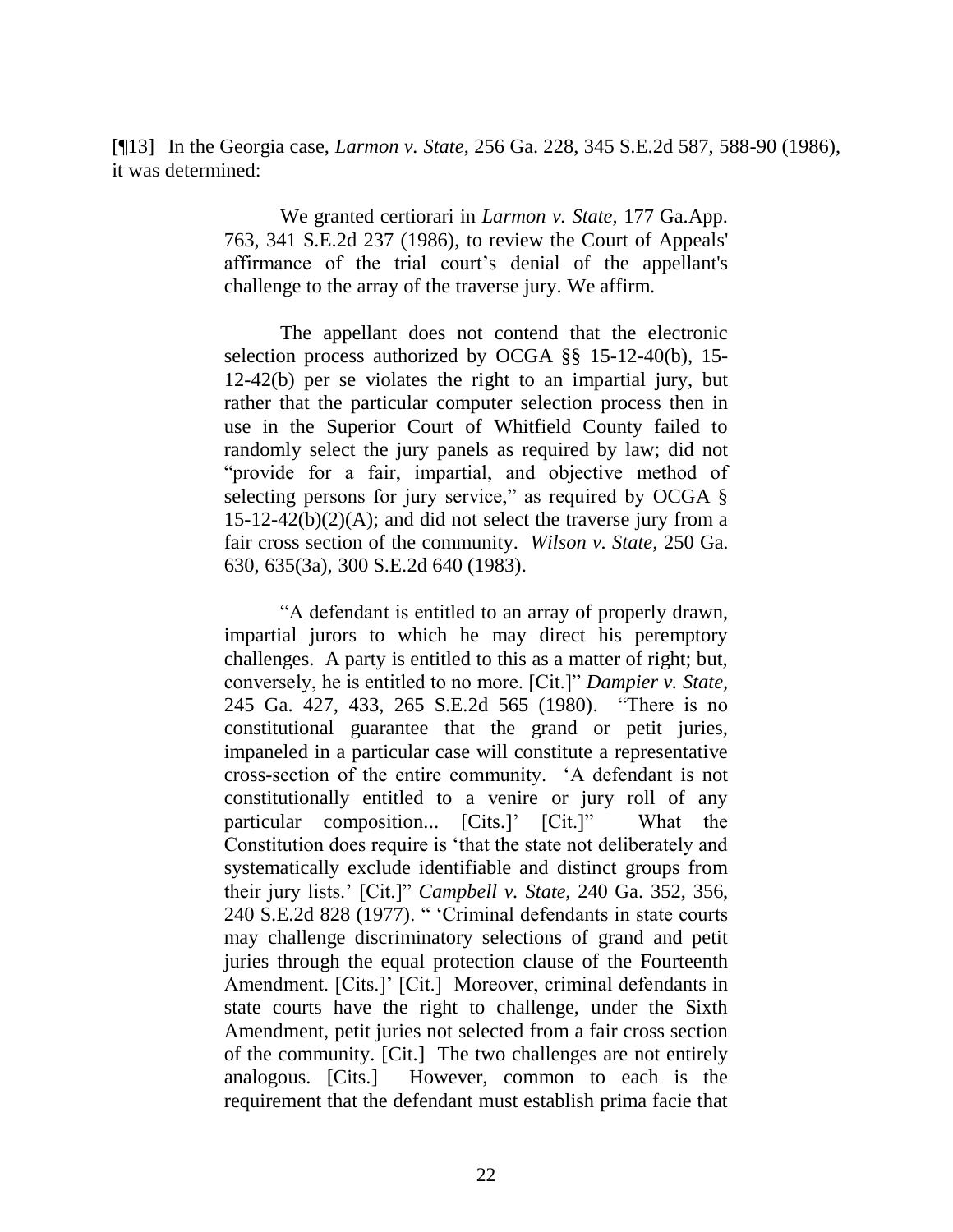a distinct and identifiable group in the community is substantially underrepresented on the jury venire being challenged." *[Wilson v. State,](http://www.westlaw.com/Find/Default.wl?rs=dfa1.0&vr=2.0&DB=359&FindType=Y&SerialNum=1983111151)* [250 Ga. 630, supra,](http://www.westlaw.com/Find/Default.wl?rs=dfa1.0&vr=2.0&DB=359&FindType=Y&SerialNum=1983111151) 635 [\(3a\),](http://www.westlaw.com/Find/Default.wl?rs=dfa1.0&vr=2.0&DB=711&FindType=Y&SerialNum=1983111151)  [300 S.E.2d 640.](http://www.westlaw.com/Find/Default.wl?rs=dfa1.0&vr=2.0&DB=711&FindType=Y&SerialNum=1983111151)

The appellant apparently makes no contention that the initial elements and stages of the jury selection process were not randomly neutral. His sole contention appears to be that the *ultimate* arrangement of the names of the selected jurors on the final computer print out contains: (a) alphabetical sequences, (b) a numerical sequence, and (c) geographical patterns.

(a) *Alphabetical sequences.* The computer print-out contained a number of blocks or sets of alphabetized jurors, which the appellant argues is inconsistent with a true randomselection process. However, the official jury list consists of an alphabetically-arranged computer print-out, [OCGA § 15-](http://www.westlaw.com/Find/Default.wl?rs=dfa1.0&vr=2.0&DB=1000468&DocName=GAST15-12-43&FindType=L) [12-43\(b\),](http://www.westlaw.com/Find/Default.wl?rs=dfa1.0&vr=2.0&DB=1000468&DocName=GAST15-12-43&FindType=L) and the system in question scanned the entire list, as required by OCGA  $\S$  15-12-40(b)(4). An employee of the company which originated this particular computer system testified that the fact of jurors" names being in alphabetical order or their residences being on the same street is "just at random" and "a coincidence." Furthermore, this sequence does not cause substantial underrepresentation of any "distinct and identifiable group in the community." *[Wilson v.](http://www.westlaw.com/Find/Default.wl?rs=dfa1.0&vr=2.0&DB=359&FindType=Y&SerialNum=1983111151)  [State,](http://www.westlaw.com/Find/Default.wl?rs=dfa1.0&vr=2.0&DB=359&FindType=Y&SerialNum=1983111151)* [250 Ga. 630, supra,](http://www.westlaw.com/Find/Default.wl?rs=dfa1.0&vr=2.0&DB=359&FindType=Y&SerialNum=1983111151) 635 [\(3a\), 300 S.E.2d 640.](http://www.westlaw.com/Find/Default.wl?rs=dfa1.0&vr=2.0&DB=711&FindType=Y&SerialNum=1983111151)

(b) *Numerical sequence.* The jurors selected were listed on the final print-out according to their corresponding voter registration number, with the individual who had been assigned the lowest voter registration number being first on the computer print-out and the one with the highest number being last. The computer was not specifically programmed to *rearrange* the randomly selected jurors in this order. Rather, the master list from which the selections were made was itself arranged in sequential order of voter registration number. The computer was merely programmed to initiate its selection process from a randomly selected position in the master list and then to scan the entire length thereof, selecting jurors at regular intervals so as to ensure that individuals from all segments of the master list would be chosen. The arrangement of the names on the final print-out was purely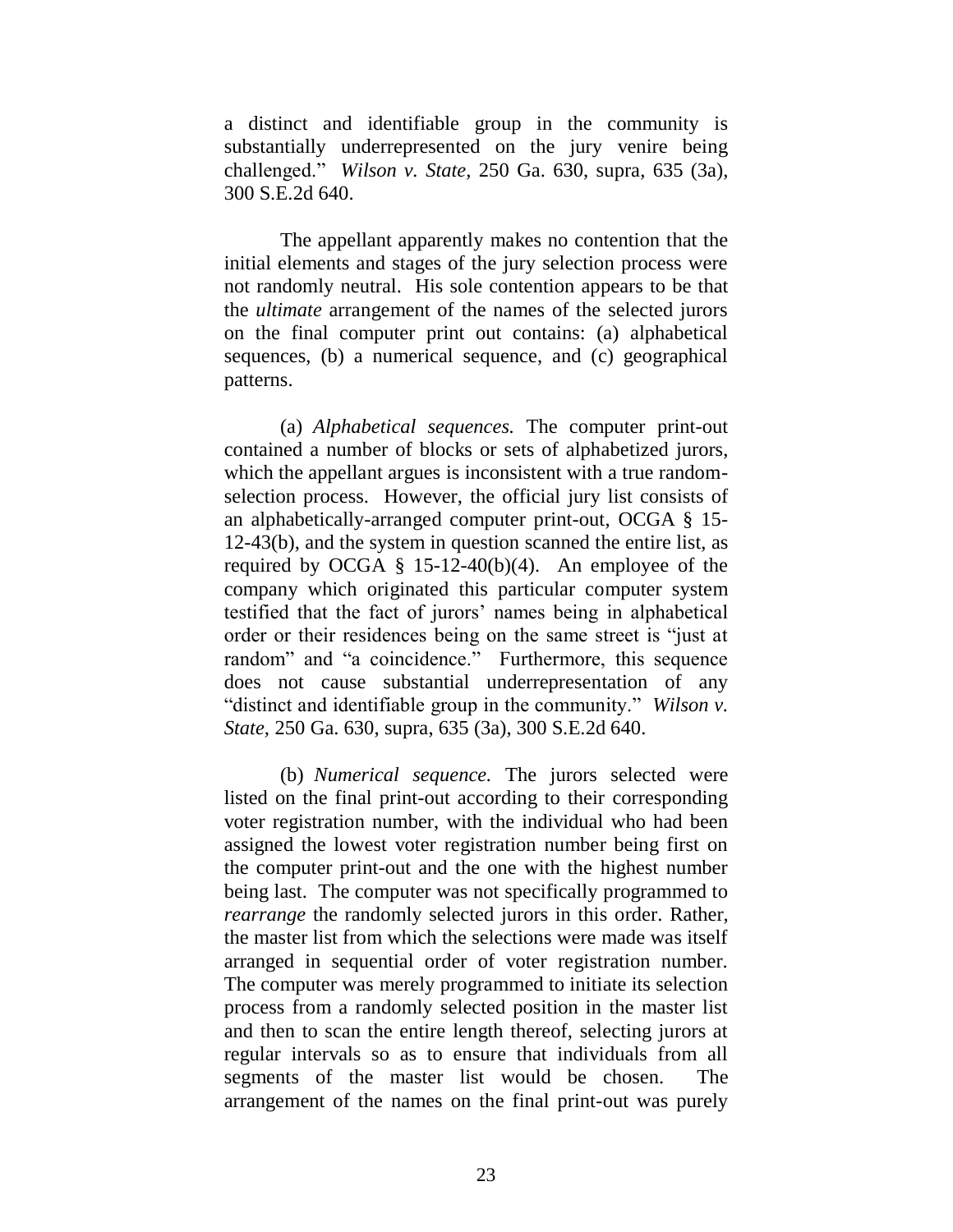the consequence of the fact that the computer was also programmed to list the jurors in order of their random selection from the master list.

The appellant argues that the system used results in jury lists which always begin with jurors who have lower voter registration numbers, hence are older. (The appellant was 24 years old at the time of his trial.) However, the county's Chief Registrar testified that the appellant's premise was not necessarily true, and that many persons with lower numbers are the same age or younger than those with higher numbers, which would include newer residents. There was also testimony that the voters list is alphabetically, not numerically, arranged, and that the registration number is used in the computer merely for the purpose of accessing the computer files to update them. The programmer of the computer system in question testified that it was not feasible to set up the computerized jury list alphabetically because of the possibility of there being more than one juror with the same name. We agree with the Court of Appeals that the appellant failed to establish prima facie that those who were more recently registered voters and those who had been registered for a longer period were "distinct and identifiable" groups in the community. See generally *[Berryhill v. State,](http://www.westlaw.com/Find/Default.wl?rs=dfa1.0&vr=2.0&DB=359&FindType=Y&ReferencePositionType=S&SerialNum=1982123487&ReferencePosition=445)* 249 Ga. 442, 445(3), [291 S.E.2d 685 \(1982\).](http://www.westlaw.com/Find/Default.wl?rs=dfa1.0&vr=2.0&DB=711&FindType=Y&SerialNum=1982123487) Compare *[Parks](http://www.westlaw.com/Find/Default.wl?rs=dfa1.0&vr=2.0&DB=359&FindType=Y&ReferencePositionType=S&SerialNum=1985126893&ReferencePosition=409)  [v. State,](http://www.westlaw.com/Find/Default.wl?rs=dfa1.0&vr=2.0&DB=359&FindType=Y&ReferencePositionType=S&SerialNum=1985126893&ReferencePosition=409)* [254 Ga. 403, 409\(6b\),](http://www.westlaw.com/Find/Default.wl?rs=dfa1.0&vr=2.0&DB=359&FindType=Y&ReferencePositionType=S&SerialNum=1985126893&ReferencePosition=409) [330 S.E.2d 686 \(1985\).](http://www.westlaw.com/Find/Default.wl?rs=dfa1.0&vr=2.0&DB=711&FindType=Y&SerialNum=1985126893)

(c) *Geographical patterns.* The appellant maintains that the master jury list was composed in order of the various voter boxes in the county; therefore, he contends that this resulted in blocks or groups of jurors from the same geographical areas being put upon him on the panel. The significance of this, he argues, is that he was a white man being tried for the voluntary manslaughter of the black male lover of his black female ex-lover; that the black population of the county (who, he contends, would be more sympathetic with his lifestyle in this interracial love triangle) was concentrated mainly in one section of the City of Dalton; and that, because of this composition, he had to exhaust all of his peremptory challenges to eliminate jurors anticipated to be hostile to him (i.e., older, rural, and white residents).

The defendant had no constitutional guarantee that his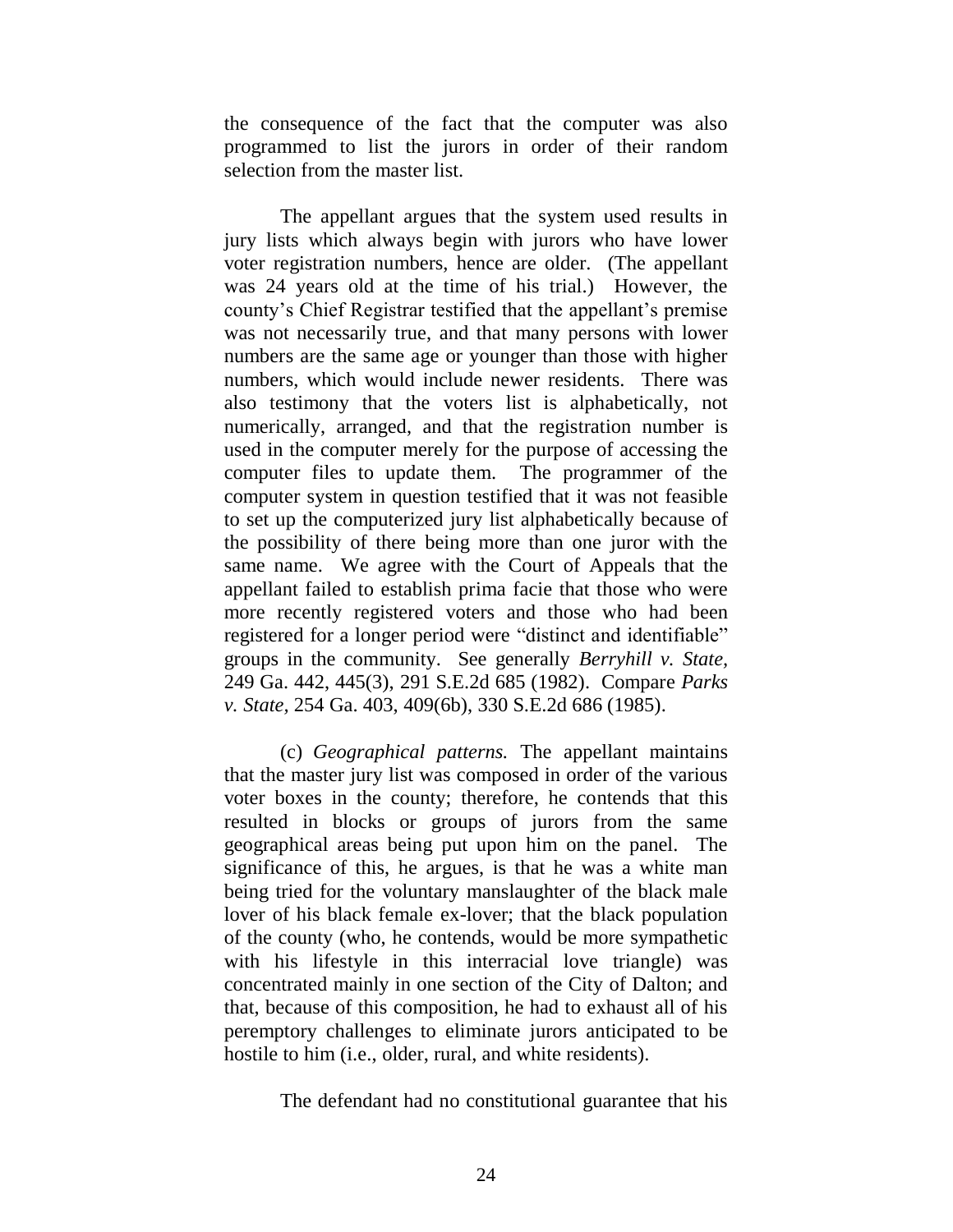jury would constitute a representative cross-section of the entire community, nor was he entitled to a venire or jury roll of any particular composition. *[Campbell v. State,](http://www.westlaw.com/Find/Default.wl?rs=dfa1.0&vr=2.0&DB=359&FindType=Y&SerialNum=1978196114)* [240 Ga.](http://www.westlaw.com/Find/Default.wl?rs=dfa1.0&vr=2.0&DB=359&FindType=Y&SerialNum=1978196114)  352, supra, 356, 240 S.E.2d 828. Since the appellant does not contend that the original selection process was not randomly neutral, the mere fact that the names were originally obtained from geographical voting districts would not result in a nonrandom geographical pattern. There was no showing of a deliberate and systematic exclusion of identifiable and distinct groups, such as urban or black.

It is possible that a geographical arrangement could result in a list which is improperly constituted. The record in this case does not reveal such an effect. However, even though the jury list was not constitutionally infirm in this case, we note that it would be desirable if the list contained no alphabetical, geographical, or numerical patterns, and we strongly suggest that trial courts take steps to totally randomize the juror selection process.

What the appellant apparently seeks is for the computer to randomly print a list of names which are admitted to have been randomly selected already. In construing the Jury Selection and Service Act, [28 U.S.C. §](http://www.westlaw.com/Find/Default.wl?rs=dfa1.0&vr=2.0&DB=1000546&DocName=28USCAS1861&FindType=L)  [1861](http://www.westlaw.com/Find/Default.wl?rs=dfa1.0&vr=2.0&DB=1000546&DocName=28USCAS1861&FindType=L) et seq., a federal court has held that "[i]t is sufficient for the purpose of this legislation if the plan adopts some system of selection that affords no room for impermissible discrimination against individuals or groups ... Absolute or "true" statistical randomness is thus not required for reasons of administrative feasibility. While an additional random selection might be better in terms of fairness to counsel trying a number of cases in a short period of time, by decreasing the chance that a given panel of jurors would remain as a group and meet the same attorney again, the lack of such an additional selection is not a deficiency in terms of ... the Constitution." *[U.S. v. Haley,](http://www.westlaw.com/Find/Default.wl?rs=dfa1.0&vr=2.0&DB=345&FindType=Y&ReferencePositionType=S&SerialNum=1981137383&ReferencePosition=294)* [521 F.Supp. 290, 294](http://www.westlaw.com/Find/Default.wl?rs=dfa1.0&vr=2.0&DB=345&FindType=Y&ReferencePositionType=S&SerialNum=1981137383&ReferencePosition=294)  (N.D.Ga.1981). Since the appellant failed to establish a prima facie case of unconstitutional jury discrimination, the Court of Appeals did not err in affirming the trial court's denial of the appellant's challenge to the array of the traverse jury.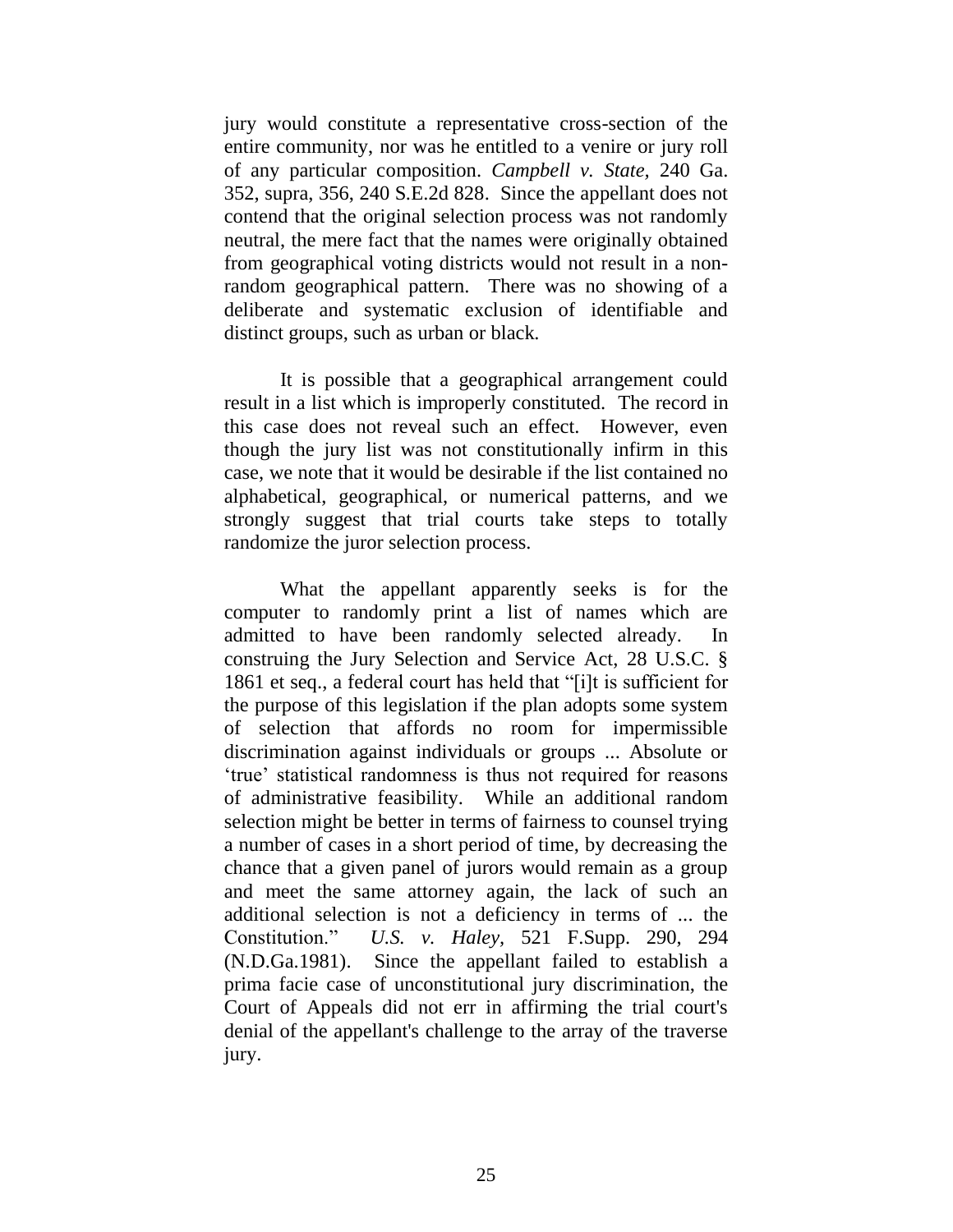[¶14] In the case *United States v. Eyster*, 948 F.2d 1196, 1213 (11<sup>th</sup> Cir. 1991), the appellate court held:

> The appellants contend that the district court violated their Sixth Amendment right to trial before a jury drawn from a cross-section of the community by creating a venire of jurors with surnames that began with letters from only one portion of the alphabet. The district court qualified fortyeight jurors from which thirty-seven potential jurors were selected as the panel from which the parties would strike. Lynn objected when the forty-eight had been called on the grounds "that the panel that has been selected for the jury venire was not done on a random basis." (R7:37). Eyster joined in the motion. The district court noted that the panel represented a fair cross-section of the panel called, and denied the motion. The jury was selected. Lynn later moved the district court to dismiss the indictment, stay the proceedings, or discharge the jury on the grounds that a venire composed of jurors with surnames beginning with letters A through J would overrepresent some ethnic groups while underrepresenting others. Eyster and Marshall joined in the motion. The district court again denied the motion.

> We addressed this issue in *[United States v. Puleo,](http://www.westlaw.com/Find/Default.wl?rs=dfa1.0&vr=2.0&DB=350&FindType=Y&SerialNum=1987058822)* [817](http://www.westlaw.com/Find/Default.wl?rs=dfa1.0&vr=2.0&DB=350&FindType=Y&SerialNum=1987058822)  F.2d 702 (11th Cir.), *cert. denied,* [484 U.S. 978, 108 S.Ct.](http://www.westlaw.com/Find/Default.wl?rs=dfa1.0&vr=2.0&DB=708&FindType=Y&SerialNum=1987157052)  [491, 98 L.Ed.2d 489 \(1987\),](http://www.westlaw.com/Find/Default.wl?rs=dfa1.0&vr=2.0&DB=708&FindType=Y&SerialNum=1987157052) in which the defendant claimed that her trial had been tainted because jurors with last names beginning with the letters M through Z were excluded from the jury. We held that "[w]hile we do not approve this practice, such an action does not systematically exclude a distinctive group of the community." *[Id.](http://www.westlaw.com/Find/Default.wl?rs=dfa1.0&vr=2.0&FindType=Y&SerialNum=1987058822)* [at 706;](http://www.westlaw.com/Find/Default.wl?rs=dfa1.0&vr=2.0&FindType=Y&SerialNum=1987058822) *see [Walker v.](http://www.westlaw.com/Find/Default.wl?rs=dfa1.0&vr=2.0&DB=350&FindType=Y&ReferencePositionType=S&SerialNum=1990072713&ReferencePosition=17)  [Goldsmith,](http://www.westlaw.com/Find/Default.wl?rs=dfa1.0&vr=2.0&DB=350&FindType=Y&ReferencePositionType=S&SerialNum=1990072713&ReferencePosition=17)* [902 F.2d 16, 17 \(9th Cir.1990\)](http://www.westlaw.com/Find/Default.wl?rs=dfa1.0&vr=2.0&DB=350&FindType=Y&ReferencePositionType=S&SerialNum=1990072713&ReferencePosition=17) (persons with surnames W through Z found not to constitute a distinct class).

> The appellants, recognizing our holding in *Puleo,* rely on the Jury Selection and Service Act, [28 U.S.C. §§ 1861-](http://www.westlaw.com/Find/Default.wl?rs=dfa1.0&vr=2.0&DB=1000546&DocName=28USCAS1861&FindType=L) [1878 \(1988\),](http://www.westlaw.com/Find/Default.wl?rs=dfa1.0&vr=2.0&DB=1000546&DocName=28USCAS1878&FindType=L) an issue not raised in *Puleo.* The Act requires a random selection of jurors from a representative sample. [28](http://www.westlaw.com/Find/Default.wl?rs=dfa1.0&vr=2.0&DB=1000546&DocName=28USCAS1861&FindType=L)  [U.S.C. §§ 1861,](http://www.westlaw.com/Find/Default.wl?rs=dfa1.0&vr=2.0&DB=1000546&DocName=28USCAS1861&FindType=L) [1866\(a\).](http://www.westlaw.com/Find/Default.wl?rs=dfa1.0&vr=2.0&DB=1000546&DocName=28USCAS1866&FindType=L&ReferencePositionType=T&ReferencePosition=SP_8b3b0000958a4) The appellants contend that an arrangement of names in alphabetical order violates the Act"s mandate of random selection. The very same contention was brought in *[United States v. Haley,](http://www.westlaw.com/Find/Default.wl?rs=dfa1.0&vr=2.0&DB=345&FindType=Y&SerialNum=1981137383)* [521 F.Supp. 290](http://www.westlaw.com/Find/Default.wl?rs=dfa1.0&vr=2.0&DB=345&FindType=Y&SerialNum=1981137383)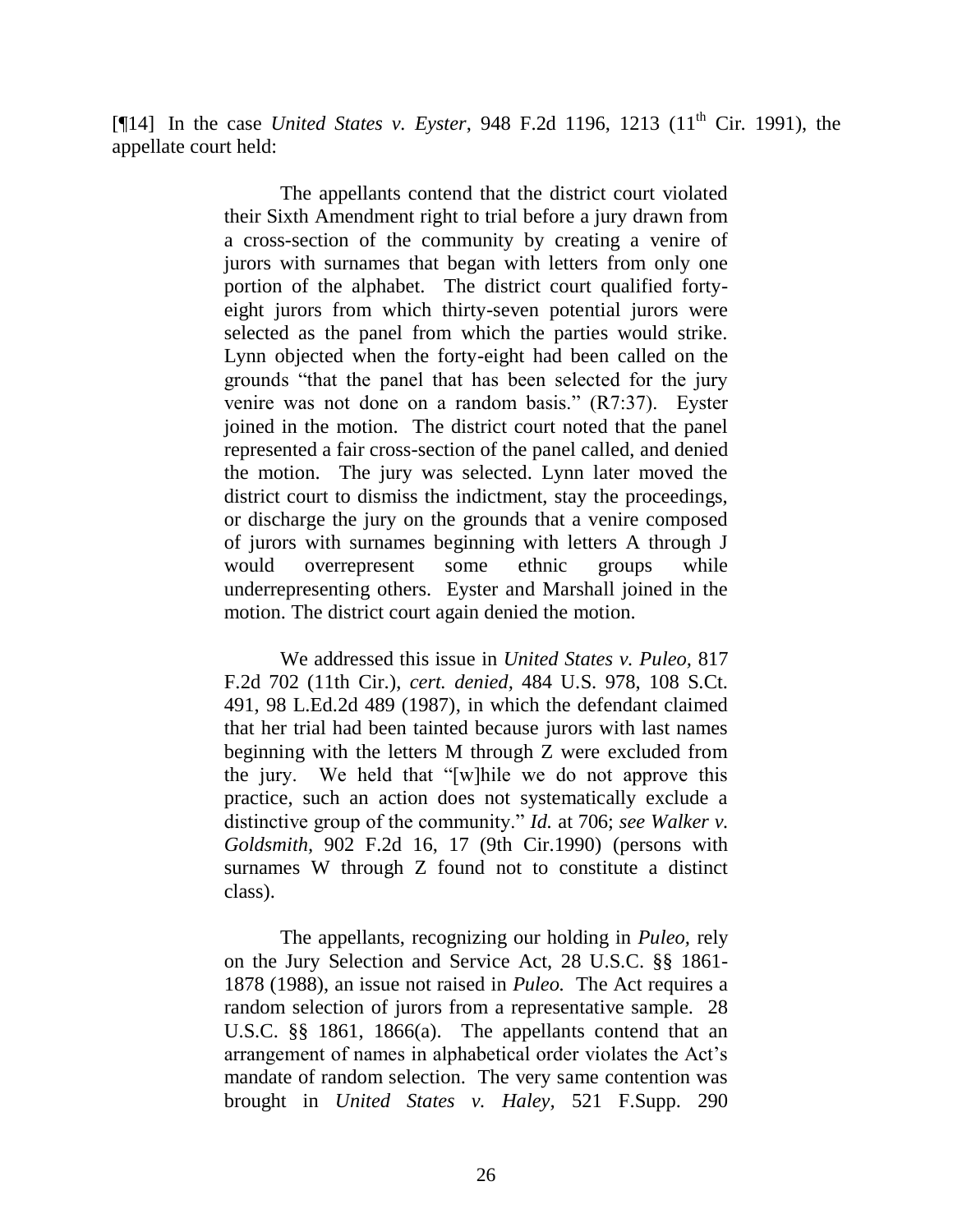(N.D.Ga.1981). In *Haley,* the district court noted that the Act does not require true or absolute statistical randomness, and that it is sufficient " "for the purpose of this legislation if the [jury selection] plan adopts some system of selection that affords no room for impermissible discrimination against individuals or groups." " *Id.* at 294 (quoting S.Rep. No. 891, 90th Cong., 1st Sess. 16, n. 9 (1967)). The district court held that the practice of selecting names in alphabetical order does not violate the Act. *Id.* We agree, although we restate our admonition discouraging the practice.

# [ $[15]$  In *Walker v. Goldsmith*, 902 F.2d 16, 16-17 (9<sup>th</sup> Cir. 1990), the court held:

Petitioner, an Arizona state prisoner, appeals the district court's summary denial of habeas relief. Walker argues that his sixth amendment right to a jury that represents a fair cross section of the community and his fourteenth amendment right to equal protection were violated because the venire pool from which his trial jury was selected did not include those whose surnames began with the letters "W," "X," "Y," and "Z". Walker also argues that the venire system employed in his case violated [Ariz.Rev.Stat. §§ 21-301A](http://www.westlaw.com/Find/Default.wl?rs=dfa1.0&vr=2.0&DB=1000251&DocName=AZSTS21-301&FindType=L) and [21-313.](http://www.westlaw.com/Find/Default.wl?rs=dfa1.0&vr=2.0&DB=1000251&DocName=AZSTS21-313&FindType=L) We affirm the district court's order because there is no evidence that surnames beginning with the letters W through Z constitute a cognizable and distinctive class within the community.

Walker was tried before a jury in the Arizona Superior Court for Pima County. He was convicted of aggravated assault and leaving the scene of an accident on September 30, 1983. He was sentenced to 10 years imprisonment. On May 1, 1987, Walker petitioned the Pima County Superior Court for post-conviction relief based on the failure to include those with surnames beginning with the letters W through Z in the venire from which his trial jury had been selected. Walker contended that this group constituted a recognizable and distinct class.  $\frac{FN1}{FN}$  $\frac{FN1}{FN}$  $\frac{FN1}{FN}$ 

> <span id="page-28-1"></span><span id="page-28-0"></span>[FN1.](#page-28-1) Walker's contention that this group is a recognizable and distinct class is based on a survey by Dr. Trevor Weston. *See* Autry & Barker, *Academic Correlates of Alphabetical Order of Surname,* 8 J. Sch. Psychology 22, 22 (1970). Weston claims that those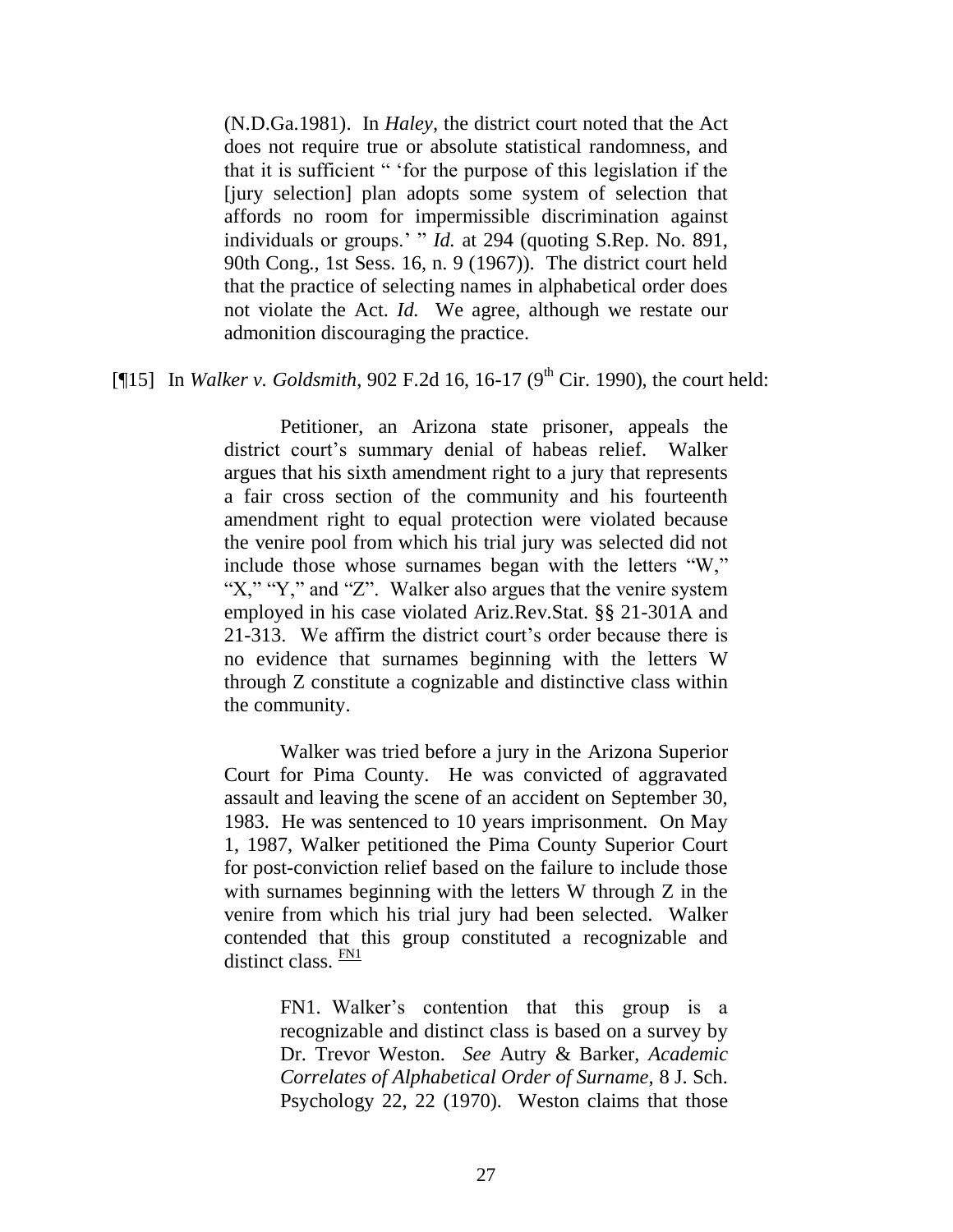whose surnames begin with the letters S through Z are 50% more likely to develop a condition called "alphabetic neurosis" than are those whose surnames begin with the letters A through R.

The Pima County Superior Court refused to recognize that those with surnames beginning with the letters W through Z constitute a cognizable class. The court denied Walker"s petition. The Arizona Court of Appeals denied his petition for review. After the Arizona Supreme Court denied certiorari, Walker petitioned for habeas relief in federal district court. The petition was summarily denied. We have jurisdiction under [28 U.S.C. § 2254.](http://www.westlaw.com/Find/Default.wl?rs=dfa1.0&vr=2.0&DB=1000546&DocName=28USCAS2254&FindType=L) We review de novo a district court's denial of a habeas petition. *Jessup v. United [States Parole Comm'n,](http://www.westlaw.com/Find/Default.wl?rs=dfa1.0&vr=2.0&DB=350&FindType=Y&ReferencePositionType=S&SerialNum=1989161571&ReferencePosition=834)* [889 F.2d 831, 834 \(9th Cir.1989\).](http://www.westlaw.com/Find/Default.wl?rs=dfa1.0&vr=2.0&DB=350&FindType=Y&ReferencePositionType=S&SerialNum=1989161571&ReferencePosition=834)

Walker must establish that those persons with surnames beginning with the letters W through Z are a "recognizable, distinct class, singled out for different treatment under the laws, as written or as applied," as a first step in establishing his claim that the Pima County venire system violated his right to equal protection. *[Castaneda v.](http://www.westlaw.com/Find/Default.wl?rs=dfa1.0&vr=2.0&DB=708&FindType=Y&ReferencePositionType=S&SerialNum=1977118755&ReferencePosition=1280)  [Partida,](http://www.westlaw.com/Find/Default.wl?rs=dfa1.0&vr=2.0&DB=708&FindType=Y&ReferencePositionType=S&SerialNum=1977118755&ReferencePosition=1280)* [430 U.S. 482, 494, 97 S.Ct. 1272, 1280, 51 L.Ed.2d](http://www.westlaw.com/Find/Default.wl?rs=dfa1.0&vr=2.0&DB=708&FindType=Y&ReferencePositionType=S&SerialNum=1977118755&ReferencePosition=1280)  498 (1977). He fails to do so.

A recognizable and distinct class for the purposes of jury selection is one "which, in some objectively discernible and significant way, is distinct from the rest of society, and whose interests cannot be adequately represented by other members of the ... jury panel." *[United States v. Potter,](http://www.westlaw.com/Find/Default.wl?rs=dfa1.0&vr=2.0&DB=350&FindType=Y&ReferencePositionType=S&SerialNum=1977104713&ReferencePosition=904)* [552](http://www.westlaw.com/Find/Default.wl?rs=dfa1.0&vr=2.0&DB=350&FindType=Y&ReferencePositionType=S&SerialNum=1977104713&ReferencePosition=904)  F.2d 901, 904 (9th Cir.1977). Persons whose surnames begin with the letters W through Z do not constitute such a class in this case. *See [United States v. Puleo,](http://www.westlaw.com/Find/Default.wl?rs=dfa1.0&vr=2.0&DB=350&FindType=Y&ReferencePositionType=S&SerialNum=1987058822&ReferencePosition=706)* [817 F.2d 702, 706 \(11th](http://www.westlaw.com/Find/Default.wl?rs=dfa1.0&vr=2.0&DB=350&FindType=Y&ReferencePositionType=S&SerialNum=1987058822&ReferencePosition=706)  Cir.) (persons whose surnames begin with the letters M through Z found not to constitute a distinct class), *cert. denied,* [484 U.S. 978, 108 S.Ct. 491, 98 L.Ed.2d 489 \(1987\);](http://www.westlaw.com/Find/Default.wl?rs=dfa1.0&vr=2.0&DB=708&FindType=Y&SerialNum=1987157052) *[Krause v. Chartier,](http://www.westlaw.com/Find/Default.wl?rs=dfa1.0&vr=2.0&DB=350&FindType=Y&ReferencePositionType=S&SerialNum=1969103739&ReferencePosition=901)* [406 F.2d 898, 901 \(1st Cir.1968\)](http://www.westlaw.com/Find/Default.wl?rs=dfa1.0&vr=2.0&DB=350&FindType=Y&ReferencePositionType=S&SerialNum=1969103739&ReferencePosition=901) (no prejudice found to result from venire consisting entirely of persons with surnames beginning with the letters T through Z), *cert. denied,* [395 U.S. 960, 89 S.Ct. 2102, 23 L.Ed.2d 747](http://www.westlaw.com/Find/Default.wl?rs=dfa1.0&vr=2.0&DB=708&FindType=Y&SerialNum=1969247881)  [\(1969\).](http://www.westlaw.com/Find/Default.wl?rs=dfa1.0&vr=2.0&DB=708&FindType=Y&SerialNum=1969247881)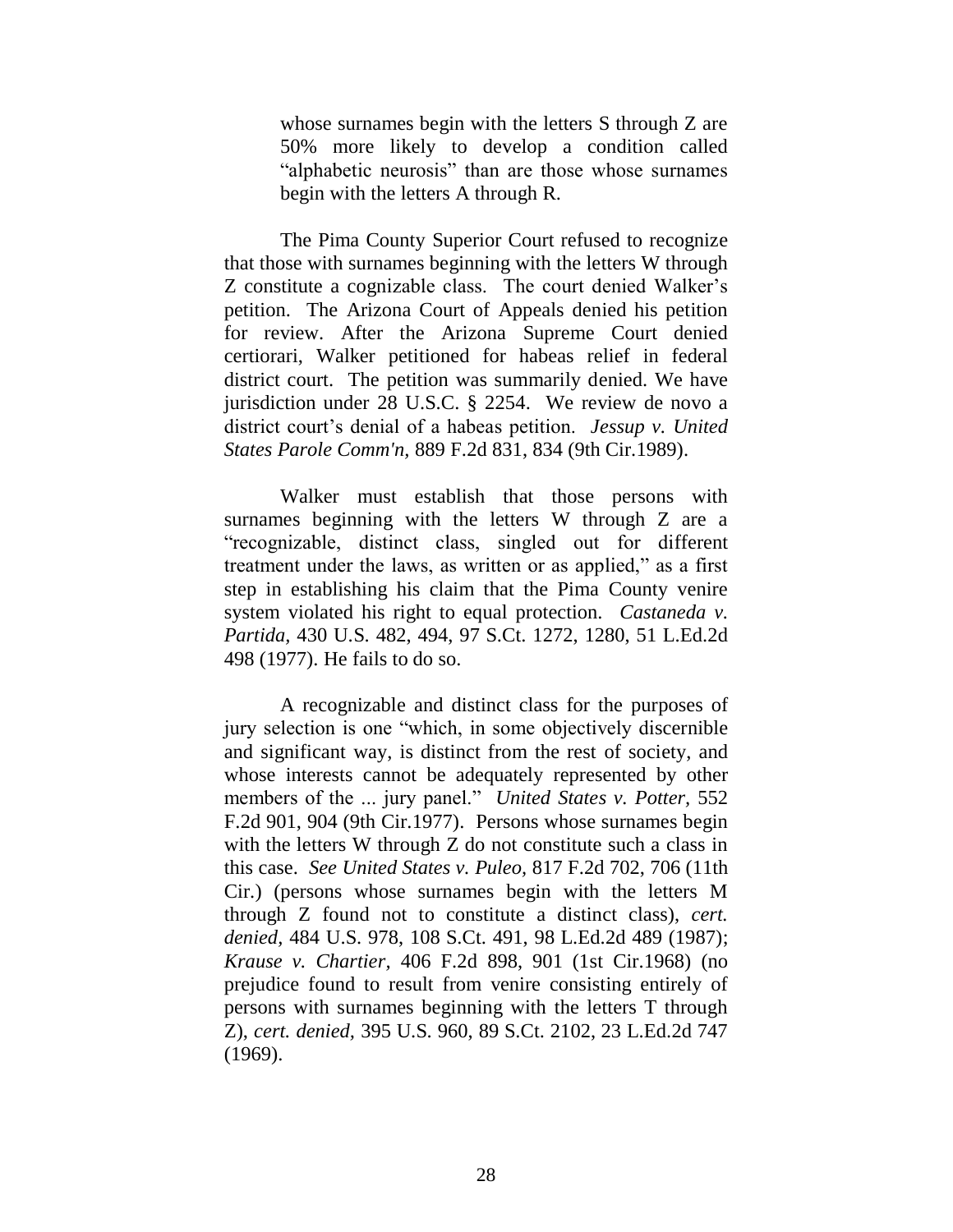[¶16] Finally, we take note that in *United States v. Puleo*, 817 F.2d 702, 706 (11<sup>th</sup> Cir. 1987), the court held:

> Puleo"s contention that her trial was tainted because jurors with last names beginning with the letters M-Z were excluded from the jury is also without merit. While we do not approve this practice, such an action does not systemically exclude a distinctive group of the community. *See [United States v. Blair,](http://www.westlaw.com/Find/Default.wl?rs=dfa1.0&vr=2.0&DB=345&FindType=Y&ReferencePositionType=S&SerialNum=1980124984&ReferencePosition=410)* [493 F.Supp. 398, 410](http://www.westlaw.com/Find/Default.wl?rs=dfa1.0&vr=2.0&DB=345&FindType=Y&ReferencePositionType=S&SerialNum=1980124984&ReferencePosition=410)  (D.Md.1980), *aff'd on other grounds,* [665 F.2d 500 \(4th](http://www.westlaw.com/Find/Default.wl?rs=dfa1.0&vr=2.0&DB=350&FindType=Y&SerialNum=1981150329)  [Cir.1981\);](http://www.westlaw.com/Find/Default.wl?rs=dfa1.0&vr=2.0&DB=350&FindType=Y&SerialNum=1981150329) *[Krause v. Chartier,](http://www.westlaw.com/Find/Default.wl?rs=dfa1.0&vr=2.0&DB=350&FindType=Y&ReferencePositionType=S&SerialNum=1969103739&ReferencePosition=901)* [406 F.2d 898, 901 \(1st](http://www.westlaw.com/Find/Default.wl?rs=dfa1.0&vr=2.0&DB=350&FindType=Y&ReferencePositionType=S&SerialNum=1969103739&ReferencePosition=901)  Cir.1968), *cert. denied,* 395 U.S. 960, [89 S.Ct. 2102, 23](http://www.westlaw.com/Find/Default.wl?rs=dfa1.0&vr=2.0&DB=708&FindType=Y&SerialNum=1969247881)  [L.Ed.2d 747 \(1969\).](http://www.westlaw.com/Find/Default.wl?rs=dfa1.0&vr=2.0&DB=708&FindType=Y&SerialNum=1969247881)

[¶17] In the instant case, Bloomer has failed to demonstrate that the method used by the district court clerk deprived him of a fair cross section of the community or that any distinctive group was systematically excluded from the jury panel. Thus, we conclude that the district court did not err as a matter of law in denying Bloomer"s motion to quash the jury panel. As was the case with many of the appellate courts represented above, we do not approve of the method used because there are other more "tried and true" methods available that eliminate the concerns raised by the appeal. Wyo. Stat. Ann. § 1-11-129, does confer a degree of discretion to the district courts and the clerks of district courts in assembling jury panels. However, if the method chosen is not the one described in §§ 1- 11-106 through 109, then the court and the clerk must be prepared to defend the "science" behind it. In this instance, the only apparent reason for choosing the method used was so as not to inconvenience jurors. We agree that the convenience of jurors is a laudable goal, but when it collides with the constitutional principles of Equal Protection, Due Process of Law and Trial by Jury, it must give way. As noted above, we do not approve of the method used to select the jury panel in this case, and it may not be used in any future cases. However, from the record on appeal before us, we are unable to conclude that the jury selected violated the crux of the random selection requirement, although it might not have been fully faithful to the spirit of that time-honored standard. To the extent its use was an improper deviation from what the governing statutes require, the error, if any, was harmless because we are unable to identify an irregularity that affected Bloomer"s substantial rights. W.R.A.P. 9.04.

## **District Court's Refusal to Consider Probation**

[¶18] Bloomer did not object at the time the district court made the offending remark, which we set out verbatim in our recitation of the facts and proceedings above. Therefore, we review this issue for plain error. To prove plain error, Bloomer must demonstrate: (1) that the record clearly reflects the alleged error, (2) that a clear and unequivocal rule of law was violated, and (3) that the violation adversely affected a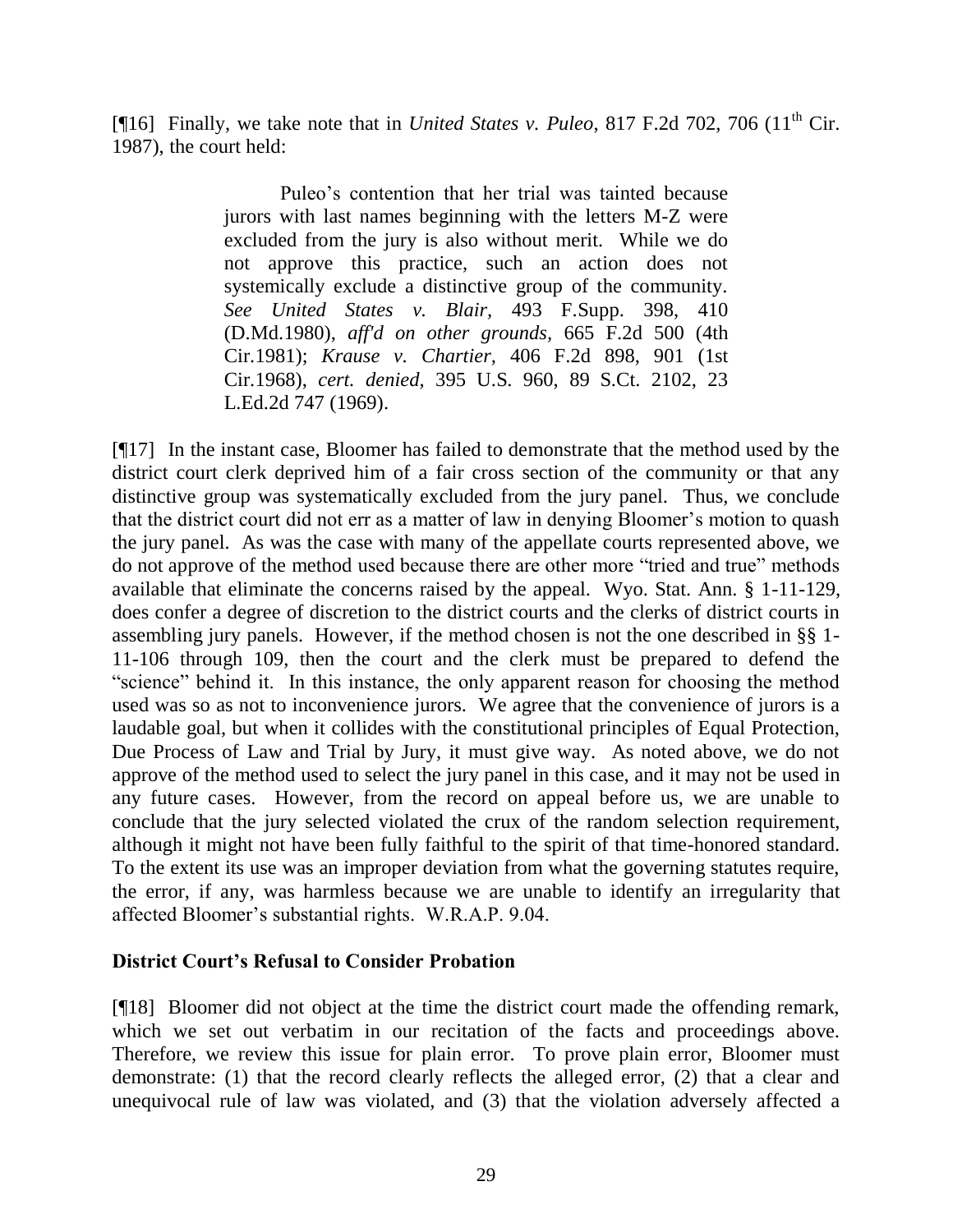substantial right of Bloomer's to his material prejudice. *Guinn v. State*, 2009 WY 15, 13, 201 P.3d 423 (Wyo. 2009).

[¶19] With respect to the district court's obligation to consider probation we have held:

The district court's decision whether or not to grant probation in any given case is discretionary, and our review, therefore, is for the abuse of that discretion. *Trujillo v. State*, 2002 WY 56, ¶ 6, 44 P.3d 943, 945 (Wyo.2002) (quoting *Mower v. State*, 750 P.2d 679, 680 (Wyo.1988)). While the district court is not obligated to grant probation, it must consider an application for probation and, if such is not granted, include a statement in the written sentence expressly acknowledging that it considered the application. *Martinez*, 2002 WY 10, ¶ 10, 39 P.3d at 396; W.R.Cr.P. 32(c)(2)(D).

In making a determination as to whether probation is appropriate, the sentencing judge has discretion to frame and consider, in a reasonable manner, the relevant inquiries with respect to the recognized purposes for imposing sentence. *Robinson v. State*, 678 P.2d 374 (Wyo.1984). The societal need for retribution is a relevant consideration in the imposition of punishment. *Kavanaugh* [*v. State* ], 769 P.2d [908], 915 [(Wyo.1989)]. Another appropriate consideration is whether the imposition of a penitentiary sentence would serve to deter others from committing similar crimes. *Volz v. State*, 707 P.2d 179 (Wyo.1985). It is appropriate to impose a sentence of imprisonment if probation would unduly depreciate the seriousness of the charged offense. *Volz*, 707 P.2d at 183.

*Whitfield v. State*, 781 P.2d 913, 916 (Wyo.1989).

The appellant contends that the district court's refusal even to consider probation was evidenced by statements it made in rejecting the plea agreement, and by the following statement it made during the second sentencing hearing: "But I don"t think the message can be sent to the public that there can be an aggravated homicide by vehicle with a .15 blood alcohol, going on the wrong side of the road, and not have a sentence of imprisonment imposed."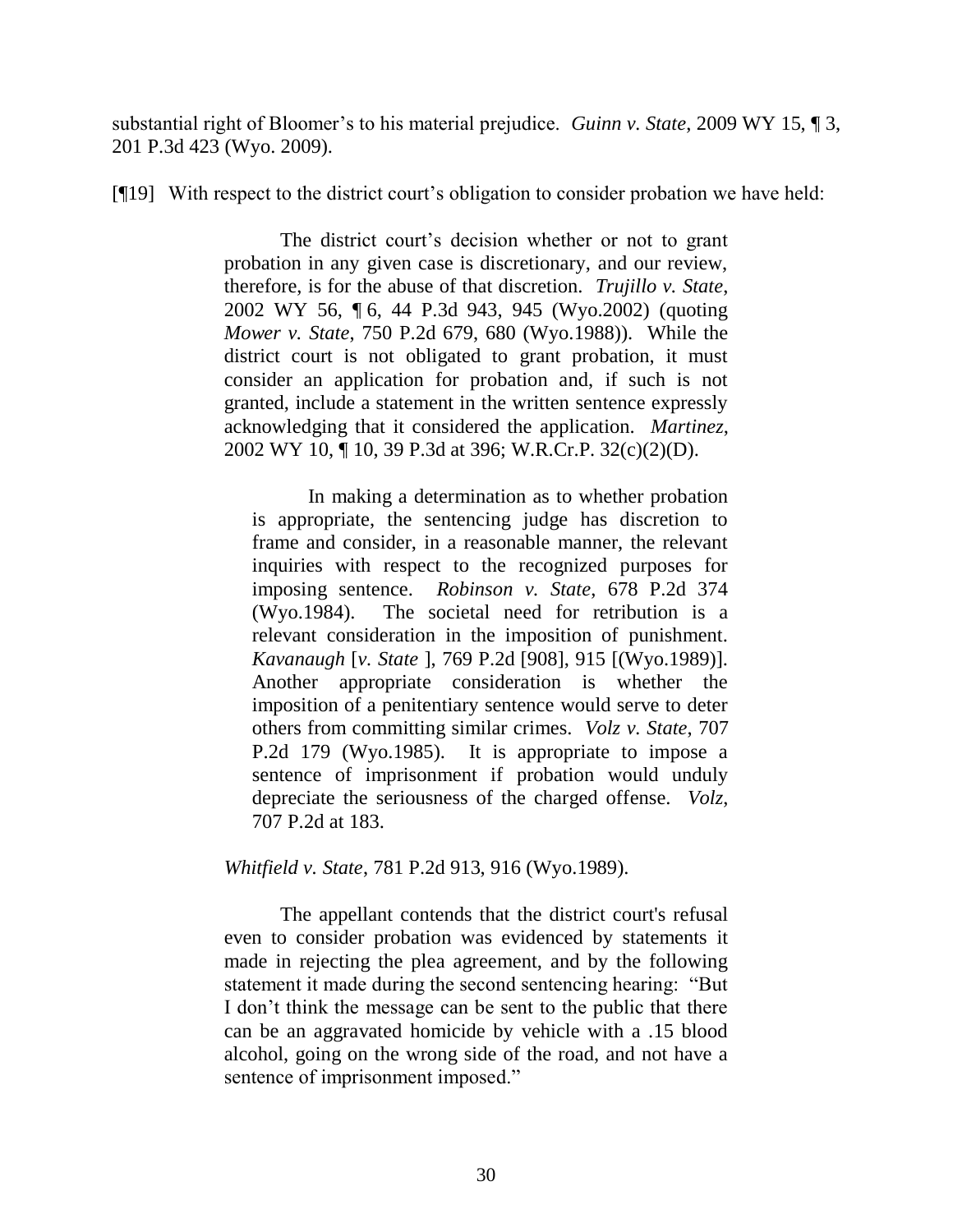We will affirm the district court on this issue because we believe the appellant has mistaken that court's refusal to **grant** probation for a refusal to **consider** it. The district court's rationale for rejecting the plea agreement--the central focus of which was probation--was very similar to its later rationale for incarcerating the appellant. In both instances, the district court stated that, under the totality of the circumstances (high blood alcohol content, driving on the wrong side of the road, other near accidents, and a prior D.W.U.I.), probation would send the wrong message to the public.

Even taken out of context, the above-quoted statement of the district court does not say, "I would never grant probation in an aggravated vehicular homicide case." In context, the statement is simply one of many giving the court's reasoning for not granting probation in this case. In 'fact, the transcripts from the two hearings reveal the district court's struggle in deciding between "leniency"--meaning probation--and the "right" message. The facts of this case resemble those in which we previously have found a sufficient consideration of probation:

This court has stated that no particular amount of consideration of probation is required as long as the record reveals the district court did consider it. *Beaulieu v. State*, 608 P.2d 275, 275 (Wyo.1980); see also *Volz v. State*, 707 P.2d 179, 182-83 (Wyo.1985). We applied this rationale in *Beaulieu* and held that, because a probation plan appeared in the presentence report and the defendant requested probation at the sentencing hearing, sufficient evidence existed in the record to support the conclusion that the district court considered probation. 608 P.2d at 275. Similarly, in *Burk* [*v. State*, 848 P.2d 225 (Wyo.1993)], we found sufficient proof that the district court had considered probation when it imposed sentences in two cases against the defendant. 848 P.2d at 236. In the first case, the defense counsel argued for leniency and mentioned that other persons involved in the defendant's case had received probation. *Id*. In the second case, the defense counsel asked for leniency, the defendant's parents requested that the court grant probation, and the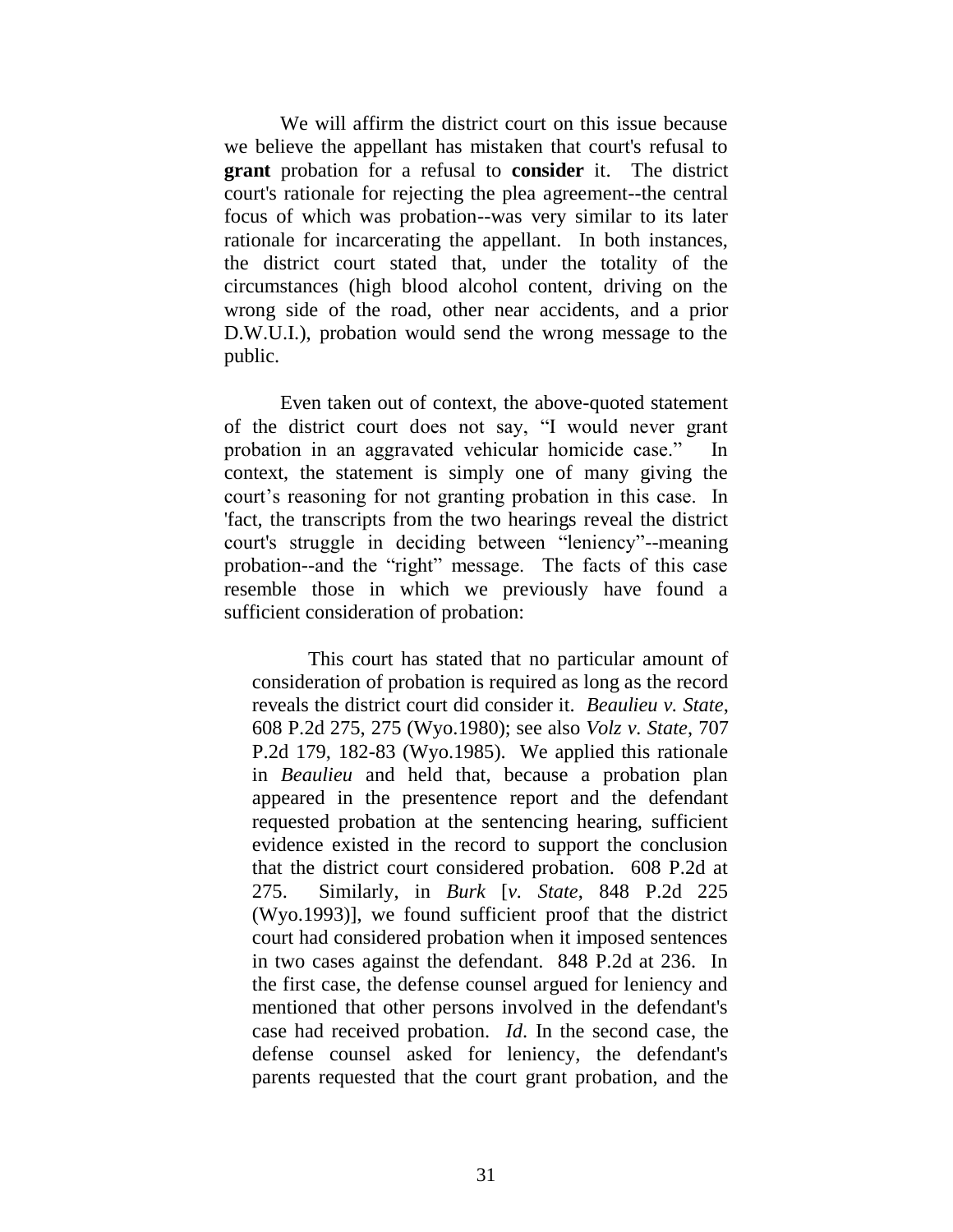presentence investigation report addressed the issue of probation. *Id*.

*Martinez*, 2002 WY 10, ¶ 11, 39 P.3d at 396.

*Cohee v. State*, 2005 WY 50, ¶¶ 15-18, 110 P.3d 267, 272-73 (Wyo. 2005); also see *Monjaras v. State*, 2006 WY 71, ¶ 11, 136 P.3d 162, 164-65 (Wyo. 2006).

[¶20] In this instance, the district court"s comment is more troubling than in some of the many cases cited immediately above because it does suggest that probation would not be considered if Bloomer opted for a trial. However, we must measure the impropriety of the statement in the context of the entirety of the record on appeal. There was ample time between the hearing on Bloomer's request to vacate his jury trial date and enter a plea of guilty and the district court"s offending comment, for the district court to reconsider what was likely a "spur of the moment" reaction to Bloomer's continued efforts to frustrate the orderly progress of his case. At sentencing the district court explicitly indicated that it could not consider probation given Bloomer"s offenses. In the sentencing order, the district court considered the advisability of probation and rejected it as an option in sentencing. The presentence report indicated that due to Bloomer's extensive criminal history, "a term of probation cannot be recommended."

[¶21] The record clearly reflects the asserted error and that a clear and unequivocal rule of law was violated. However, we are unable to conclude, in light of the entire record with respect to this matter, that the violation adversely affected a substantial right of Bloomer"s to his material prejudice. Compare *Guinn*, 201 P.3d at 423. The district court clearly considered probation at sentencing despite his unfortunate remarks earlier in the proceedings.

# **CONCLUSION**

[¶22] The judgment and sentence of the district court is affirmed.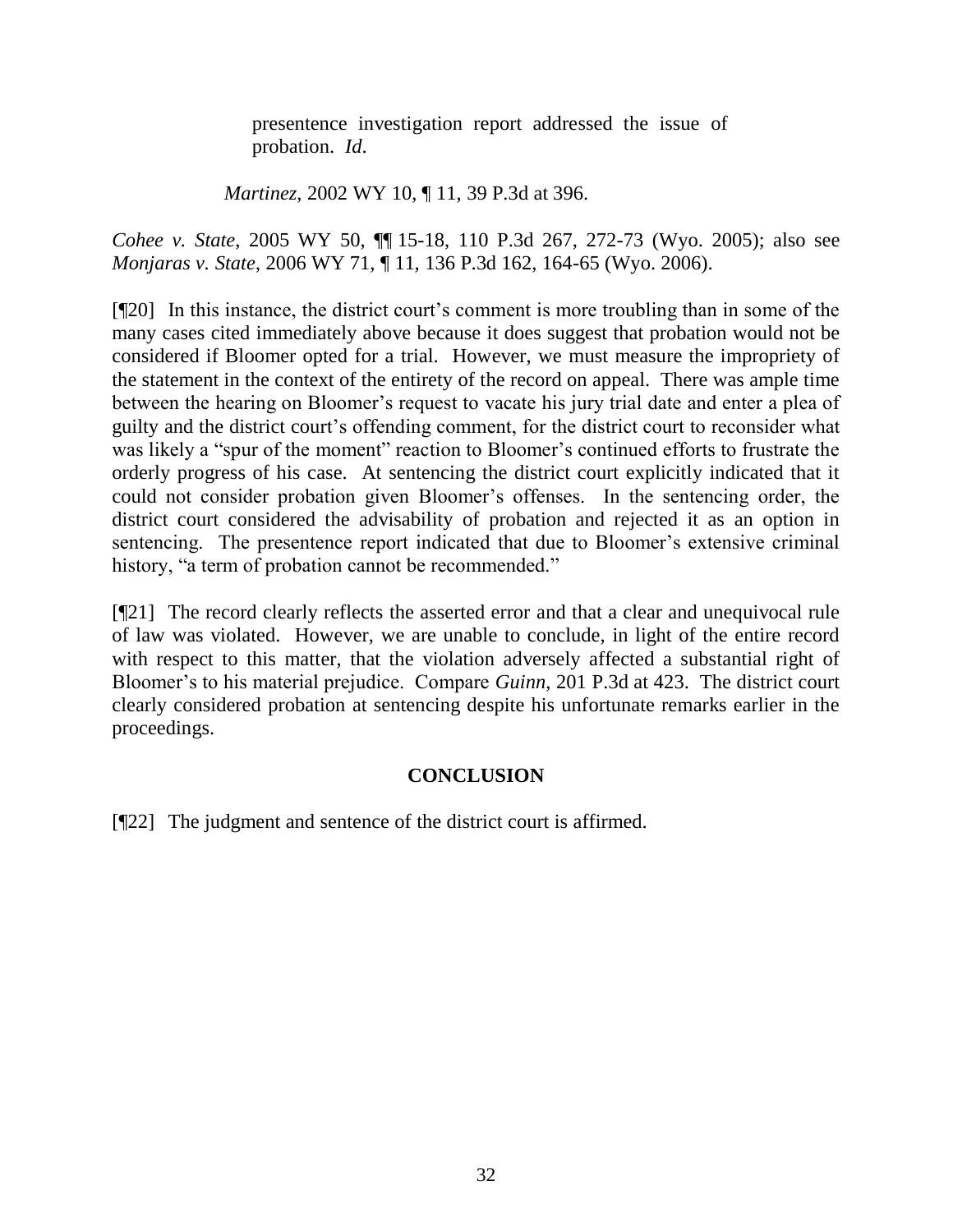**VOIGT, Chief Justice,** concurring in part and dissenting in part, in which **BURKE, Justice,** joins in part.

[¶23] I concur with the majority"s resolution of the jury panel issue, but I would reverse on the second issue. I believe the facts of this case are barely distinguishable from those in *Guinn v. State*, 2009 WY 15, ¶ 7, 201 P.3d 423, 424 (Wyo. 2009), where we reversed a conviction because "the record certainly leaves open the possibility that the district court's sentencing decision was based in part upon" the appellant's exercise of his right to trial by jury. The present facts may be even more egregious. In *Guinn*, the judge merely said he believed it was appropriate in sentencing to consider that the appellant had not pled guilty. *Id.* at ¶ 5, 201 P.3d at 424. Here, the judge openly avowed that a jury trial conviction would result in "no request for any type of probation."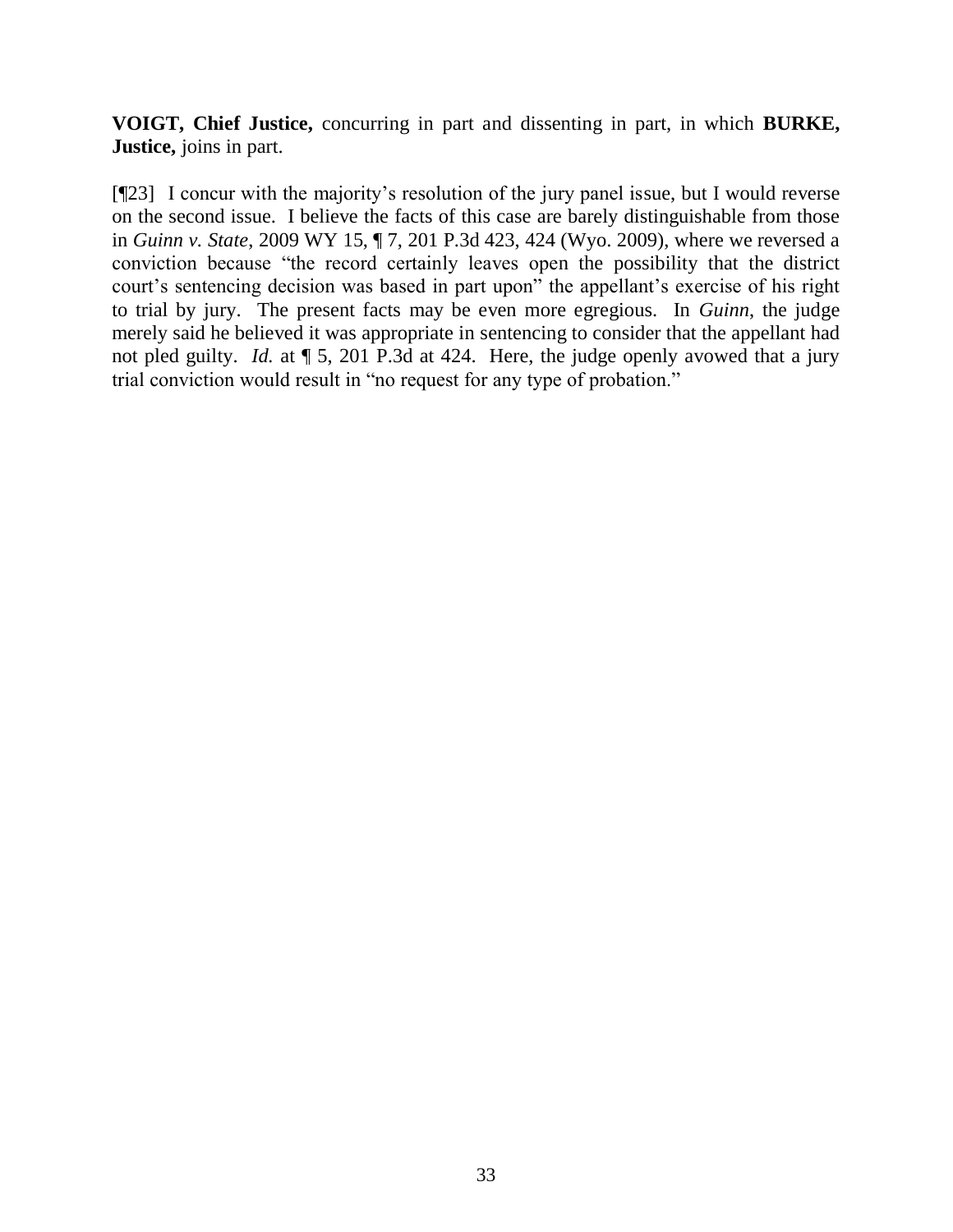## **BURKE, Justice,** dissenting.

[¶24] I join Chief Justice Voigt's dissent, but write separately because I disagree with the majority"s resolution of the jury panel issue. The question presented is simple: Did the jury selection process comply with the Wyoming statutory requirements? To answer that question, I would interpret and apply the applicable Wyoming statutes. *See State v. Curtis*, 2002 WY 120, ¶¶ 23-26, 51 P.3d 867, 872 (Wyo. 2002) (Golden, J., dissenting). Because these statutes are clear and unambiguous, it is unnecessary to rely on constitutional principles or decisions from other jurisdictions with different jury selection statutes.

[¶25] Under Wyoming"s statutory process, a list of persons qualified to serve as jurors is certified to the clerk of court as "the base jury list for the district court . . . from April 1 of the year in which the list is certified and delivered through March 31 of the following year." Wyo. Stat. Ann. § 1-11-106(a) (LexisNexis 2007). The clerk of court prepares ballots using all of the names on the base jury list, and places the ballots "in a box known as and plainly marked "jury box number one."" *Id.* When a jury trial approaches on the docket, the district court directs the clerk to draw a specified number of names from "jury box number one." *Id.* Before drawing those names:

> The clerk shall shake the box containing the names of the regular jurors so as to mix the ballots therein as well as possible. He shall then draw from the box as many ballots as are ordered by the court.

Wyo. Stat. Ann. § 1-11-109(a). Persons whose names are drawn from "jury box number one" become members of the jury panel, and they are summoned to appear at the specified time and place for jury selection. Wyo. Stat. Ann. § 1-11-109(d) and (e).

[¶26] In Mr. Bloomer"s case, the base jury list consisted of 350 persons, listed in alphabetical order. The clerk of court did not put all 350 names in a box, shake them, and draw names for the jury panel. Instead, she limited the potential jurors to those on the base jury list whose last names began with the letters "H" through "P."

[¶27] The clerk"s failure to draw the names from "jury box number one" is not, by itself, fatally defective. Wyo. Stat. Ann. § 1-11-129 expressly allows alternative methods for the drawing of jurors, but it explicitly specifies that the alternative methods must be "calculated to insure the integrity of the system and *a random selection process*." *Id.* (Emphasis added.) The word random is defined as "having the same probability of occurring as every other member of a set." *Webster's Third New International Dictionary* 1880 (2002).